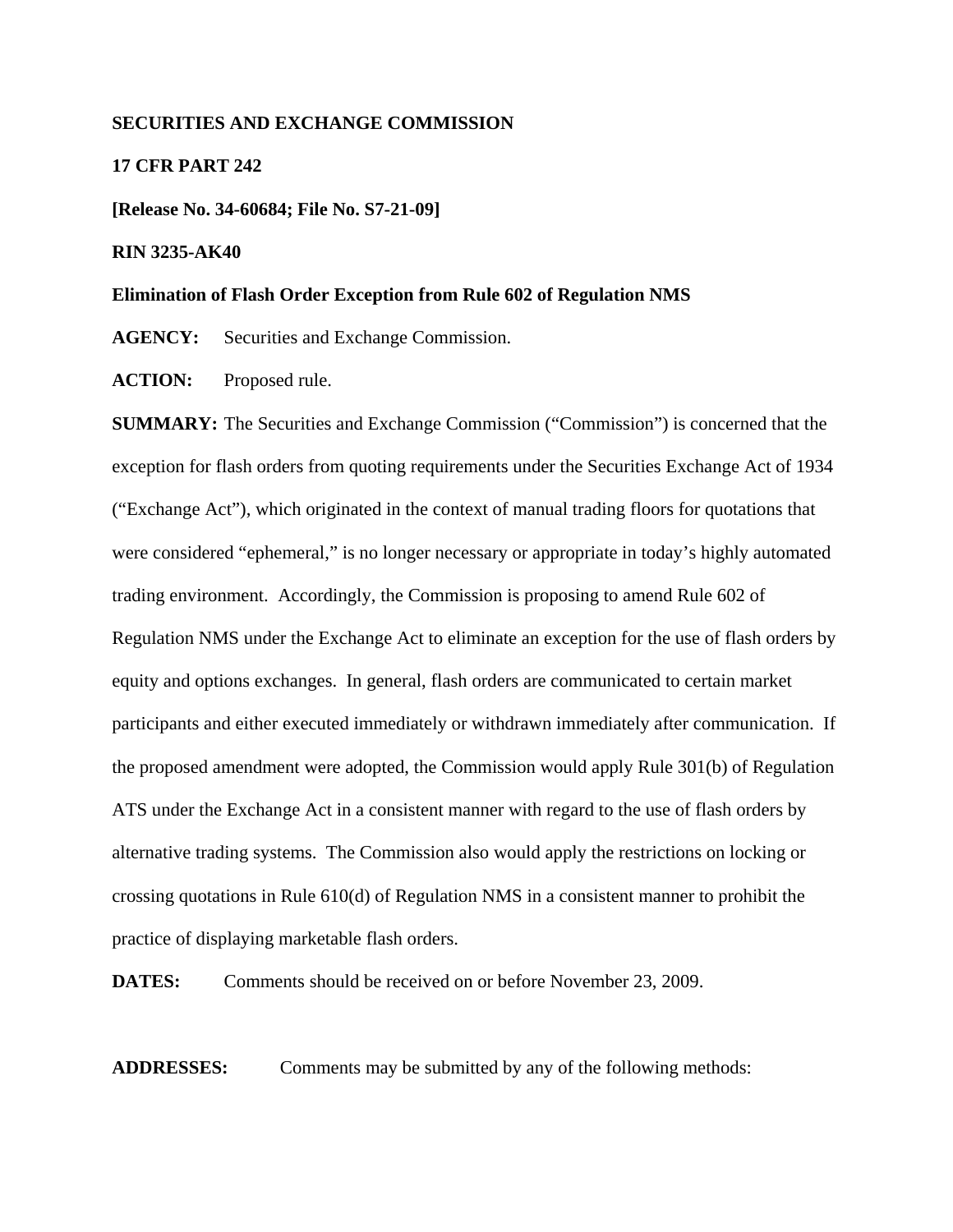#### Electronic Comments:

- Use the Commission's Internet comment form (http://www.sec.gov/rules/proposed.shtml); or
- Send an e-mail to <u>rule-comments@sec.gov</u>. Please include File No. S7-21-09 on the subject line; or
- Use the Federal eRulemaking Portal (http://www.regulations.gov). Follow the instructions for submitting comments.

## Paper Comments:

• Send paper comments in triplicate to Elizabeth M. Murphy, Secretary, Securities and Exchange Commission, 100 F Street, NE, Washington, DC 20549-1090.

All submissions should refer to File No. S7-21-09. This file number should be included on the subject line if e-mail is used. To help us process and review your comments more efficiently, please use only one method. The Commission will post all comments on the Commission's Internet Web site (http://www.sec.gov/rules/proposed.shtml). Comments are also available for public inspection and copying in the Commission's Public Reference Room, 100 F Street, NE, Washington, DC 20549 on official business days between the hours of 10:00 a.m. and 3:00 p.m. All comments received will be posted without change; we do not edit personal identifying information from submissions. You should submit only information that you wish to make available publicly.

**FOR FURTHER INFORMATION CONTACT:** Theodore S. Venuti, Special Counsel, at (202) 551-5658, Arisa Tinaves, Special Counsel, at (202) 551-5676, Gary M. Rubin, Attorney, at (202) 551-5669, Division of Trading and Markets, Securities and Exchange Commission, 100 F Street, NE, Washington, DC 20549-7010.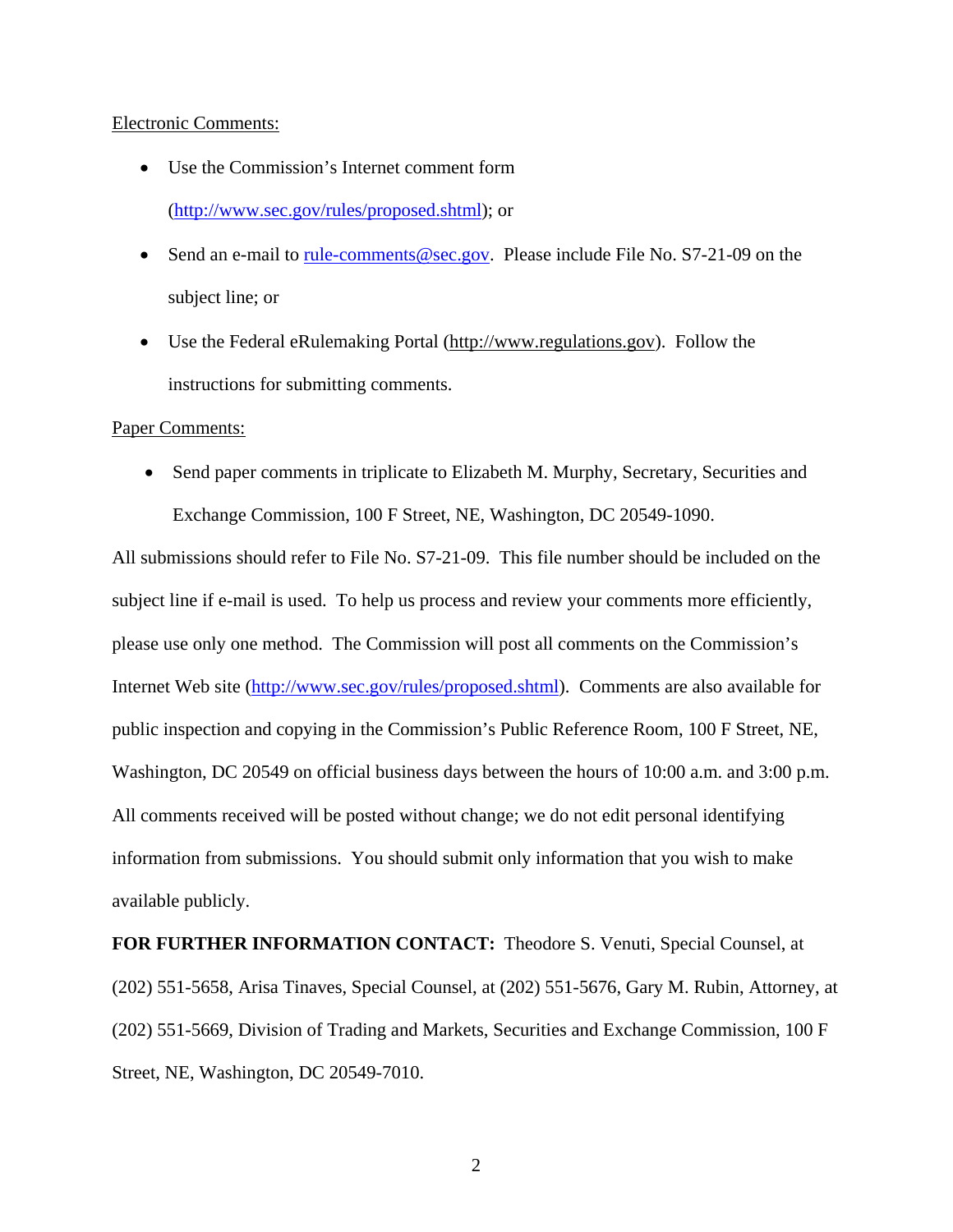# **SUPPLEMENTARY INFORMATION:**

## **Table of Contents**

- I. Introduction
- II. Description of Flash Orders
- III. Flash Order Exception from Quoting Requirements
- IV. Proposed Elimination of Flash Order Exception
- V. Request for Comments
- VI. Paperwork Reduction Act
- VII. Consideration of Costs and Benefits
- VIII. Consideration of Burden on Competition, and Promotion of Efficiency, Competition and Capital Formation
- IX. Consideration of Impact on the Economy
- X. Regulatory Flexibility Act
- XI. Statutory Authority
- XII. Text of Proposed Rule Amendment

# **I. Introduction**

Rule 602 of Regulation NMS<sup>[1](#page-2-0)</sup> and Rule 301(b) of Regulation ATS<sup>[2](#page-2-1)</sup> require exchanges

and alternative trading systems ("ATSs"), respectively, to provide their best-priced quotations to

the consolidated quotation data that is widely disseminated to the public.<sup>[3](#page-2-2)</sup> The Commission is

proposing to amend Rule 602 to eliminate the exception for the use of flash orders by equity and

options exchanges. If the proposed amendment were adopted, the Commission would apply

Rule 301(b) in a consistent manner regarding the use of flash orders by ATSs. Finally, the

Commission would also apply the restrictions on locking or crossing quotations in Rule 610(d)

of Regulation NMS<sup>[4](#page-2-3)</sup> in a consistent manner to prohibit the practice of displaying flash orders

<span id="page-2-0"></span> $\frac{1}{1}$ 17 CFR 242.602.

<span id="page-2-1"></span><sup>2</sup> 17 CFR 242.301(b).

<span id="page-2-2"></span><sup>3</sup> Consolidated quotation data captures the best-priced quotations from exchanges, ATSs, and other trading centers for listed equities and options. This core data for a security is consolidated and distributed to the public by a single central processor pursuant to Commission rules.

<span id="page-2-3"></span><sup>4</sup> 17 CFR 242.610(d).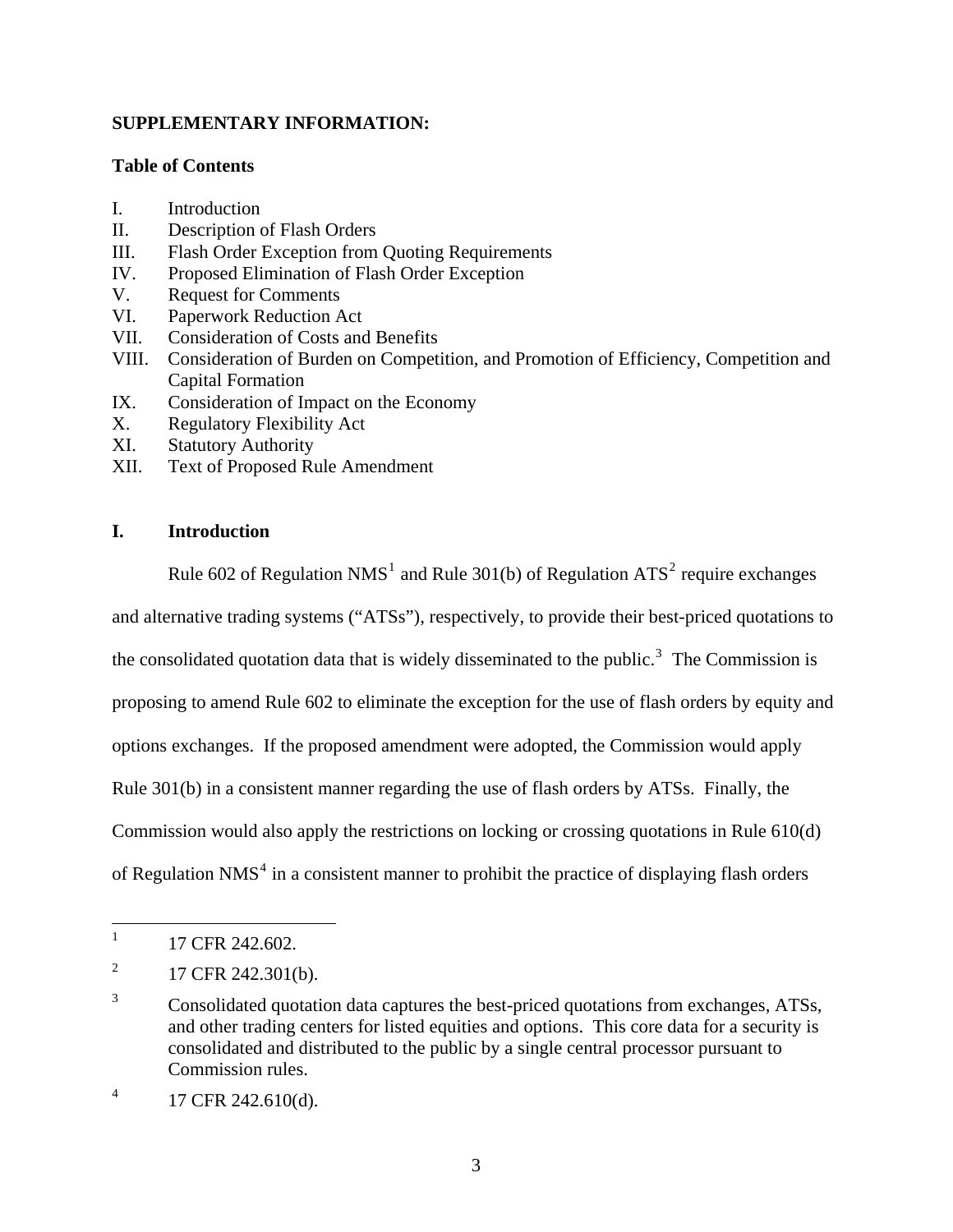with marketable prices. The practical result of the proposal, if adopted, would be that any flash orders with non-marketable prices would need to be included in the consolidated quotation data and that the more frequently used practice of flashing orders with marketable prices to certain market participants would be prohibited. Exchanges and ATSs would be required to handle marketable orders that they are unable to execute at the best displayed prices in another manner, such as by routing marketable orders away to execute against the best displayed quotations at another exchange or ATS.

 As discussed in section III below, Rule 602 generally requires exchanges to make their best bids and offers in U.S.-listed securities available in the consolidated quotation data that is widely disseminated to the public. Paragraph  $(a)(1)(i)(A)$  of Rule 602, however, excludes bids and offers communicated on an exchange that either are executed immediately after communication or cancelled or withdrawn if not executed immediately after communication. Rule 602 has included this language since the original adoption of its predecessor rule in 1978. The exception was intended to facilitate manual trading in the crowd on exchange floors by excluding quotations that then were considered "ephemeral" and impractical to include in the consolidated quotation data.<sup>[5](#page-3-0)</sup> As securities trading became much more automated in recent years, automated markets began to disseminate information electronically concerning orders that either were to be executed immediately or withdrawn if not executed immediately. These electronically disseminated orders had a duration that was even shorter than the ephemeral manual quotations that were contemplated in 1978. The orders qualifying for the "immediate execution or withdrawal" exception from Rule 602 now are widely referred to as "flash orders."

<span id="page-3-0"></span> $\frac{1}{5}$ See infra note 19.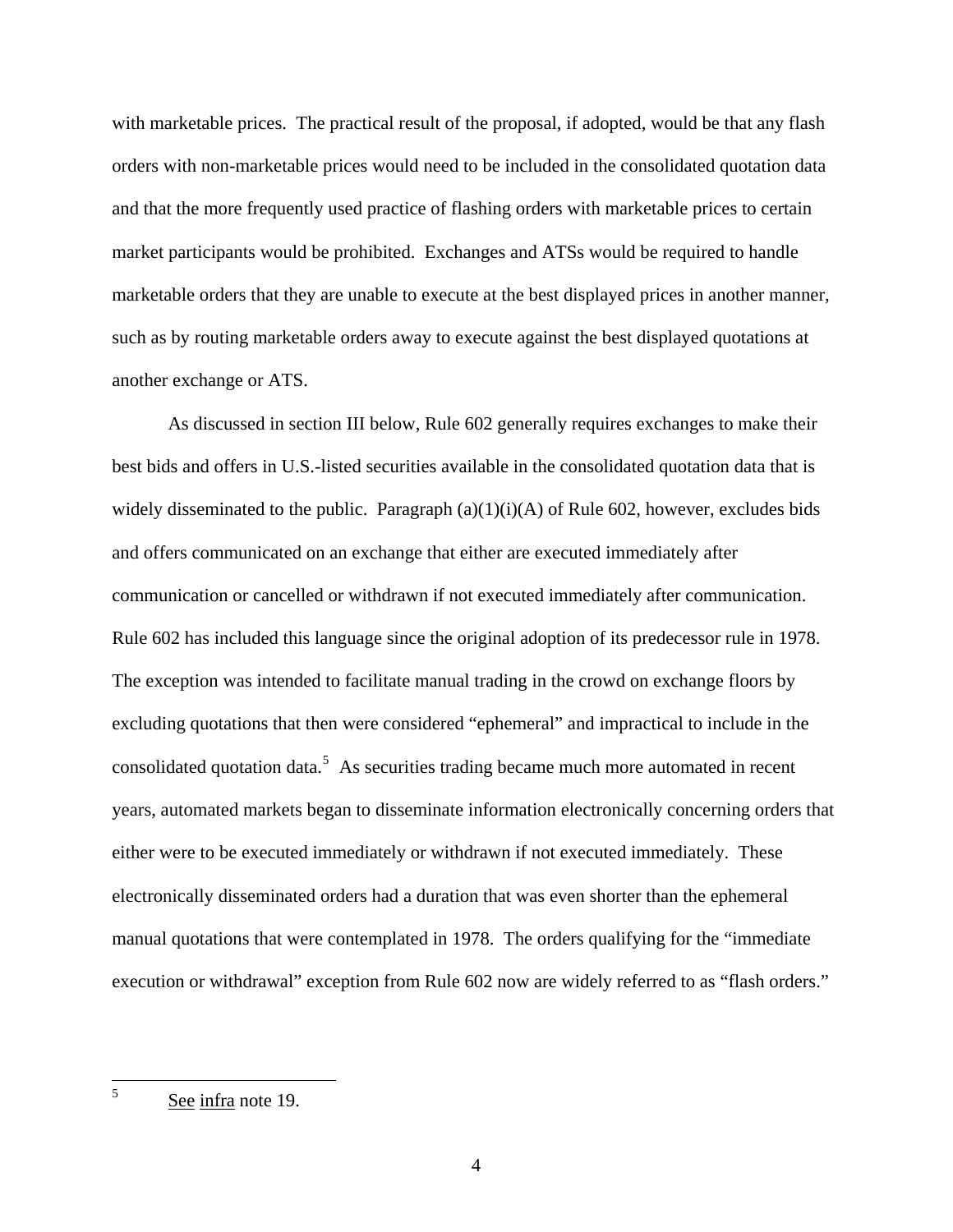The Commission is concerned that the exception for flash orders, whether manual or automated, from Exchange Act quoting requirements is no longer necessary or appropriate in today's highly automated trading environment. The consolidated quotation data is designed to provide investors with a single source of information for the best prices in a listed security, rather than forcing investors to obtain such information by subscribing to all of the data feeds of the many exchanges and ATSs that trade listed securities. The flashing of order information could lead to a two-tiered market in which the public does not have access, through the consolidated quotation data streams, to information about the best available prices for U.S.-listed securities that is available to some market participants through proprietary data feeds. In addition, flash orders may significantly detract from incentives for market participants to display their trading interest publicly, though flash orders do offer potential benefits to certain types of market participants.<sup>[6](#page-4-0)</sup> The Commission therefore is proposing to eliminate the exception for flash orders from Exchange Act quoting requirements.

## **II. Description of Flash Orders**

 As noted in section IV.B.1 below, the phrases "executed immediately" or "withdrawn if not executed immediately" in Rule  $602(a)(1)(i)(A)$  can cover a variety of different trading mechanisms on both a manual trading floor and an automated trading system. In general, however, the particular type of electronic flash order that equity and options markets now use the most has the following basic features:

<span id="page-4-0"></span>See infra notes 54-56 and accompanying text.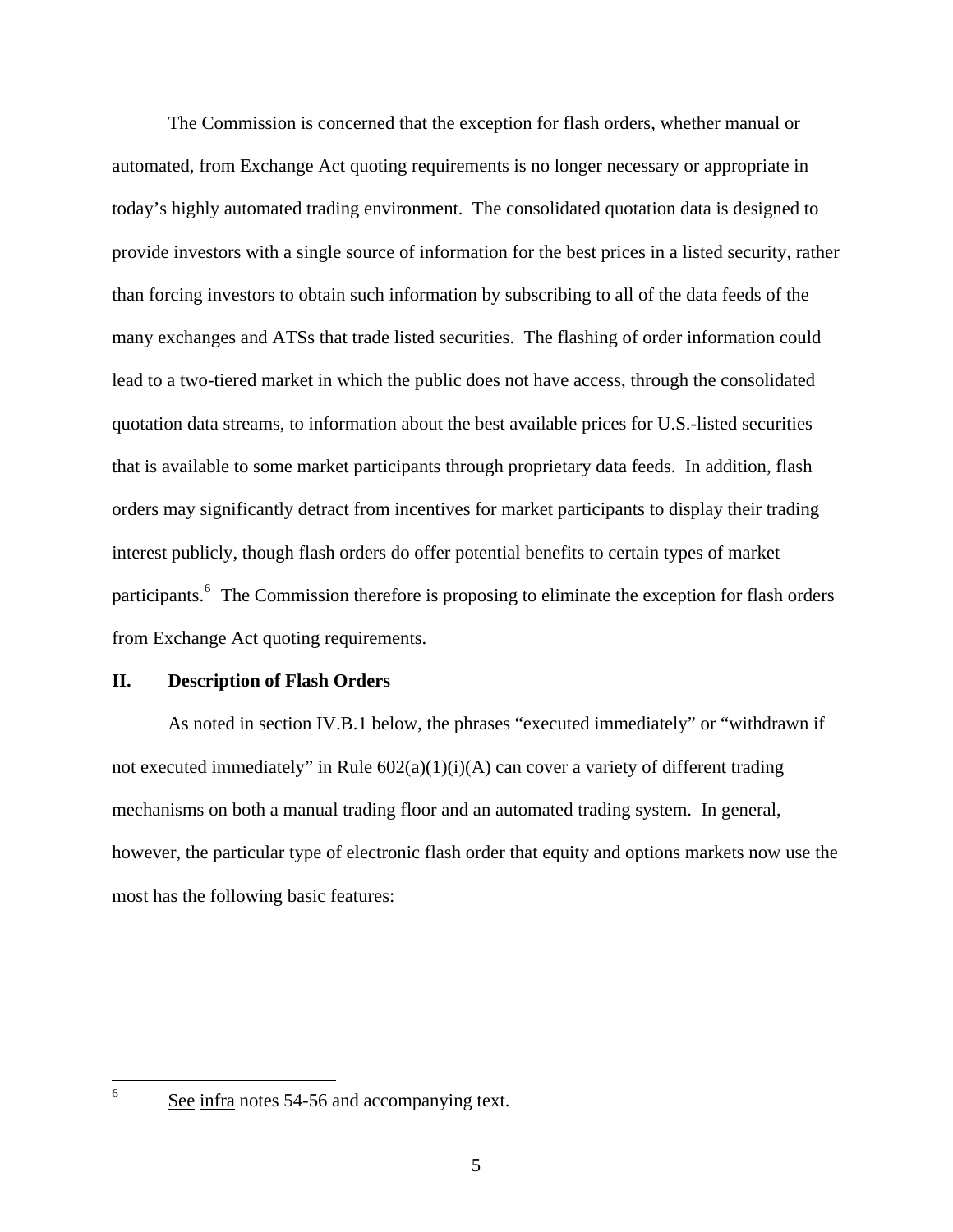First, the use of a flash order type is voluntary. Markets that offer flash order types also offer order types that provide order routers with the ability to access liquidity at the market without using a flash order type.<sup>[7](#page-5-0)</sup>

Second, flash orders almost always are "marketable" $8 8 -$  they are buy orders that are immediately executable at the price of the national best offer and sell orders that are immediately executable at the price of the national best bid. $9$  For example, if the national best bid and national best offer ("NBBO") in a listed security are \$20.10 and \$20.15, respectively, marketable buy orders are executable at \$20.15 and marketable sell orders are executable at \$20.10. Marketable orders can be said to "take" liquidity. The submitter wants to trade immediately and is willing to pay the "spread" between the NBBO (in the example, the five cent difference between \$20.10 and \$20.15) for the opportunity to trade immediately. In contrast, non-

<span id="page-5-2"></span>9 The term "national best bid and national best offer" is defined in Rule 600(b)(42) of Regulation NMS as the highest priced bid and the lowest priced offer disseminated in the consolidated quotation data. The characteristics of marketable and non-marketable orders are discussed at length in the Commission's Concept Release on Market Fragmentation. Securities Exchange Act Release No. 42450 (February 23, 2000) 65 FR 10577 (February 28, 2000) (SR-NYSE-99-48) ("Concept Release on Market Fragmentation").

<span id="page-5-0"></span><sup>7</sup>  The basic type of order that accesses a market's liquidity without the possibility of a flash is the "immediate-or-cancel" ("IOC") order. An IOC order only seeks to take any liquidity that is currently available at a market when the order arrives with no possibility of further action by the market with the order. In contrast, a flash order is transmitted to other market participants in an effort to attract additional liquidity to the market. See, e.g., Rule 600(b)(3) of Regulation NMS (for a quotation to qualify as an "automated quotation" that can be protected against trade-throughs, the trading center displaying the quotation must provide an immediate-or-cancel functionality); Chicago Board Stock Exchange ("CBSX") Rule 52.6(a) (immediate-or-cancel orders will not be flashed).

<span id="page-5-1"></span><sup>8</sup> See, e.g., Letter dated June 3, 2009 from William O'Brien, Chief Executive Officer, Direct Edge ECN LLC ("Direct Edge") to Elizabeth M. Murphy, Secretary, Commission ("Direct Edge Letter") at 1 (Direct Edge's Enhanced Liquidity Provider program provides optional display period for marketable orders); International Securities Exchange ("ISE") Rule 803, Supplementary Material .02 (prior to sending a Linkage Order to another exchange, a Public Customer Order shall be exposed at the national best bid for a sell order or national best offer price for a buy order).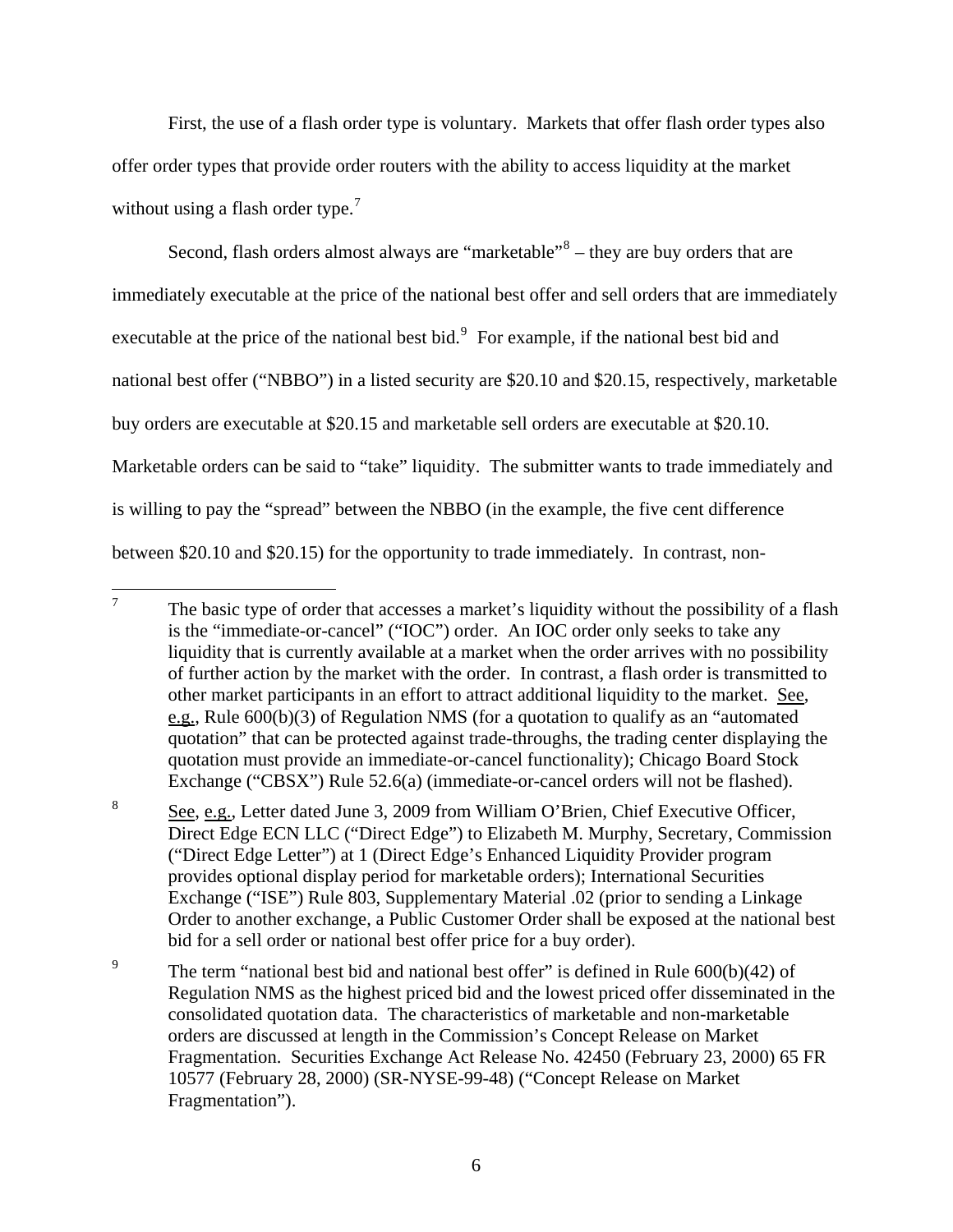marketable orders – for example, those orders that establish the national best bid and offer – are "resting" orders that seek to trade at better prices than those that are immediately available and to earn the NBBO spread rather than pay it. These resting orders provide quotation information for investors and add liquidity and depth to the market. Non-marketable orders run the risk, however, of missing an execution if they are unable to interact with contra side marketable order flow. That is why the Commission long has been concerned with promoting the opportunity for publicly displayed orders to interact with contra side marketable order flow.[10](#page-6-0)

 Third, on arrival at a market and prior to being flashed, flash orders first will interact immediately with any available contra side trading interest at the exchange that receives the order.<sup>[11](#page-6-1)</sup> For example, a marketable flash order to buy can execute immediately against a

<span id="page-6-0"></span> $10<sup>10</sup>$ See, e.g., Securities Exchange Act Release No. 51808 (June 9, 2005) 70 FR 37496, 37502 (June 29, 2005) ("NMS Release") ("[T]he Commission believes that a rule establishing price protection on an order-by-order basis for all NMS stocks is needed to protect the interests of investors, promote the display of limit orders, and thereby improve the efficiency of the NMS as a whole."); Concept Release on Market Fragmentation, supra note 9, at 10577 ("The Commission is concerned, however, that customer limit orders and dealer quotes may be isolated from full interaction with other buying and selling interest in today's markets. . . . To the extent that the price-setting customer's limit order remains unexecuted and subsequent buying interest is filled at the customer's price, the customer's order has been isolated, and the incentive of customers to improve prices potentially compromised."); Securities Exchange Act Release No. 37619A (September 6, 1996), 61 FR 48290, 48297 (September 12, 1996) ("Order Handling Rules Release") ("In 1975, Congress envisioned an NMS in which public limit orders in qualified securities would have a central role. Congress anticipated that the NMS would make all specialists and market makers aware of public customer limit orders held anywhere in the system, and provide enhanced protection and priority for limit orders in stocks qualified for trading in the national market system."); see also S. Report No. 90- 75, 94th Cong., 1st Sess. 18 (1975) ("The Committee is satisfied that S. 249 grants the Commission complete and effective authority to implement a system for the satisfaction of public limit orders.").

<span id="page-6-1"></span><sup>&</sup>lt;sup>11</sup> See, e.g., CBSX Rule 52.6(a) (under CBSX flash order rule, the CBSX system will automatically attempt to match market orders against orders at the best price in the CBSX book unless filling the order would result in an execution of a trade-through of another exchange's protected quotation); Boston Options Exchange Rules, ch. 5, sec. 16(b)(iii)(2)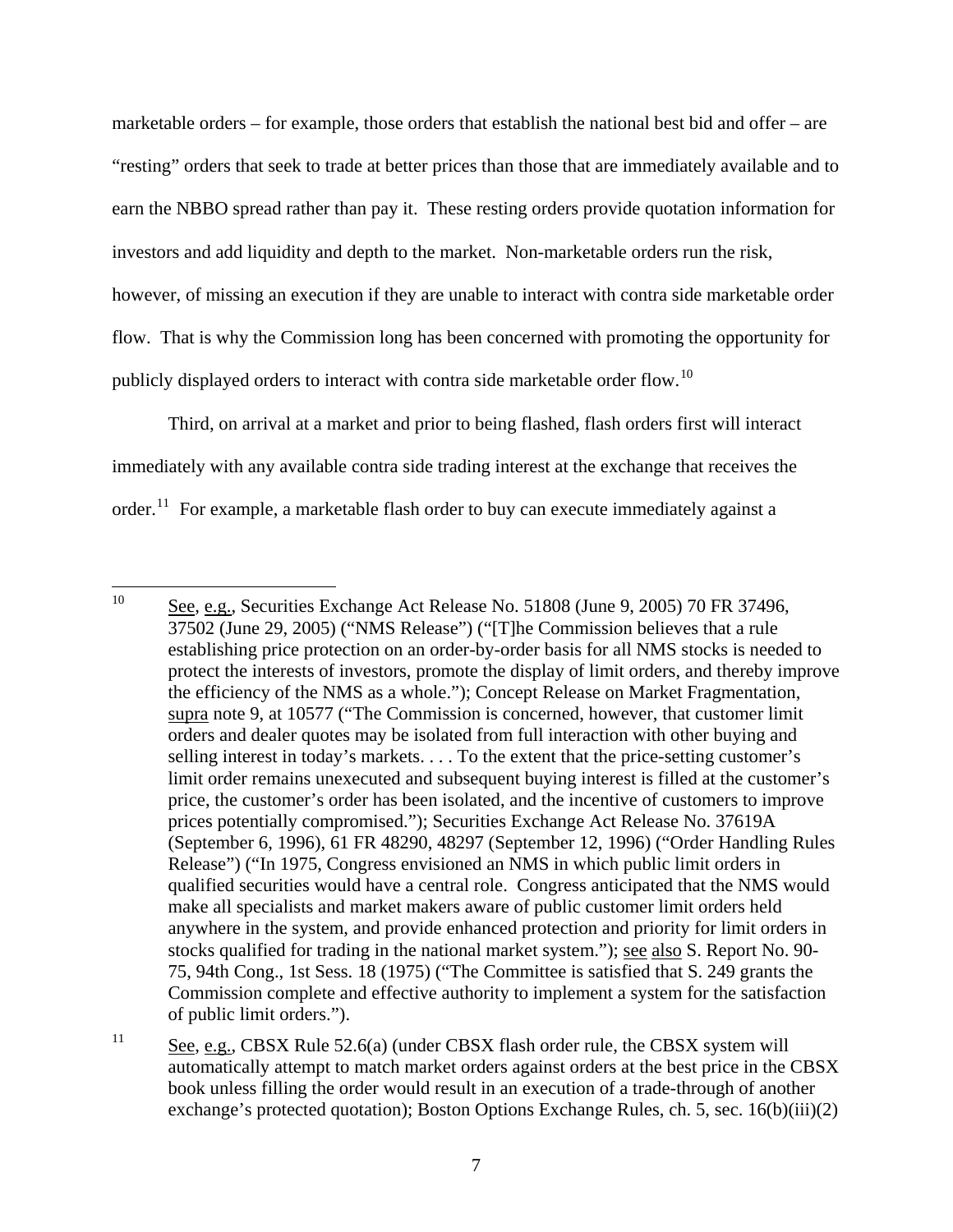displayed order at the receiving exchange that is priced at the national best offer. As a result, the public is able to interact with such orders at that market – prior to the order being flashed – by submitting a non-marketable resting order that is priced at the national best bid for buy orders and the national best offer for sell orders.

 Fourth, if a market does not have available trading interest at the national best offer when a marketable flash order to buy arrives, or at the national best bid when a marketable flash order to sell arrives, the market will flash the order to its market participants at the national best offer for flash orders to buy and the national best bid for flash orders to sell.<sup>[12](#page-7-0)</sup> The markets disseminate the order information as part of their data feeds. Some distribute the data only to members, and some provide the data to anyone who wants to receive it.<sup>[13](#page-7-1)</sup>

 Fifth, market participants that receive the flashed order information have a very brief period in which to respond with their own order to execute against the flashed order at a price that matches the NBBO price (that is, the national best offer for flash orders to buy and the national best bid for flash orders to sell). The time periods vary in length, but generally are one second or less.<sup>[14](#page-7-2)</sup> As a result, although all those who take a market's data feed will receive the flashed order information, only market participants with pre-programmed systems capable of

(under BOX flash order rule, if there is a quote on BOX that is equal to the NBBO, then the order will be executed against the relevant quote).

<span id="page-7-0"></span> $12$  See, e.g., CBSX Rule 52.6(a) (orders "flashed to CBSX Traders at the NBBO price for a period of time not to exceed 500 milliseconds as determined by CBSX"); ISE Rule 803, Supplementary Material .02 (before a Linkage Order is sent to another exchange, "a Public Customer Order shall be exposed at the current NBBO price to all Exchange Members for a time period established by the Exchange not to exceed one (1) second").

1

<span id="page-7-1"></span><sup>13</sup> See, e.g., Direct Edge Letter, supra note 8, at 4 (Direct Edge provides its data feed with flash order information at no charge to any recipient who wishes to receive the data).

<span id="page-7-2"></span><sup>14</sup> See, e.g., BOX Rules, ch. 5, sec. 16(b)(iii)(2(a) (one second); CBSX Rule 52.6(a) (no more than 500 milliseconds); ISE Rule 803, Supplementary Material .02 (not to exceed one second).

<sup>8</sup>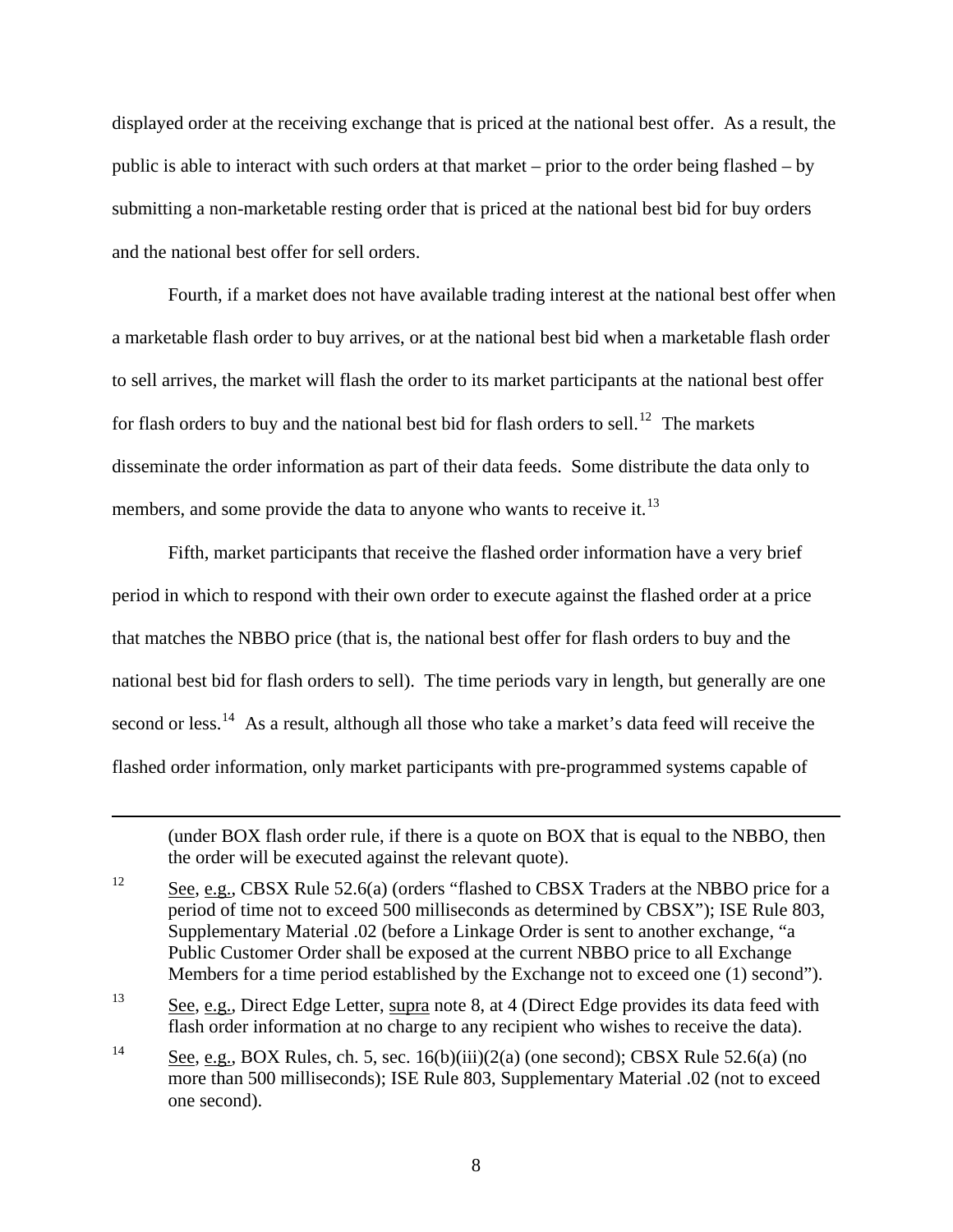responding very rapidly will have a realistic opportunity, as a practical matter, to respond to a flashed order. In other words, only those who have invested in sophisticated trading systems are able to effectively access flash orders.

 Sixth, if there is an order responding to the flashed order, the flash order will execute against the response. If there is no response to the flashed order, markets generally will route orders away to execute against the best-priced quotations on other markets.<sup>[15](#page-8-0)</sup>

## **III. Flash Order Exception from Quoting Requirements**

 Rule 602 generally requires exchanges to make available to vendors, including the central processors for the consolidated quotation data that is widely disseminated to the public, the best bids and best offers for listed securities that are communicated on an exchange by any responsible broker or dealer.<sup>[16](#page-8-1)</sup> The consolidated quotation data streams are the primary vehicles for public price transparency in the U.S. equity and options markets. The central processors for these data streams collect the best bids and best offers from the exchanges and Financial Industry Regulatory Authority ("FINRA")<sup>[17](#page-8-2)</sup> and distribute them in consolidated data streams that are widely available to the public. The consolidated data streams are designed to assure that the

<span id="page-8-0"></span><sup>15</sup> See, e.g., CBSX Rule 52.6(a) ("CBSX System shall route [intermarket sweep orders] on behalf of the market order to all Protected Quotations priced better than the CBSX disseminated price"); ISE Rule 803, Supplementary Material .02(d) (if an order cannot be executed in full after exposure, "the Primary Market Maker will proceed to send a Linkage Order on the customer's behalf for the balance of the order" if it is marketable against the then-current NBBO).

<span id="page-8-1"></span><sup>&</sup>lt;sup>16</sup> The term "responsible broker or dealer" is defined in Rule  $600(b)(65)$  of Regulation NMS.

<span id="page-8-2"></span><sup>&</sup>lt;sup>17</sup> FINRA collects quotation data from over-the-counter market participants, including ATSs.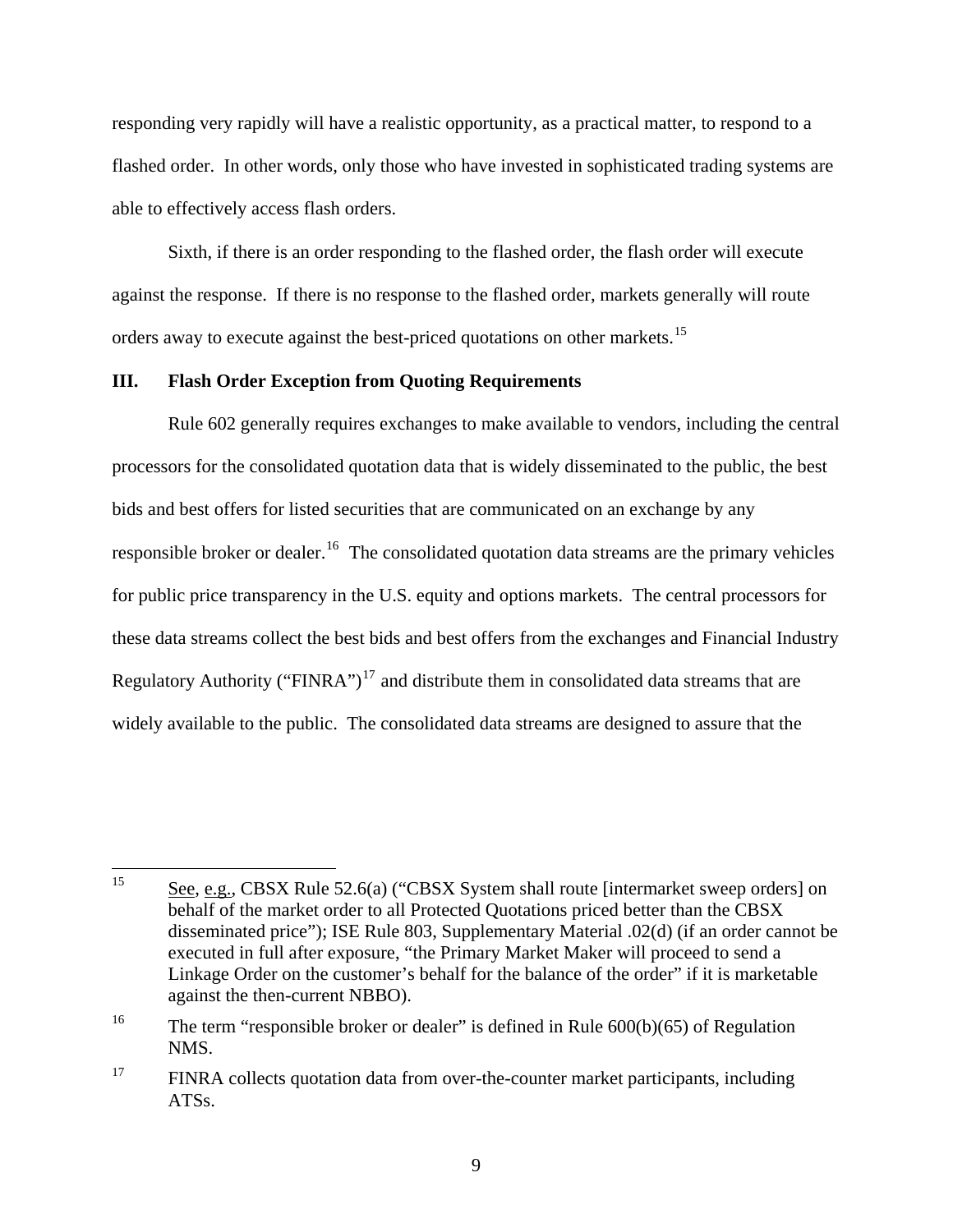public has affordable, accurate, and reliable real-time information on the best prices available for listed securities.<sup>[18](#page-9-0)</sup>

Paragraph  $(a)(1)(i)(A)$  of Rule 602, however, excepts "any bid or offer executed immediately after communication and any bid or offer communicated by a responsible broker or dealer other than an exchange market maker which is cancelled or withdrawn if not executed immediately after communication." This language was included in the predecessor to Rule 602 when it originally was adopted in 1978 and was intended to accommodate the "ephemeral" quotations of non-specialist participants in exchange crowds.<sup>[19](#page-9-1)</sup> As a result, bids and offers that either are immediately executed or, if not executed, immediately cancelled or withdrawn are not required to be included in the consolidated quotation data.

By its terms, Rule  $602(a)(1)(i)(A)$  applies only to exchanges. The relevant parts of Rule 602 in the over-the-counter context apply to national securities associations and OTC market makers. As a result, ATSs generally are not directly subject to Rule 602 requirements. Rule 301(b)(3)(ii) of Regulation ATS, however, requires certain ATSs to include their best priced orders displayed to more than one person in the consolidated quotation data made available to

<span id="page-9-0"></span><sup>18</sup> The consolidated quotation data streams and their policy objectives are fully described in the Commission's Concept Release on Regulation of Market Information Fees and Revenues. Securities Exchange Act Release No. 42208 (December 9, 1999) 64 FR 70613 (December 17, 1999).

<span id="page-9-1"></span><sup>19</sup> See Securities Exchange Act Release No. 14415 (January 26, 1978), 43 FR 4342 (February 1, 1978) ("This determination is consistent with the Commission's intent in providing this exception for 'ephemeral' quotations in the 1977 Proposal; that is, that the Rule as adopted reflects the fact that certain non-specialist participants in exchange 'crowds' have bids and offers which, while narrowing the exchange quotation for an instant in time, never in fact become part of the quoted market on the exchange because they are withdrawn immediately if not accepted."). Rule 602 originally was designated as Rule 11Ac1-1 under the Exchange Act. It was redesignated as Rule 602 as part of the adoption of Regulation NMS in 2005, but its substance was unchanged.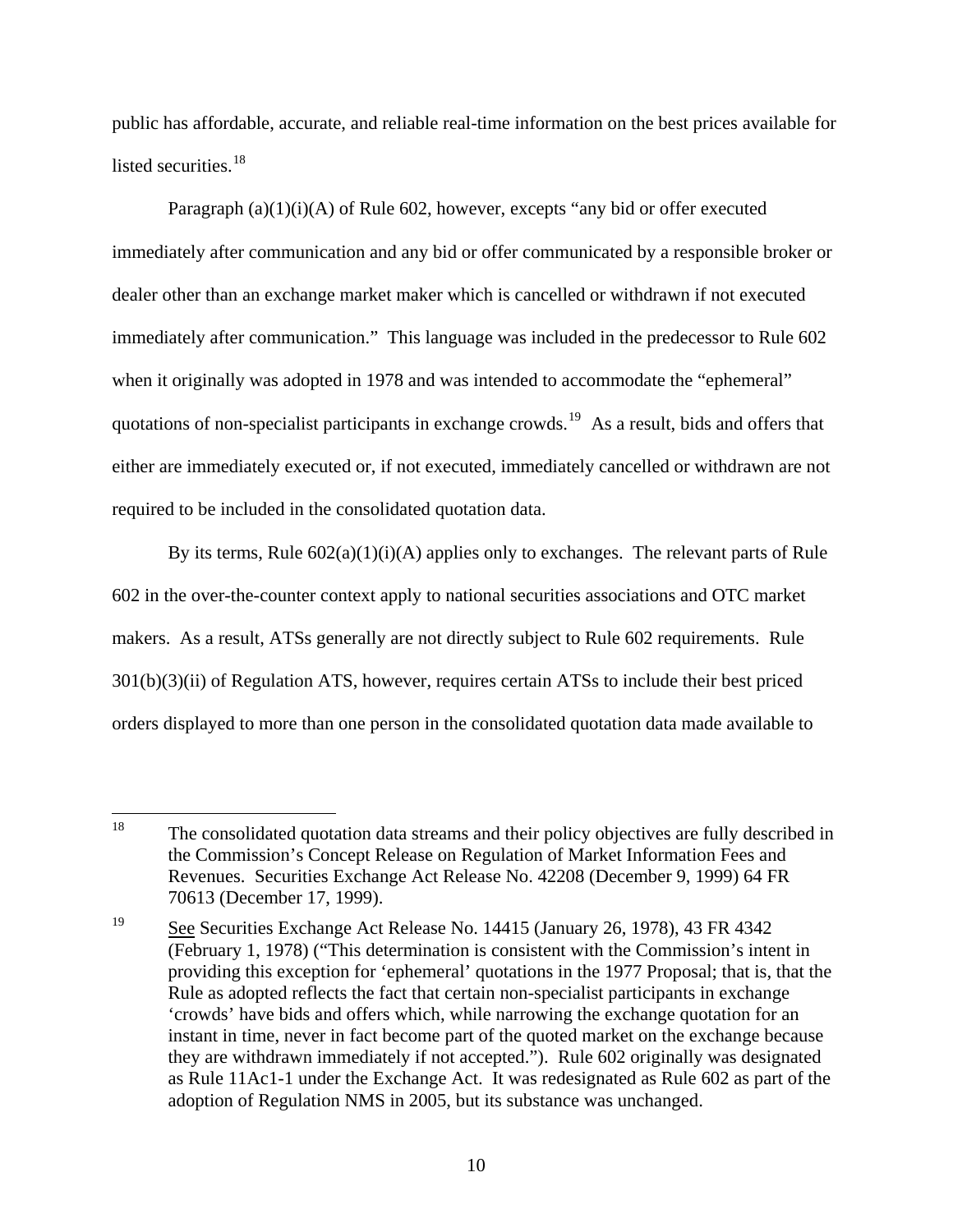the public pursuant to Rule  $602.^{20}$  $602.^{20}$  $602.^{20}$  Consistent with the language in Rule  $602$  excepting exchanges from including flash orders in the consolidated quotation data, the Commission has not applied Rule 301 to require ATSs to include flash orders in the consolidated quotation data.

 Similarly, the Commission has not applied the Rule 610(d) restrictions on displaying quotations that "lock" or "cross" another market's displayed quotation, to flash orders with marketable prices.<sup>[21](#page-10-1)</sup> For many years, the restrictions on locking and crossing quotations for exchange-listed equities were imposed in the Intermarket Trading System ("ITS") Plan.<sup>[22](#page-10-2)</sup> In 2005, the Commission adopted Rule 610(d) of Regulation NMS to address locking and crossing quotations for NMS stocks. Among other things, Rule 610(d) requires the self-regulatory organizations ("SROs") to adopt rules that prohibit their members from engaging in a pattern or practice of displaying quotations that lock or cross protected quotations in NMS stocks.<sup>[23](#page-10-3)</sup>

<span id="page-10-0"></span><sup>20</sup> In general, ATSs that meet a 5% volume threshold in NMS stocks are required to include their best-priced displayed orders in the consolidated quotation data. See infra note 64.

<span id="page-10-1"></span><sup>&</sup>lt;sup>21</sup> A "locking" quotation has a price that equals the price of the previously displayed contra side NBBO. For example, if the national best offer to sell were \$20, a subsequent bid to buy with a price of \$20 would be a locking quotation. A "crossing" quotation has a price that is higher or lower than the price of the previously displayed contra side NBBO. For example, if the national best offer to sell were \$20, a subsequent bid to buy with any price higher than \$20 would be a crossing quotation. Conversely, if the national best bid to buy were \$19, a subsequent offer to sell with any price lower than \$19 would be a crossing quotation.

<span id="page-10-2"></span><sup>&</sup>lt;sup>22</sup> All equities exchanges and the NASD were participants in the ITS Plan. The ITS Plan is described in the NMS Release, supra note 10, at 37501.

<span id="page-10-3"></span> $23$  Restrictions on locking and crossing quotations for exchange-listed options currently are imposed in the Options Linkage Plan. The Options Linkage Plan is a Commissionapproved national market system plan. Securities Exchange Act Release No. 60405 (July 30, 2009), 74 FR 39362 (August 6, 2009) (Order Approving the National Market System Plan Relating to Options Order Protection and Locked/Crossed Markets Submitted by the Chicago Board Options Exchange, Incorporated, International Securities Exchange, LLC, The NASDAQ Stock Market LLC, NASDAQ OMX BX, Inc., NASDAQ OMX PHLX, Inc., NYSE Amex LLC, and NYSE Arca, Inc.) ("Options Linkage Plan"). Similar to Rule 610(d), Section 6 of the Options Linkage Plan requires the options exchanges to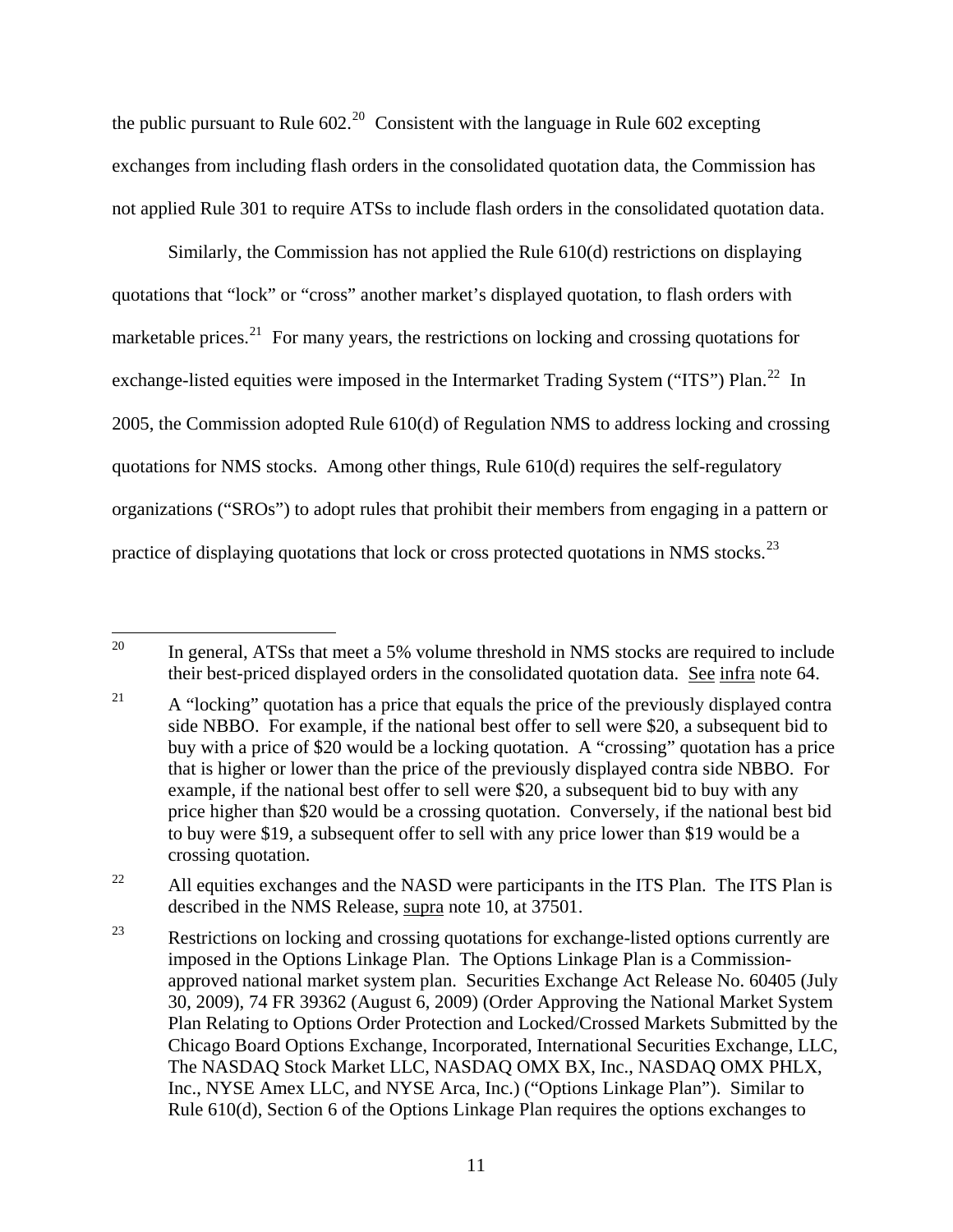In January 2004, the Commission approved an exchange rule filing for orders in listed options that were flashed electronically to market participants for a three-second period, rather than manually on the floor of an exchange.<sup>[24](#page-11-0)</sup> The Commission generally has sought to interpret its rules in such a way that they promote fair competition between manual and automated markets.<sup>[25](#page-11-1)</sup> The Commission noted that the electronic flash process was designed to protect against trading through better displayed prices at other markets, and that the process would allow exchange participants to provide efficient and competitive executions for flashed orders.<sup>[26](#page-11-2)</sup> Subsequently, other options exchanges adopted similar rules.<sup>[27](#page-11-3)</sup>

In September 2006, the Commission approved an exchange rule filing for the use of flash

orders on the equity trading platform of the Chicago Board Options Exchange ("CBOE").<sup>[28](#page-11-4)</sup> The

Commission received no comments on the CBOE proposal. In May 2009, two more exchanges

adopt rules that prohibit their members from engaging in a pattern or practice of displaying locking or crossing quotations.

<span id="page-11-0"></span><sup>24</sup> The first exchange to use the flash order exception for electronically communicated orders was the Boston Options Exchange ("BOX") facility of the Boston Stock Exchange ("BSE"). Securities Exchange Act Release No. 49068 (January 13, 2004), 69 FR 2775 (January 20, 2004) (SR-BSE-2002-15). BOX flashed orders as part of a process called an "NBBO filter."

- <span id="page-11-1"></span><sup>25</sup> See id. at 2776-2777 ("Overall, the Commission believes that approving the BSE's proposal to establish trading rules for the BOX facility should confer important benefits to the public and provide U.S. market participants with a new market in which to trade standardized options. As a fully electronic options market with relatively lower barriers to access, BOX's entry into the options marketplace may potentially reduce the costs of trading to investors and market professionals, enhance innovation, and increase competition between and among the options exchanges, resulting in better prices and executions for investors.") (citations omitted).
- <span id="page-11-2"></span>26 Id. at 2783.

- <span id="page-11-3"></span><sup>27</sup> See, e.g., Securities Exchange Act Release Nos. 51544 (April 14, 2005) 70 FR 20613 (April 20, 2005) (SR-Phlx-2005-03); 53167 (January 23, 2006) 71 FR 5094 (January 31, 2006) (SR-CBOE-2005-89); 57812 (May 12, 2008) 73 FR 28846 (May 19, 2008) (SR-ISE-2008-28).
- <span id="page-11-4"></span><sup>28</sup> Securities Exchange Act Release No. 54422 (September 11, 2006) 71 FR 54537 (September 15, 2006) (SR-CBOE-2004-21).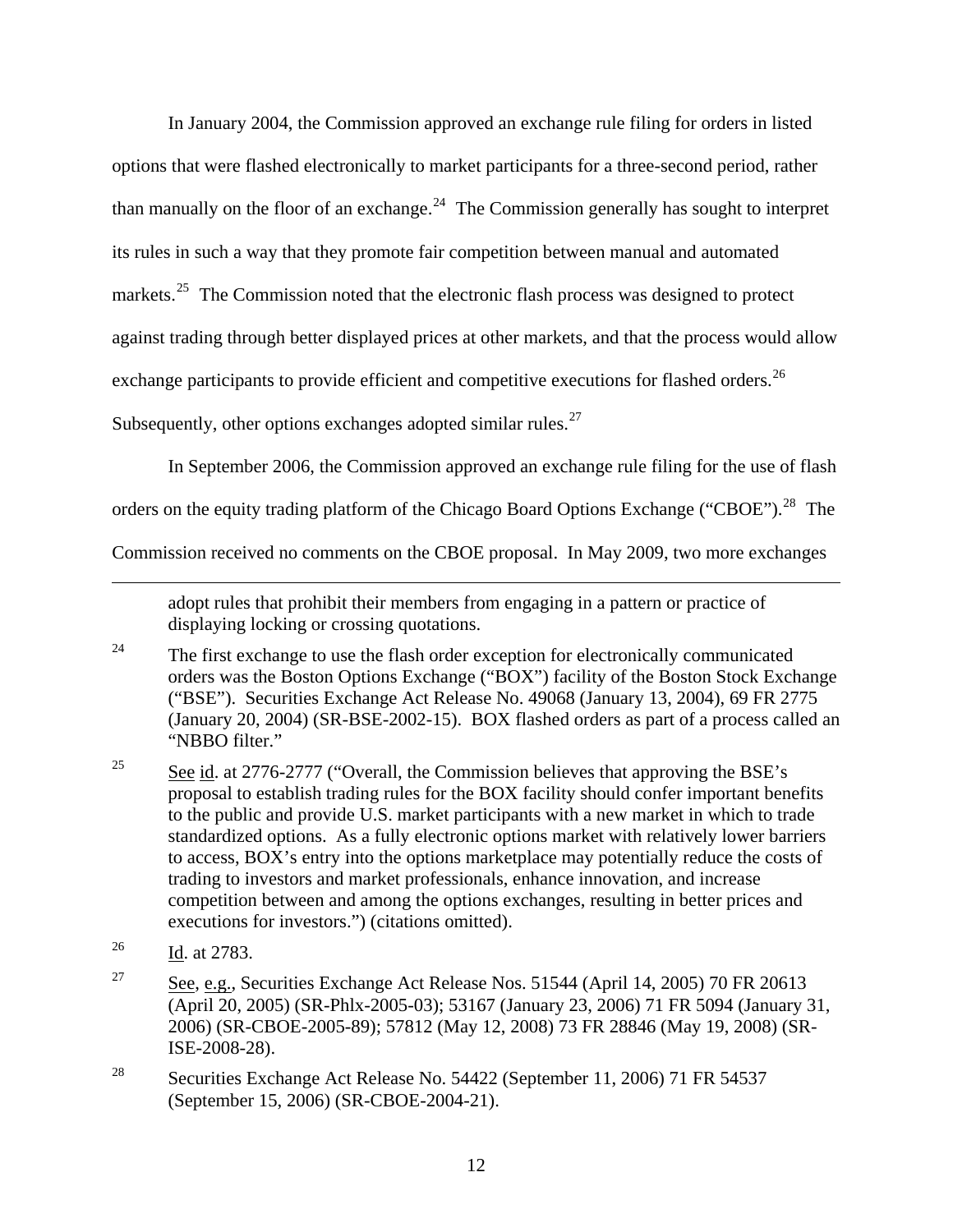– Nasdaq and BATS – filed proposed rule changes to begin offering flash orders for equity trading.[29](#page-12-0) The proposed rule changes of Nasdaq and BATS cited the Commission's previous approval of the CBSX filing and were filed as immediately effective pursuant to Exchange Act Rule 19b-4(f)(6).<sup>[30](#page-12-1)</sup> In this regard, the Nasdaq and BATS filings fell within the interpretive guidance issued by the Commission last year that was designed to streamline the handling of SRO proposed rule changes, particularly for exchange trading rules.<sup>[31](#page-12-2)</sup>

 Commenters opposed to the Nasdaq and BATS filings raised serious concerns about the effect of flash orders on investors and on the integrity of the markets.<sup>[32](#page-12-3)</sup> NYSE Euronext noted that in today's trading environment, "where trading and reaction time are discussed in micro

<span id="page-12-0"></span><sup>29</sup> 29 Securities Exchange Act Release Nos. 60040 (June 3, 2009) 74 FR 27577 (June 10, 2009) (SR-BATS-2009-014); 59875 (May 6, 2009) 74 FR 22794 (May 14, 2009) (SR-NASDAQ-2009-043); 60039 (June 3, 2009) 74 FR 27635 (June 9, 2009 (SR-NASDAQ-2009-050); and 60037 (June 3, 2009) 74 FR 27367 (June 9, 2009) (SR-NASDAQ-2009- 048).

<span id="page-12-1"></span> $30$  Rule 19b-4(f)(6) permits a proposed rule change to become immediately effective so long as each policy issue raised by the proposed trading rule: (1) has been considered previously by the Commission when the Commission approved another exchange's trading rule; and (2) the rule change resolves such policy issue in a manner consistent with such prior approval. Securities Exchange Act Release No. 58092 (July 3, 2008) 73 FR 40144, 40147 (July 11, 2008).

<span id="page-12-2"></span><sup>31</sup> See id. at 40147 ("[T]he Commission recognizes that national securities exchanges registered under section 6(a) of the Exchange Act face increased competitive pressures from entities that trade the same or similar financial instruments – such as foreign exchanges, futures exchanges, ECNs, and ATSs. These competitors can change their trading rules or trade new products without filing them with the Commission.").

<span id="page-12-3"></span><sup>&</sup>lt;sup>32</sup> Letter dated May 28, 2009 from Janet M. Kissane, Senior Vice President – Legal & Corporate Secretary, Office of the General Counsel, NYSE Euronext to Elizabeth M. Murphy, Secretary, Commission ("NYSE Euronext Letter"); Letter dated June 4, 2009 from Stephen Schuler and Daniel Tierney, Managing Members, Global Electronic Trading Company to Elizabeth M. Murphy, Secretary, Commission ("GETCO Letter"); Letter dated June 4, 2009 from Ann Vlcek, Managing Director and Associate General Counsel, Securities Industry and Financial Markets Association to Elizabeth M. Murphy, Secretary, Commission ("SIFMA Letter"); and Letter dated June 17, 2009 from William P. Neuberger and Andrew F. Silverman, Managing Directors, Global Co-Heads of Morgan Stanley Electronic Trading to Elizabeth M. Murphy, Secretary, Commission ("Morgan Stanley Letter").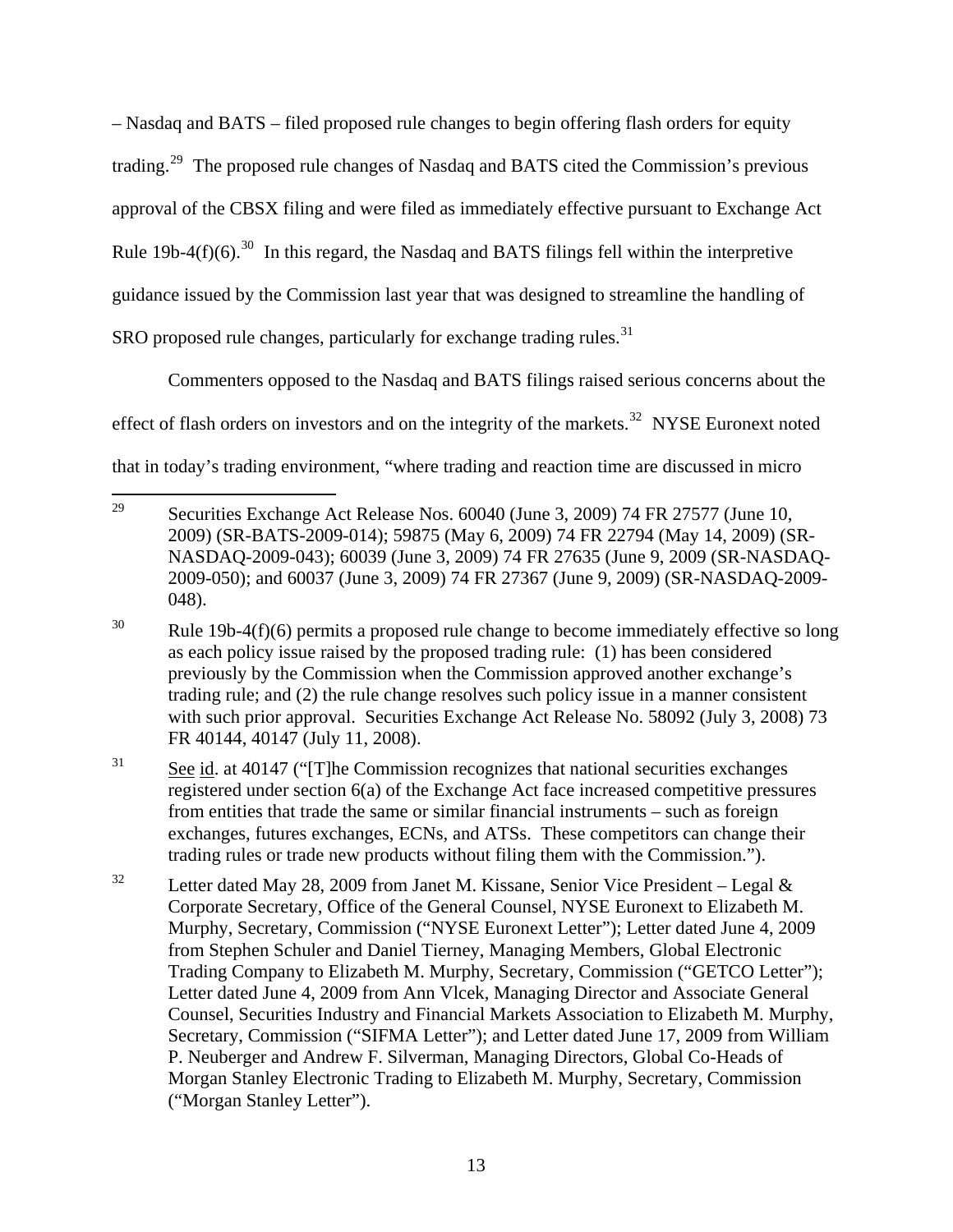seconds, an order that is held for even 500 milliseconds cannot be deemed an "immediate" execution."<sup>[33](#page-13-0)</sup> GETCO was concerned that flash orders reduce the incentive to display aggressively priced liquidity, noting that "[m]arket participants interested in finding the best priced orders to execute against would be encouraged to join the disparate system of 'step-up' order display systems on the various exchanges so that they could execute against better priced 'step-up' orders without displaying limit orders on the public markets."[34](#page-13-1) Similarly, Morgan Stanley stated that "[w]e believe that the [proposed rule changes] will provide a material disincentive to publicly display limit orders on exchanges, thereby impairing price discovery."<sup>[35](#page-13-2)</sup> Further, SIFMA sought a fuller public discussion of issues raised by the proposed rule changes, including "the creation of essentially a two tiered market (with some able to pay for a non-public direct data feed to trade with better-priced quotes versus those quotes that are accessible to the general public), thus raising fair access issues and issues re: investor confidence, transparency and our market structure in general."<sup>[36](#page-13-3)</sup>

 In contrast, Direct Edge – an alternative trading system – submitted a comment letter supporting the proposed rule changes.<sup>[37](#page-13-4)</sup> The letter noted that Direct Edge offers a pre-routing display product to its participants – the Enhanced Liquidity Provider ("ELP") program – pursuant to which marketable orders are displayed to any of its participants who wish to receive the information in a data feed for which there is no charge.<sup>[38](#page-13-5)</sup> It stated that "[l]iquidity-

<span id="page-13-4"></span><sup>37</sup> See Direct Edge Letter, supra note 8.

<span id="page-13-0"></span><sup>33</sup> NYSE Euronext Letter at 3; see also GETCO Letter at 3; Morgan Stanley Letter at 5-6.

<span id="page-13-1"></span><sup>&</sup>lt;sup>34</sup> GETCO Letter at 4; see also NYSE Euronext Letter at 6 ("reducing publicly available liquidity in this way may impact bid-offer spreads and the execution costs to customers").

<span id="page-13-2"></span><sup>35</sup> Morgan Stanley Letter at 4.

<span id="page-13-3"></span><sup>36</sup> SIFMA Letter at 2.

<span id="page-13-5"></span><sup>38</sup> Direct Edge Letter at 4.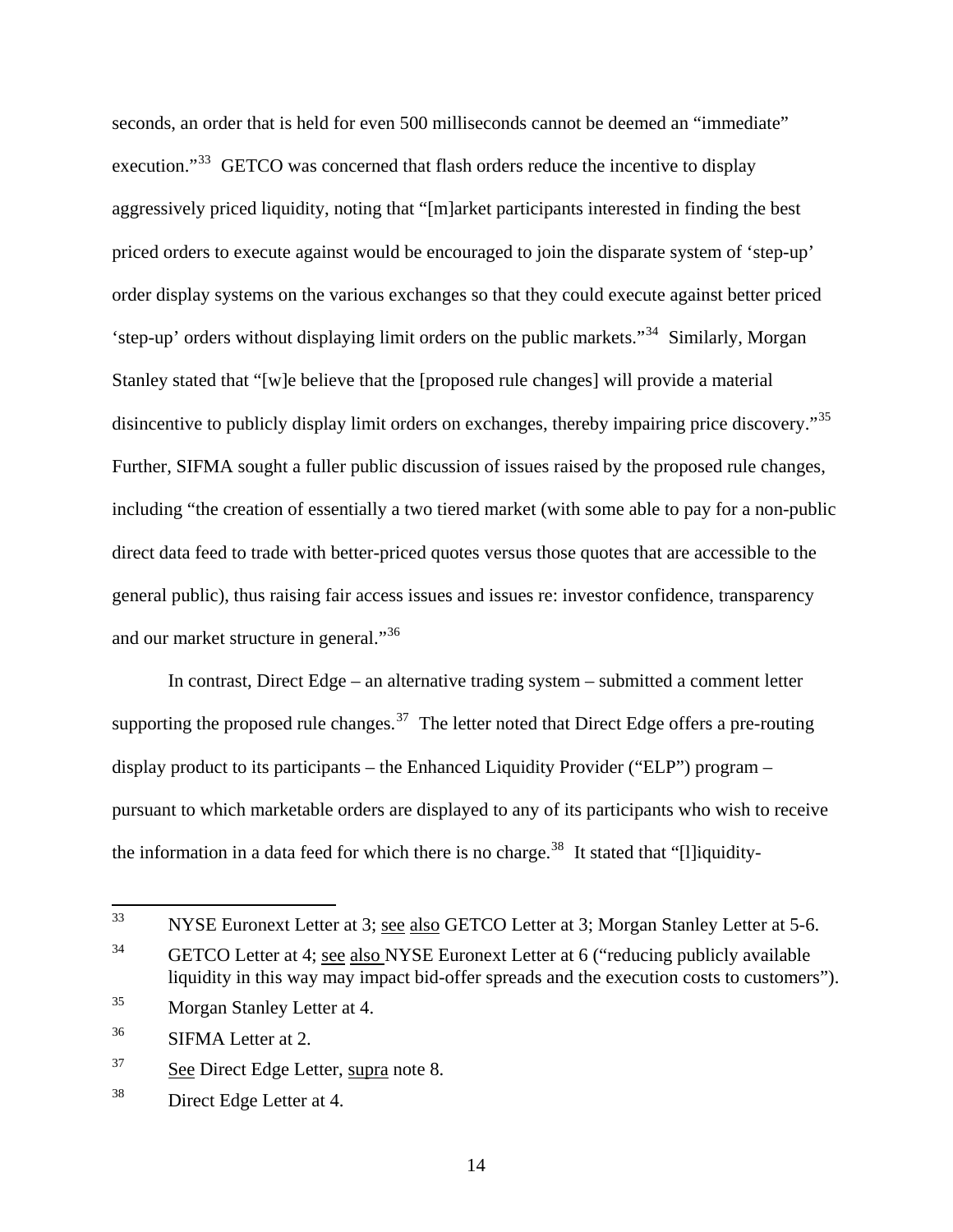aggregation products like Direct Edge's ELP program seek to bring together traditional and nontraditional liquidity in a consolidated, easy-to-access manner designed to maximize the potential for execution, reduce implicit and explicit transaction costs, and otherwise improve execution quality for our customers."[39](#page-14-0) Another commenter, Woodbine Associates, was concerned that flash orders could have an "undesirable impact" if offered by market centers with a majority of order flow, but recommended that the Commission "allow flash orders, monitor their use, and study the effect on the market."<sup>[40](#page-14-1)</sup>

 For listed equities and listed options in July 2009, the Commission estimates that the total volume of flash orders that received an execution during the flash process was approximately 3.1% and 1.9%, respectively, of total trading volume.<sup>[41](#page-14-2)</sup> BATS, Nasdaq, and Nasdaq OMX BX decided to discontinue offering a flash order type as of September 1, 2009.<sup>[42](#page-14-3)</sup> Accordingly, the total volume of executed flash orders may have declined as of that date.

# **IV. Proposed Elimination of Flash Order Exception**

## **A. Concerns About Flash Orders**

The Commission is proposing to eliminate the flash order exception from Exchange Act

quoting requirements. The Commission is concerned that the use of flash orders by exchanges

<span id="page-14-0"></span><sup>39</sup> Direct Edge Letter at 2.

<span id="page-14-1"></span><sup>&</sup>lt;sup>40</sup> Letter dated June 30, 2009 from Woodbine Associates ("Woodbine Letter") at 1, 2.

<span id="page-14-2"></span> $41$  The Commission's estimate of flash order trading volume in July 2009 reflects discussions with the markets that offered flash orders during that time – CBSX, Direct Edge, BATS, Nasdaq, and Nasdaq OMX BX for equity trading, and BOX, CBOE, and ISE for options trading. These volume estimates reflect executions by market participants in response to flashed order information.

<span id="page-14-3"></span><sup>42</sup> See Securities Exchange Act Release Nos. 60569 (August 26, 2009), 74 FR 45268 (September 1, 2009) (SR-BATS-2009-028); 60570 (August 26, 2009), 74 FR 45504 (September 2, 2009) (SR-NASDAQ-2009-079); 60571 (August 26, 2009), 74 FR 45502 (September 2, 2009) (SR-BX-2009-051). The Commission notes that, if the proposal is adopted, exchanges with flash order rules would need to file proposed rule changes to eliminate flash orders from their rule books.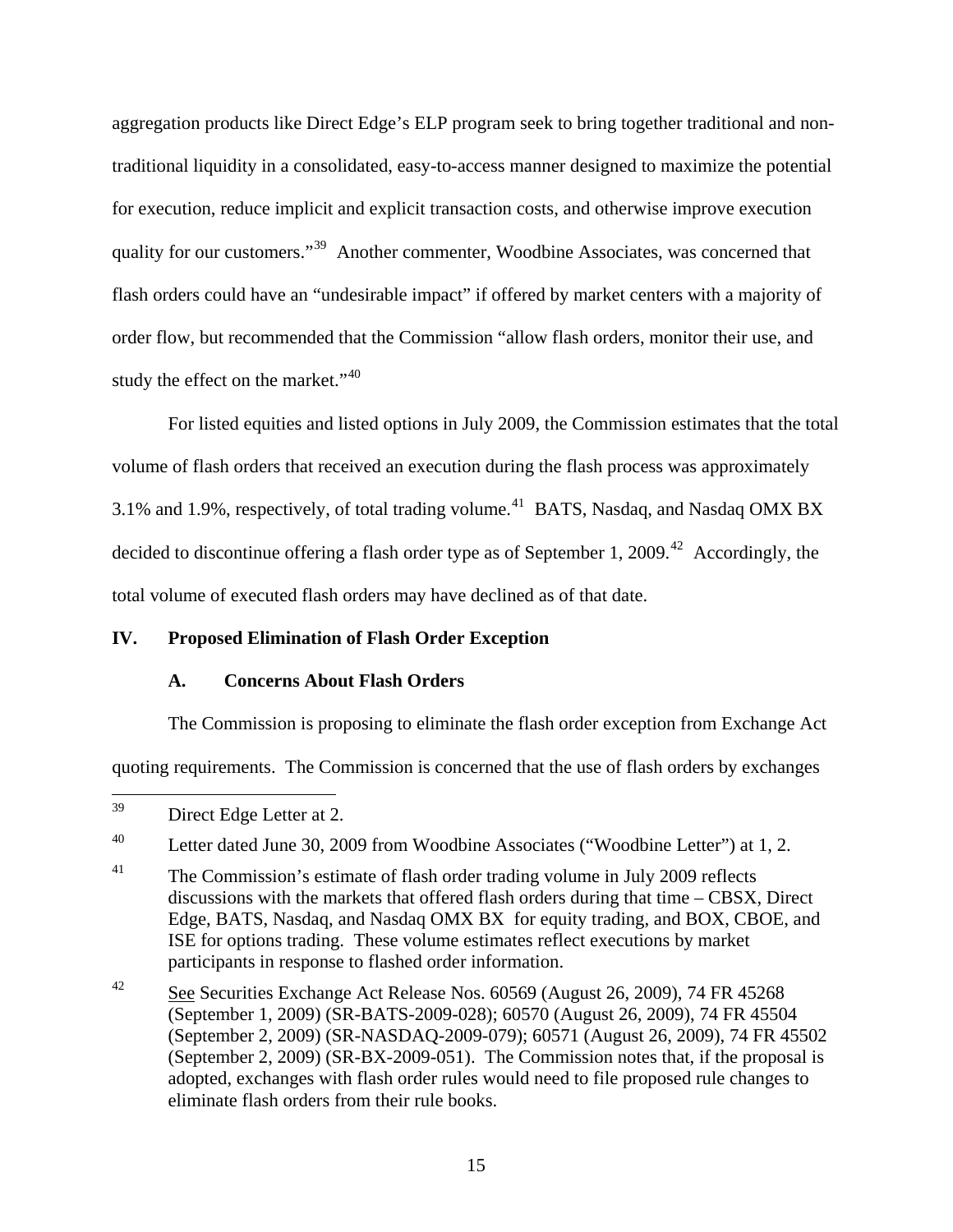and other markets, particularly if it were to expand in trading volume, could detract from the fairness and efficiency of the national market system.<sup>[43](#page-15-0)</sup> In its analysis of flash order types, the Commission will consider the interests of long-term investors and the extent to which they are helped or harmed by these orders, rather than on the interests of professional short-term traders that may have invested in sophisticated trading systems capable of responding to flash orders. The interests of long-term investors and professional short-term traders in fair and efficient markets often will coincide. Indeed, vigorous competition among professional short-term traders can itself lead to very important benefits for long-term investors, including narrower spreads and greater depth. If, however, the interests of long-term investors and professional short-term traders conflict, the Commission previously has emphasized that "its clear responsibility is to uphold the interests of long-term investors."<sup>[44](#page-15-1)</sup> The Commission preliminarily believes that, in today's highly automated trading environment, the exception for flash orders from Exchange Act quoting requirements may no longer serve the interests of long-term investors and could detract from the efficiency of the national market system.

 Today, the overwhelming majority of trading volume in listed equities and listed options is routed and executed through highly automated systems. Among other things, these sophisticated systems have dramatically reduced the time period for collecting and disseminating quotations.[45](#page-15-2) In contrast to the primarily manual trading when the Commission originally adopted the exception for flash orders in 1978, flash orders no longer are clearly distinguishable

<span id="page-15-0"></span><sup>43</sup> See also supra note 32.

<span id="page-15-1"></span><sup>&</sup>lt;sup>44</sup> NMS Release, supra note 10, at 37500 (noting that "it makes little sense to refer to someone as 'investing' in a company for a few seconds, minutes, or hours"). The Commission further noted that giving priority to the interests of long-term investors is consistent with both the legislative history of the Exchange Act and the strong policy goal to reduce the cost of capital for U.S.-listed companies. Id. at 37499-37500.

<span id="page-15-2"></span><sup>45</sup> See NYSE Euronext Letter at 4.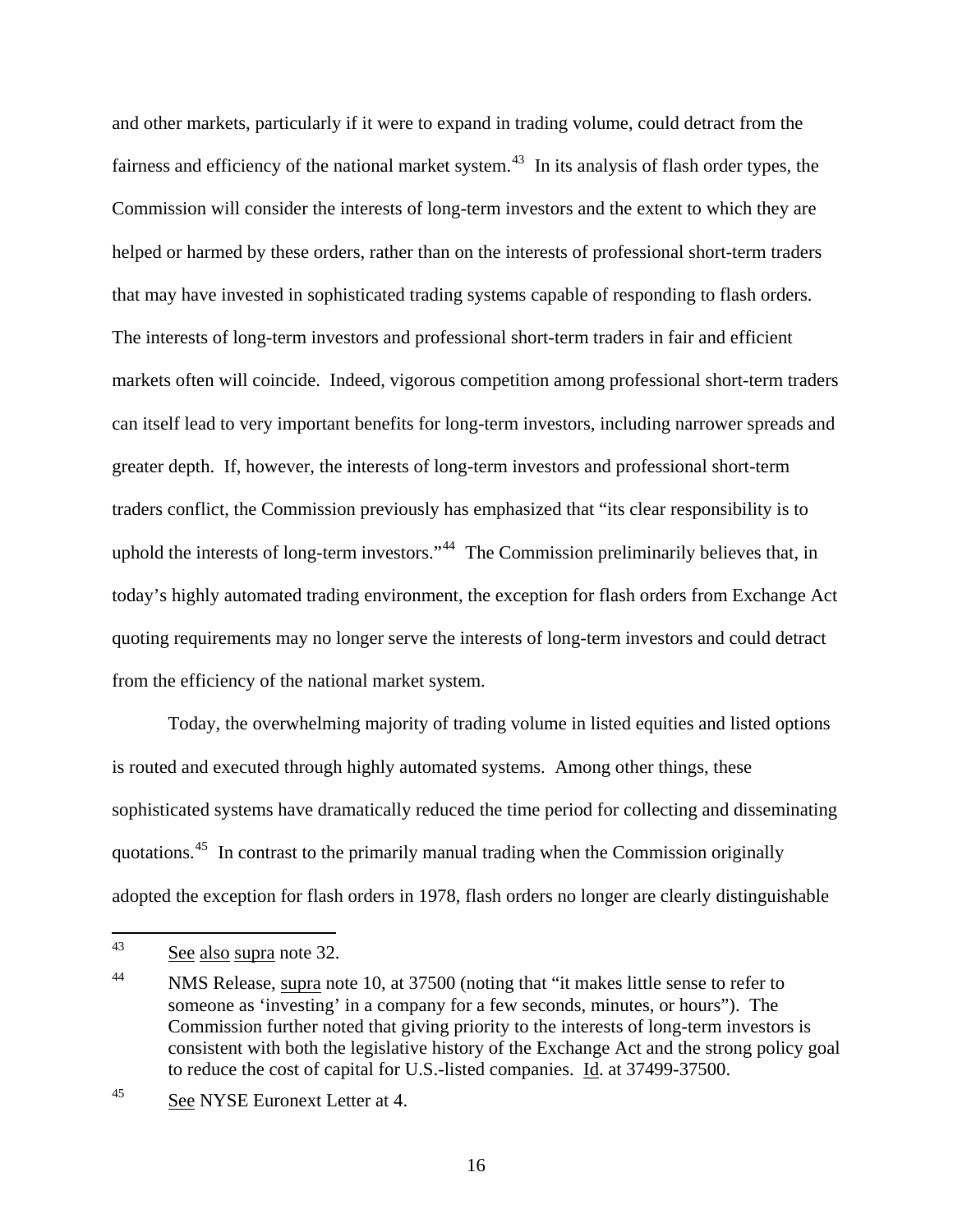from quotations that are disseminated in the consolidated quotation data. As a result, the rationale for requiring markets to include their best-priced quotations in the consolidated quotation data and for prohibiting the practice of displaying quotations with prices that lock previously displayed quotations would appear to apply equally to flash orders in today's trading environment.

 The Commission also is concerned that flash orders may create a two-tiered market in which the public does not have access, through the consolidated quotation data streams, to information about the best available prices for listed securities. A flash order generally is displayed at a marketable price that will be better than the best displayed price for the security in the consolidated quotation data. For example, a flash order to buy would be displayed at a higher price than the national best bid, and a flash order to sell would be displayed at a lower price than the national best offer. Yet the public does not receive this flashed order information in the consolidated quotation data. Instead, only those market participants that receive a market's individual data feed have access to the improved price information. The consolidated quotation data streams are intended to provide a single source of information on the best prices for a listed security across all markets, rather than force the public to obtain data from many different exchanges and other markets to learn the best prices.<sup>[46](#page-16-0)</sup> This objective would not be met if exchanges and ATSs disseminate pricing information that, due to the technological evolution of the markets, is functionally quite similar to quotations, yet is not required to be included in the consolidated quotation data.

 In addition, the Commission is concerned about the extent to which flash orders may discourage the public display of trading interest and harm quote competition among markets.

<span id="page-16-0"></span> $46\,$ See Rule 603(b) of Regulation NMS (providing for the dissemination of all consolidated information for an individual NMS stock through a single plan processor).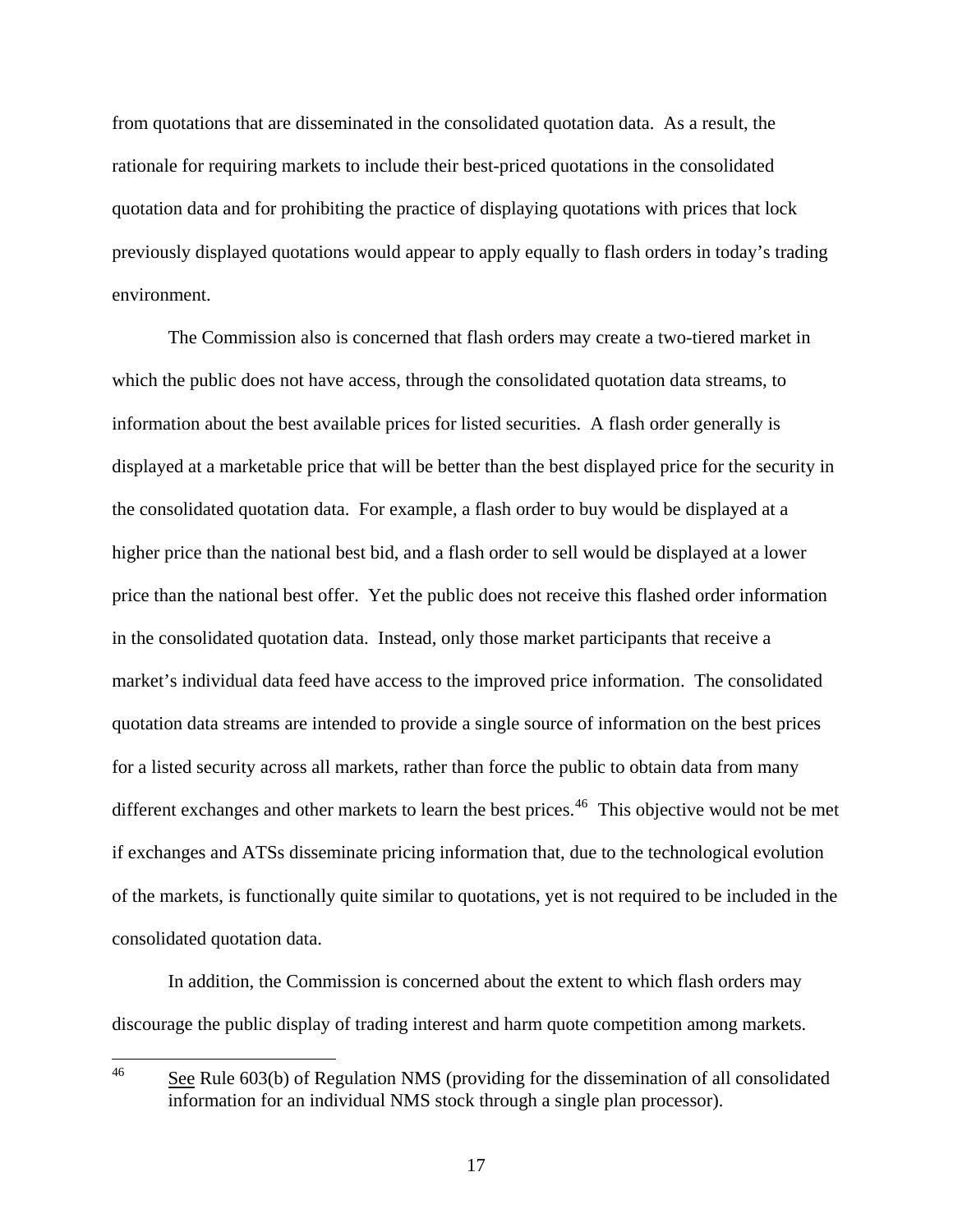The Commission long has emphasized the need to encourage displayed liquidity in the form of publicly displayed limit orders.<sup>[47](#page-17-0)</sup> Such orders establish the current "market" for a stock and thereby provide a critical reference point for investors. Flash orders, however, generally are executed by a market at prices that match the best displayed prices for a stock at another market. In this respect, flash orders potentially deprive those who publicly display their interest at the best price from receiving a speedy execution at that price. The opportunity to obtain the fastest possible execution at a price is the primary incentive for the display of trading interest.<sup>[48](#page-17-1)</sup> Particularly if flash orders were offered by all major markets for a security and greatly expanded in trading volume, they could significantly undermine the incentives to display limit orders and to quote competitively, and thereby detract from the efficiency of the national market system.

 For example, the flash process provides a vehicle for certain market participants to match displayed prices on an order-by-order basis by responding to flashes. It therefore gives these participants a "last-mover" advantage over displayed orders in other markets. Rather than displaying their orders or quotations in advance of incoming marketable order flow to attract an execution, these market participants can wait to receive the flashed order and program their systems to pick and choose when to execute. The availability of this "flash" alternative to quoting as a means to supply liquidity may reduce their incentives to display liquidity.

<span id="page-17-0"></span><sup>47</sup> See, e.g., NMS Release, supra note 10, at 37527 ("The Commission believes, however, that the long-term strength of the NMS as a whole is best promoted by fostering greater depth and liquidity, and it follows from this that the Commission should examine the extent to which it can encourage the limit orders that provide this depth and liquidity to the market at the best prices."); Order Handling Rules Release, supra note 10, at 48293 ("[T]he display of customer limit orders advances the national market system goal of the public availability of quotation information, as well as fair competition, market efficiency, best execution, and disintermediation.").

<span id="page-17-1"></span><sup>48</sup> See NMS Release, supra note 10, at 37505.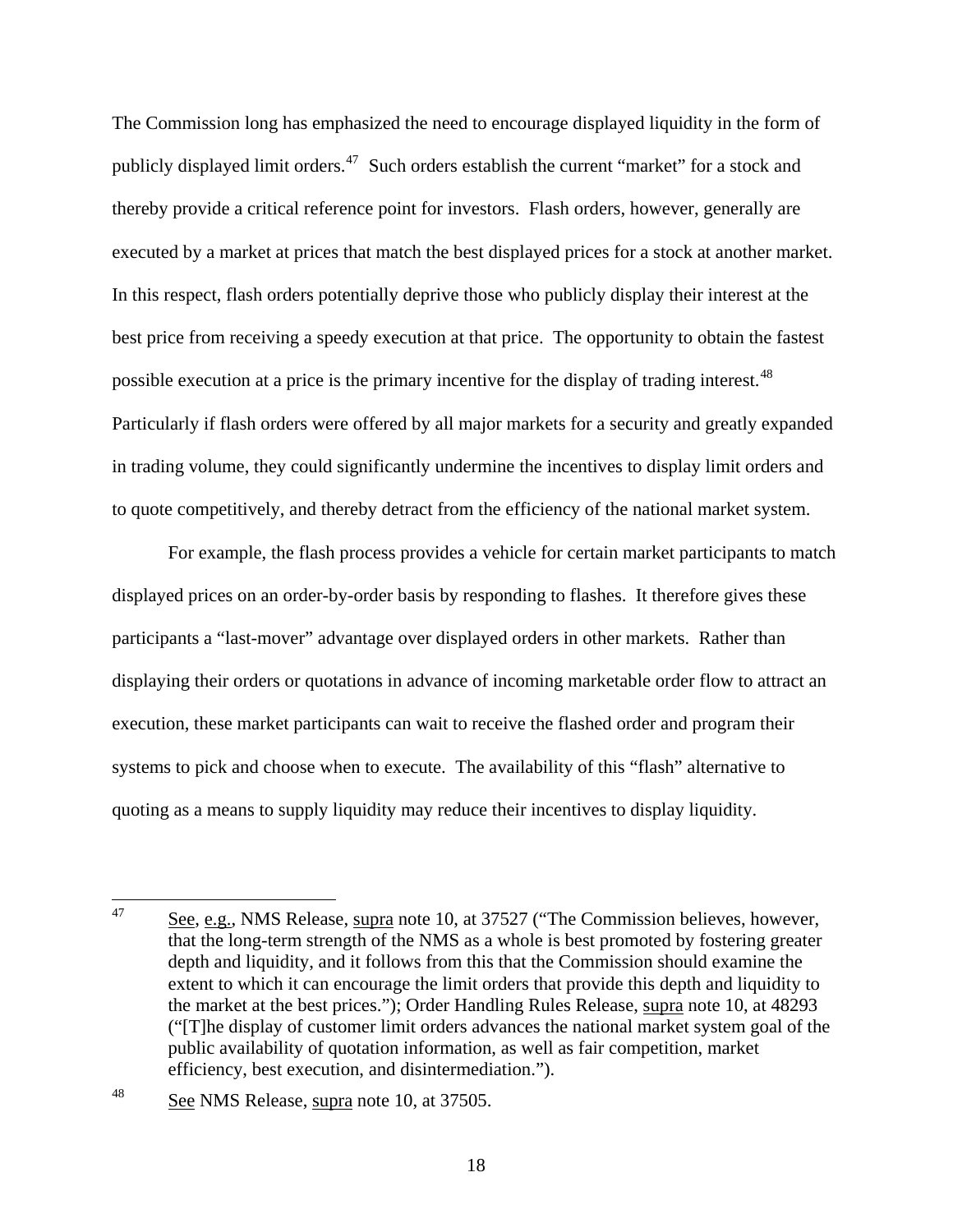Moreover, the flash process diverts a certain amount of order flow that otherwise might be routed directly to execute against displayed quotations in other markets. The Commission recognizes that orders in listed equities may be routed to venues that do not display their trading interest in the consolidated quotation data.<sup>[49](#page-18-0)</sup> Certain benefits, including adding liquidity, may result from routing orders to undisplayed venues. Given the importance of displayed quotations for market efficiency,<sup>[50](#page-18-1)</sup> however, the Commission is particularly concerned about additional marketable order flow – orders that are immediately executable at the national best bid or offer – that may be diverted from the public quoting markets and that could further reduce the incentives for the public display of quotations.

 The Commission also is concerned that the flashing of orders at marketable prices may undermine the purposes of Rule 610(d) of Regulation NMS, which is designed to protect displayed quotations from being locked by equal-priced contra side quotations.<sup>[51](#page-18-2)</sup> Marketable prices are, by definition, prices that at least equal the best contra side quotation for a stock. For example, a marketable flash order to buy will be displayed at the price of the national best offer and a marketable flash order to sell will be displayed at the price of the national best bid. In

<span id="page-18-0"></span><sup>49</sup> For example, some of these undisplayed venues are called "dark pools," which are reported to execute approximately 8% of total trading volume in listed equities. See, e.g., Nina Mehta, Inching Toward Dark Pool Reporting Standards, Traders Magazine Online News, June 26, 2009, http://tradersmagazine.com/news/dark-pool-reporting-103943- 1.html. In addition, some exchanges, when they do not have available trading interest to execute marketable orders at the best displayed prices, give participants a choice of routing their orders in response to "indications of interest" from undisplayed venues that are not included in the consolidated quotation data. See, e.g., NYSE Arca, "Client Notice: NYSE Arca to Provide Indication of Interest (IOI) Routing" (March 12, 2008) (routing service for "non-displayed liquidity pools").

<span id="page-18-1"></span><sup>50</sup> See supra note 10.

<span id="page-18-2"></span><sup>&</sup>lt;sup>51</sup> As noted in note 23 supra, the Options Linkage Plan includes a prohibition on a pattern or practice of displaying locking or crossing quotations in listed options that is analogous to Rule 610(d).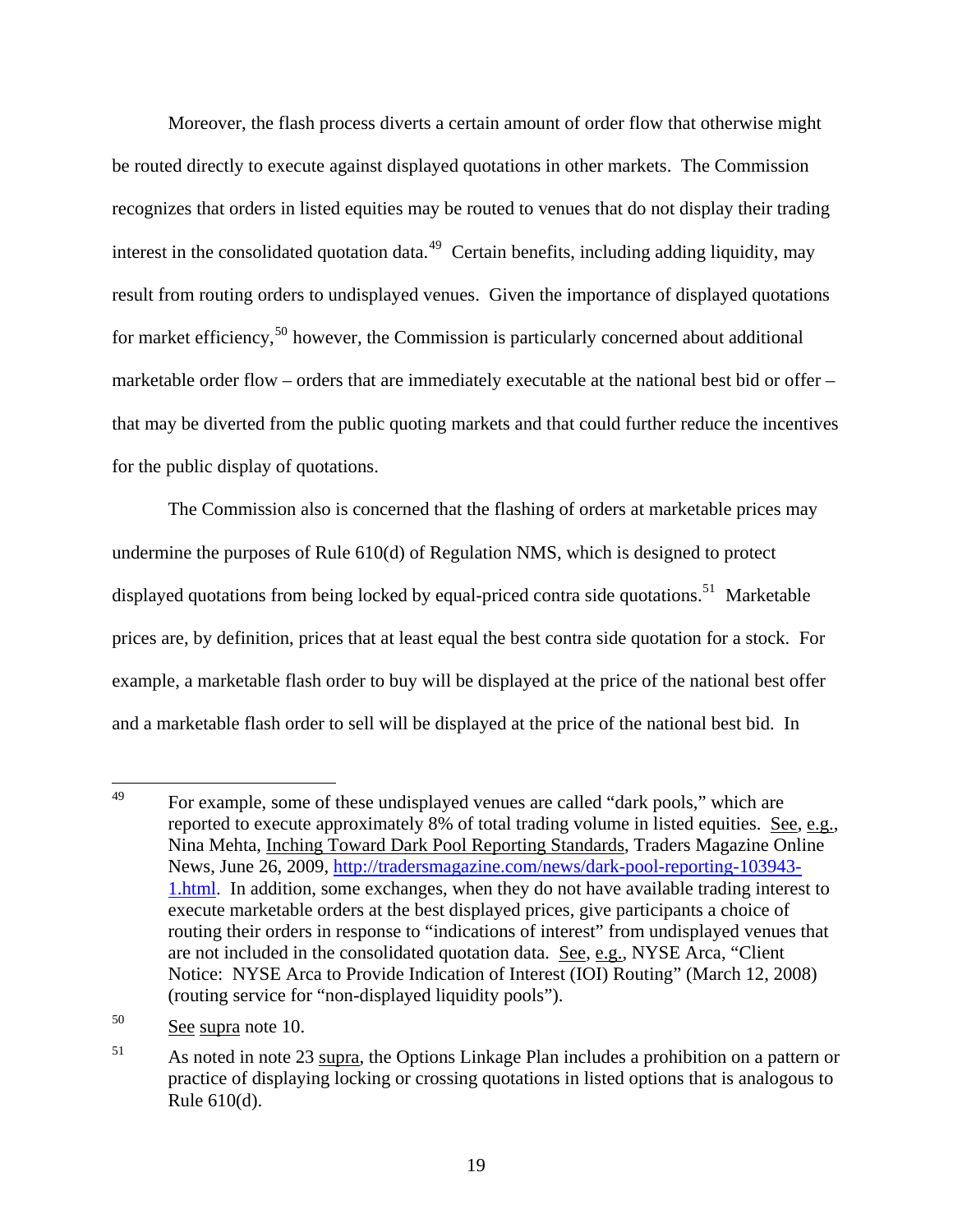adopting Rule 610(d), the Commission emphasized that "giving priority to the first-displayed quotation will encourage the posting of quotations and contribute to fair and orderly markets."<sup>[52](#page-19-0)</sup> The Commission preliminarily believes that flash orders may be inconsistent with this policy. The flashing of orders is no longer distinguishable in today's highly automating trading from the dissemination of automated quotations. If marketable flash orders were included in the consolidated quotation data, for example, such orders clearly would be locking quotations in violation of Rule 610(d). The practical result of the Commission's proposal, therefore, would be that flash orders could no longer be displayed to anyone at prices that equal the best priced contra side quotation in a stock. A market that was unable to execute incoming marketable orders at the best prices would need to handle them in another fashion. Depending on the order router's wishes, a market could route the order away to access the best displayed prices on other exchanges, reprice and display the order at a permissible price, or cancel the order back to the order router. It also is possible, however, that the order may be routed to a dark venue.<sup>[53](#page-19-1)</sup>

 The proposed elimination of the exception for flash orders from Exchange Act quoting requirements also likely would affect the competition among exchanges and ATSs for trading volume. Much of a market's revenue is generated, directly or indirectly, through the execution of trades. Accordingly, markets have strong incentives to maximize their executed volume, both by attracting the largest possible volume of order flow and by executing as much of that order flow as possible. Flash orders give markets an additional opportunity to execute marketable orders even if they do not have available contra trading interest at the best displayed prices when the flash order arrives. In this respect, flash orders can be viewed as one competitive strategy to

<span id="page-19-0"></span><sup>52</sup> NMS Release, supra note 10, at 37547.

<span id="page-19-1"></span><sup>53</sup> As noted in section V below, the Commission's staff is reviewing other forms of dark trading interest that are not included in the consolidated public quotation data, and the Commission expects to consider initiatives in this area in the near future.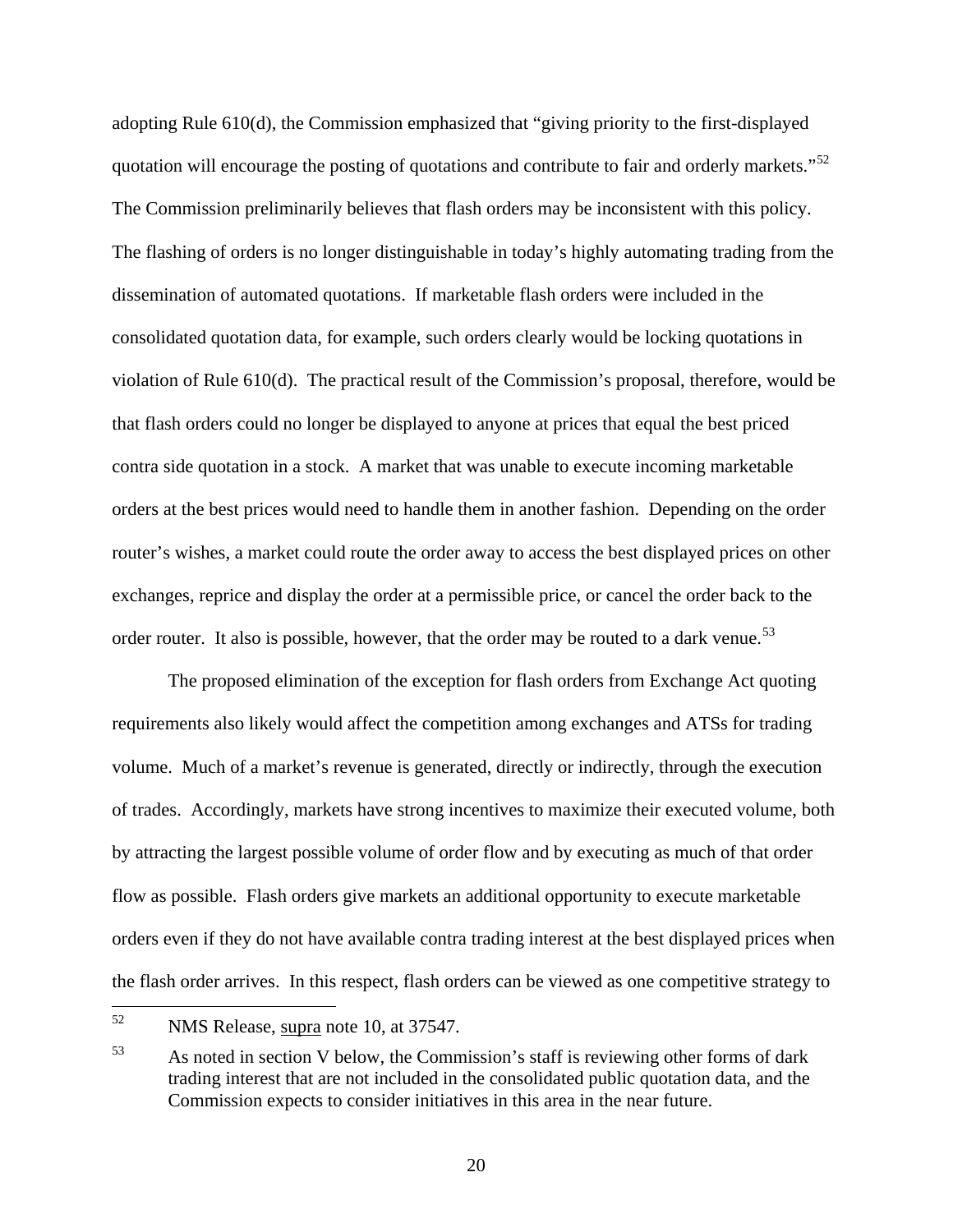maximize a market's trading volume and revenues, which would be curtailed by adoption of the proposal.

 The Commission preliminarily believes, however, that any limitation on a market's competitive choices would be justified by other effects of the proposal that would promote competition, protect investors, and enhance efficiency. As an initial matter, it is important to recognize that, both currently and if the proposal were adopted, all exchanges and ATSs would operate under the same rules for flash orders. Currently, the availability of the flash order type benefits markets that do not have available contra side trading interest at the best displayed prices when an order arrives by giving them a second chance to execute the order. In this respect, the current rule tends to benefit those markets that have the least available trading interest at the best prices, including displayed limit orders. If adopted, the proposal would give markets even greater incentives to attract trading interest at the best displayed prices, including displayed limit orders, in advance of the arrival of marketable orders, as well as better opportunities to attract marketable order flow by displaying the best prices. It thereby would promote competition for the displayed liquidity that is vital to the fairness and efficiency of the listed securities markets. In addition, the proposal would help protect the interests of investors who are willing to display their trading interest publicly.

 Finally, the flashing of orders to many market participants creates a risk that recipients of the information could act in ways that disadvantage the flashed order. With today's sophisticated order handling and execution systems, those market participants with the fastest systems are able to react to information in a shorter time frame than the length of the flash order exposures. As a result, such a participant would be capable of receiving a flashed order and reacting to it before the flashed order, if it did not receive a fill in the flash process, could be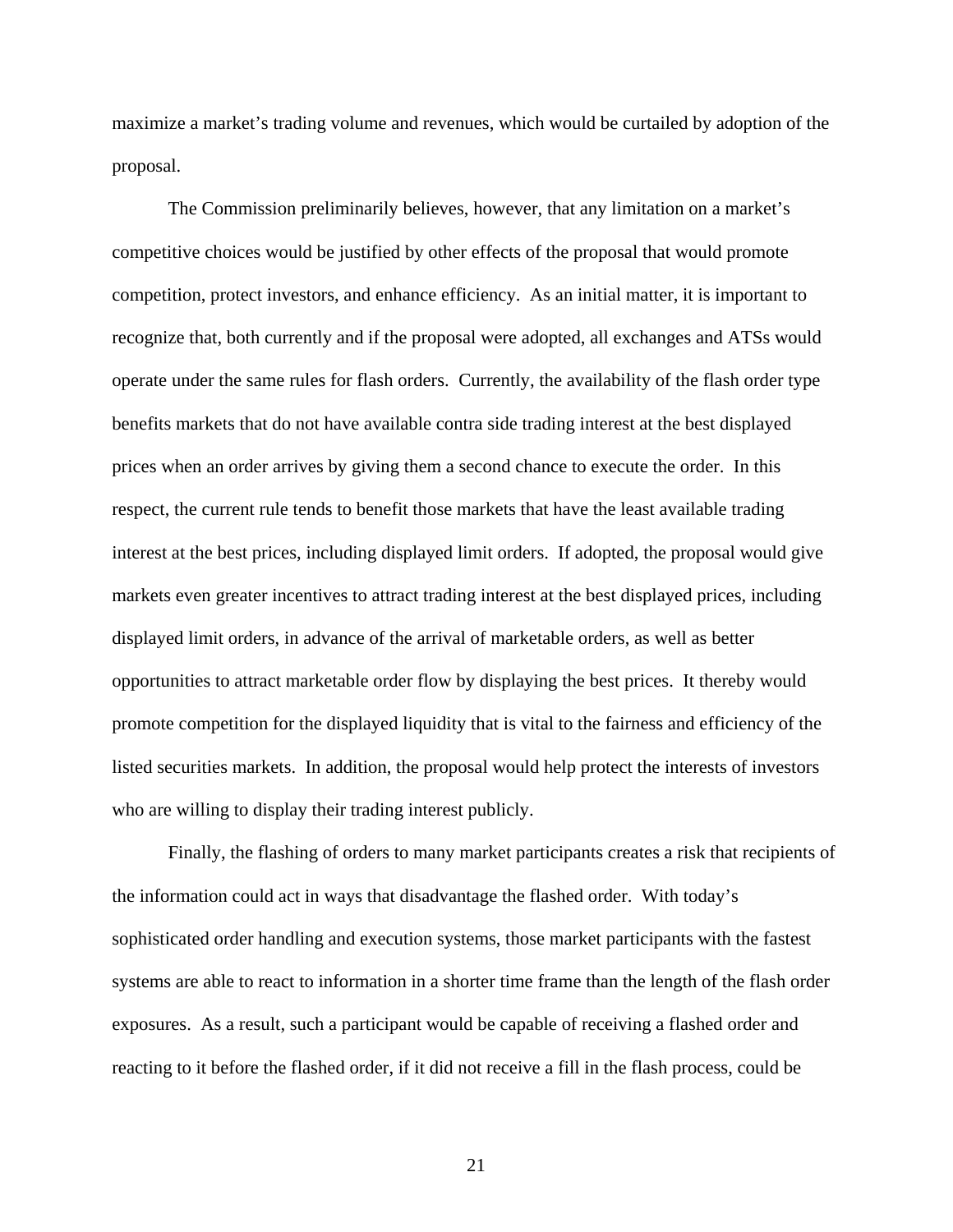executed elsewhere. For example, a recipient of a flash order that was quoting on another exchange would be capable of adjusting its quotes to avoid being hit by the flash order if it subsequently were routed to that exchange. Alternatively, a recipient would be capable of rapidly transmitting orders that would take out trading interest at other exchanges before an unfilled flash order could be routed to those exchanges. In both cases, a flashed order that did not receive an execution in the flash process would also be less likely to receive a quality execution elsewhere.

 Of course, flash orders are voluntary on the part of order routers. They involve a willing decision on the part of order routers to disseminate the order information to a group that generally will include highly sophisticated professional traders. Those who choose to use the flash order type (which often will be a broker that owes a duty of best execution to its customer for the routing decision) probably already consider the extent to which flashed orders may contain significant information content that could lead the recipients of flash order information to act contrary to the interests of the orders. Stated another way, those who are highly concerned about information leakage generally would be unlikely to flash their order information to a large number of professional traders. As a result, there is an inverse relationship between the extent to which flash orders are used beneficially by order submitters and the extent to which the recipients of flash orders could gain an information advantage. If used beneficially by order submitters, the information leakage and information advantage would be minimized for the user of the flash order. If not used beneficially, however, the flash order type appears to raise particular risks for customers whose order information is flashed.

 The Commission recognizes that flash orders offer potential benefits to certain types of market participants. For those seeking liquidity, the flash mechanism may attract additional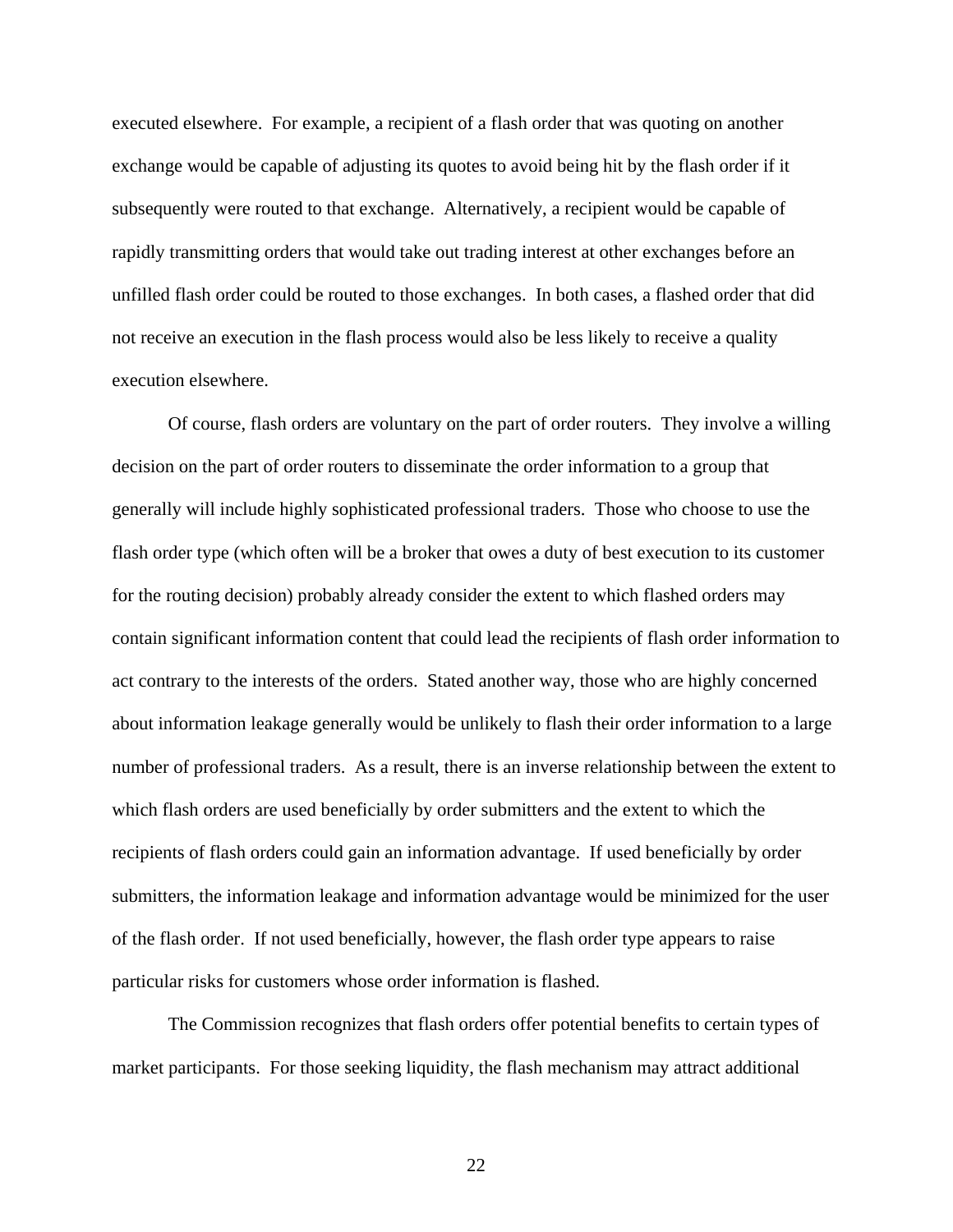liquidity from market participants who are not willing to display their trading interest publicly. Flash orders thereby may provide an opportunity for a better execution than if they were routed elsewhere.<sup>[54](#page-22-0)</sup> There is no guarantee, for example, that an order routed to execute against a displayed quotation will, in fact, obtain an execution. The displayed quotation may already be executed against or cancelled before the routed order arrives. Of course, the delay in routing during a flash period may further decrease the likelihood of an execution in the displayed market for the flash order because prices at the displayed market may move away from the flash order during the flash process. Those who route flash orders, however, may use them selectively in those contexts where they believe an order is less likely to receive a full execution if routed elsewhere.

 In addition, many markets that display quotations charge fees (often known as "take" fees) for accessing those quotations. Flash orders may be executed through the flash process for lower fees than the fees charged by many markets for accessing displayed quotations. Indeed, some markets have offered rebates on orders that are executed during a flash, so that the order, rather than paying a fee, will earn a rebate.<sup>[55](#page-22-1)</sup> The combined difference between receiving a rebate for an executed flash order versus paying a fee for accessing a displayed quotation may be a significant incentive for traders to submit flash orders.<sup>[56](#page-22-2)</sup>

<span id="page-22-0"></span><sup>54</sup> See Direct Edge Letter at 2.

<span id="page-22-1"></span><sup>&</sup>lt;sup>55</sup> NASDAQ OMX, Flash Functionality, http://www.nasdaqtrader.com/content/ProductsServices/Trading/Flash\_factsheet.pdf and BATS Global Markets, BATS Exchange Releases BOLT, http://www.batstrading.com/resources/press\_releases/BATS\_Exchange\_Announces\_BO LT\_FINAL.pdf. As noted supra note 42, Nasdaq and BATS have announced that they will no longer offer a flash order functionality as of September 1, 2009.

<span id="page-22-2"></span><sup>&</sup>lt;sup>56</sup> When it adopted Rule 610(d), the Commission specifically considered and disapproved the practice of deliberately locking a displayed quotation to obtain a liquidity rebate. NMS Release, supra note 10, at 37547 (restriction on locking quotations was intended to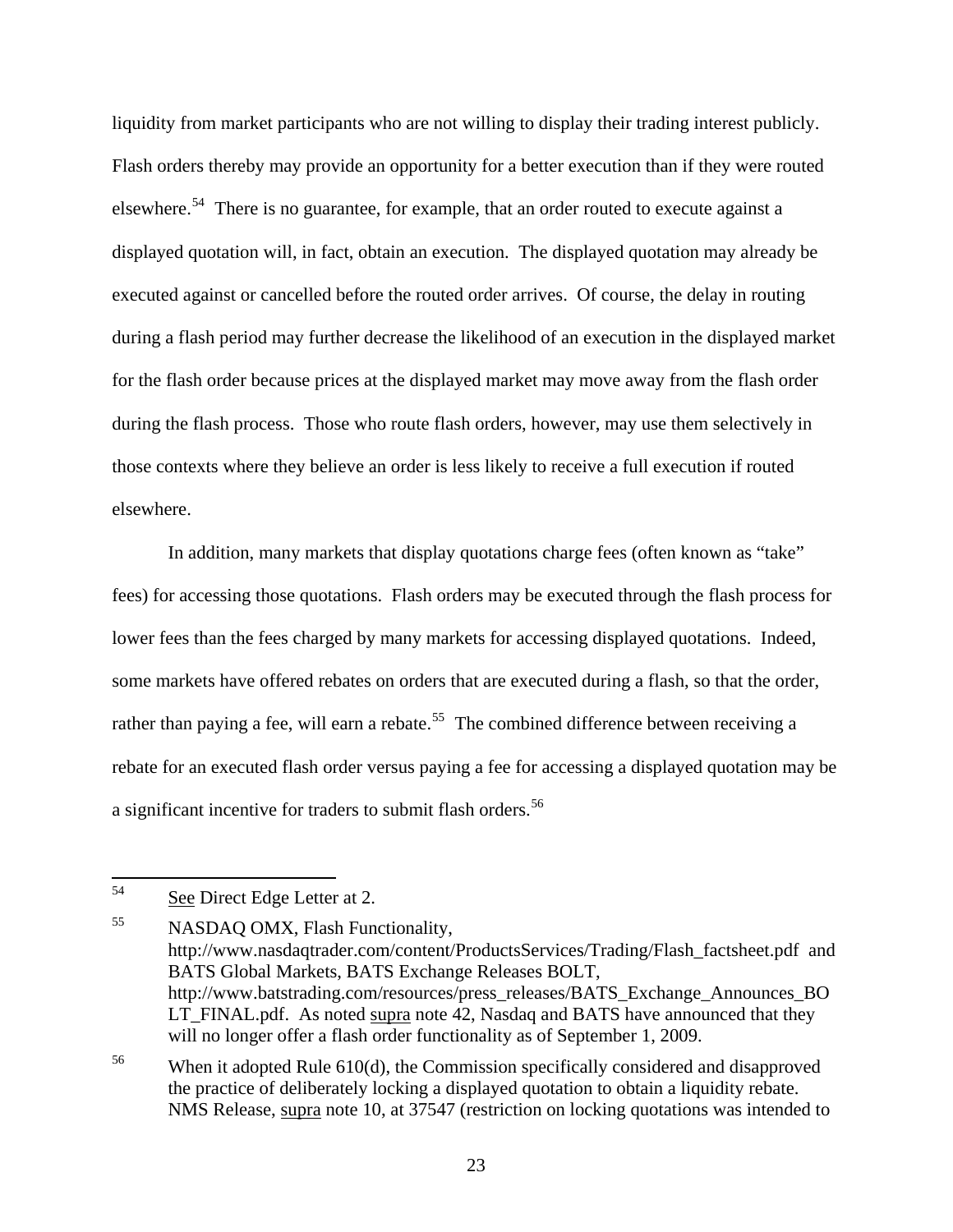Finally, some market participants that choose to receive and respond to flash orders may represent large institutional investors that are reluctant to display quotations publicly to avoid revealing their full trading interest to the market, but are willing to step up on an order-by-order basis and provide liquidity to flash orders. Such investors may have the sophisticated systems themselves to respond to flash orders or may rely on the systems of their brokers. Executions against flash orders could help lower the transaction costs of these institutional investors.

 The Commission expects that any negative effect of the elimination of the exception for flash orders from Exchange Act quoting requirements would be mitigated by the ability of market participants to adapt their trading strategies to the new rules. In addition, higher incentives to display liquidity and alternative forms of competition for order flow could mitigate any negative effect of the proposal.

 To summarize, the Commission recognizes that flash orders may have some benefits, but preliminarily believes that, in the context of today's highly automated trading environment, those benefits do not justify the negative aspects of flash orders. In reaching this preliminary view, the Commission also has considered the potential damage to public confidence in the securities markets caused by practices that may give professional short-term traders an unfair advantage over long-term investors. Professional short-term traders inevitably have advantages in the active trading of securities – that is, buying and selling securities repeatedly throughout the trading day. Active trading is a highly competitive endeavor, and many professional short-term traders devote substantial resources to develop the systems and expertise to trade successfully. Ultimately, this competition among professional short-term traders can greatly benefit long-term

address a market participant that "chooses to lock rather than execute the alreadydisplayed quotation to receive a liquidity rebate").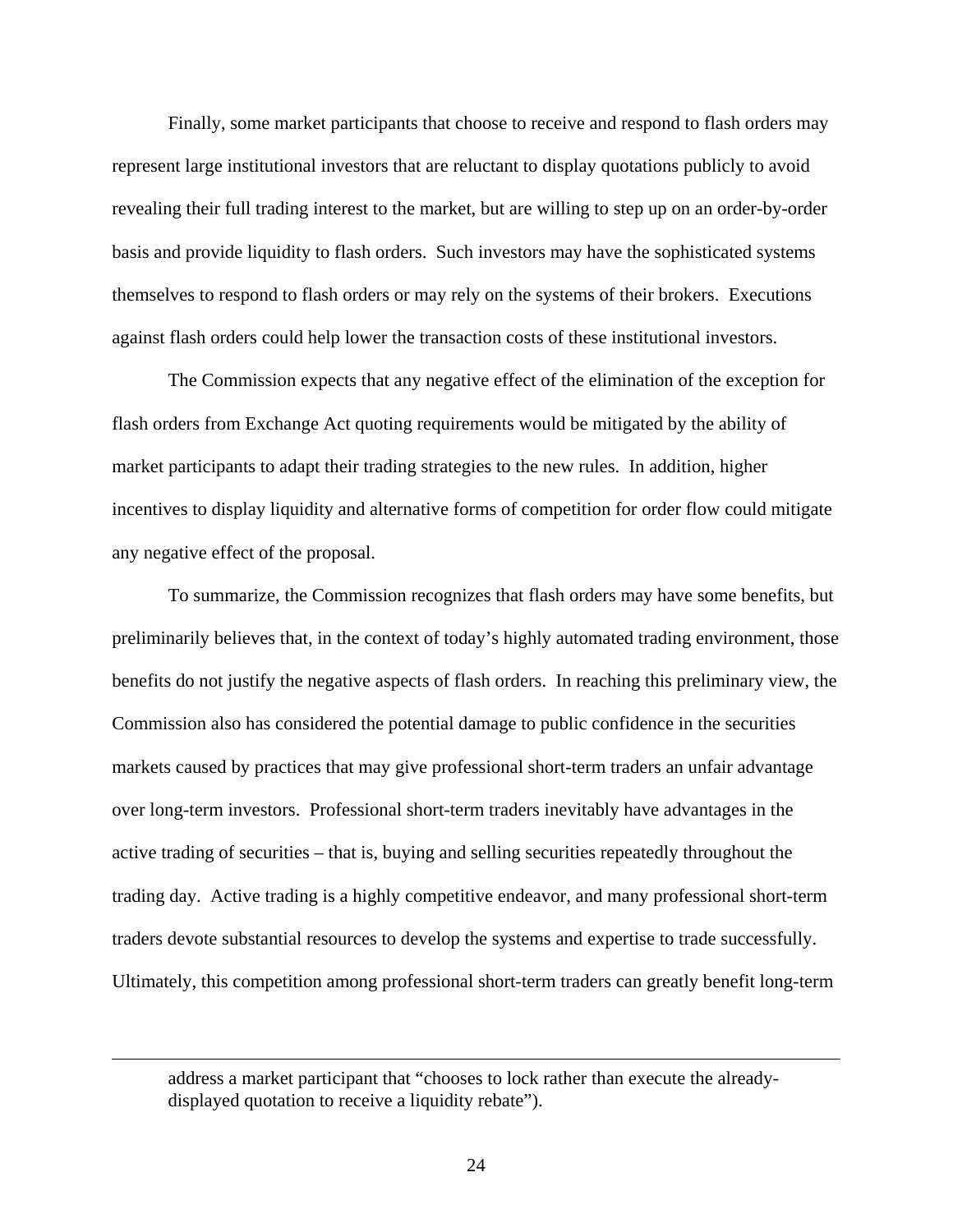investors if it leads to better execution quality (such as narrower spreads and greater liquidity) when investors enter the market to establish or liquidate their positions in a security.

Practices that may give professional short-term traders undue advantages without creating sufficient corollary benefits to long-term investors, or that can undermine the goals of Commission rules, for example promoting displayed liquidity, may cause damage to public confidence in the fairness of the markets, and this must be considered by the Commission in fulfilling its regulatory responsibility under the Exchange Act. Indeed, the Congressional concern to maintain and promote public confidence in the fairness of the securities markets has been a hallmark of the federal securities laws for the last 75 years.<sup>[57](#page-24-0)</sup>

The Commission also has considered the potential costs and benefits of flash orders at the level of individual transactions. When an order is flashed and receives an execution, three different market participants are most directly affected: (1) the submitter of the flash order that received an execution; (2) the receiver of the flashed information that supplied dark liquidity to the order; (3) and the market participant that was willing to supply liquidity through a publicly displayed quotation establishing the best price for a security, yet did not receive an execution at that price. Although the first two parties received the benefits of a desired trade, potentially with lower fees than they otherwise might have paid, the third party that established the best displayed price did not receive an execution and thereby suffered a cost. Moreover, displayed liquidity is a public good that benefits investors and traders generally.<sup>[58](#page-24-1)</sup> When the market participants that generate this public good are harmed by a missed trading opportunity, it creates an externality

<span id="page-24-0"></span><sup>57</sup> See, e.g., Section 2(a) of the Exchange Act (securities transactions are affected with a national public interest which makes it necessary to "insure the maintenance of fair and honest markets in such transactions").

<span id="page-24-1"></span><sup>58</sup> NMS Release, supra note 10, at 37516.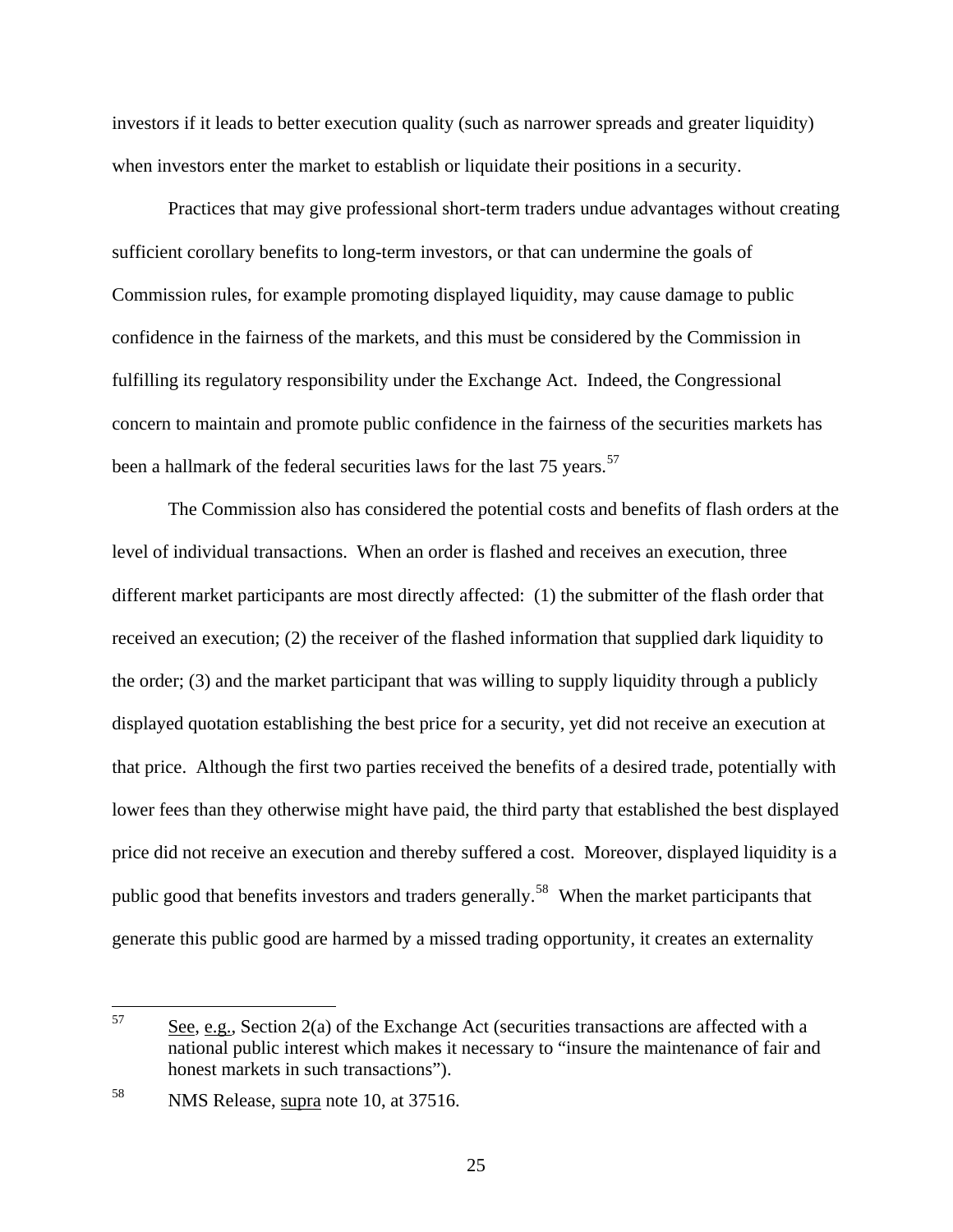that can detract from the efficiency of the securities markets.<sup>[59](#page-25-0)</sup> Though the costs of failing to reward the public display of liquidity are difficult to quantify, the Commission's practical experience over the years with initiatives to promote the public display of liquidity have demonstrated their value for investors.<sup>[60](#page-25-1)</sup>

 Given all of these factors, the Commission preliminarily believes that the benefits of flash orders for some market participants do not justify their costs to other market participants, the national market system, and the public interest. It therefore is proposing to eliminate the exception for flash orders from Exchange Act quoting requirements.

## **B. Description of Proposal**

## **1. Proposed Amendment of Rule 602**

Under the proposal, paragraph  $(a)(1)(i)(A)$  of Rule 602 would be eliminated in its entirety. The Commission recognizes that a number of exchanges currently offer a variety of trading services other than flash orders that conceivably could be affected by the elimination of the paragraph. These may include price improvement auctions and various types of facilitation and exposure mechanisms for large orders.<sup>[61](#page-25-2)</sup> The Commission preliminarily believes that the status of these trading mechanisms under Rule 602 would not be altered by the proposed amendment. For example, the Commission preliminarily believes that orders exposed as part of a competitive auction that provides an opportunity to obtain better prices than displayed

Id.

<span id="page-25-2"></span><sup>61</sup> See, e.g., BOX Rules, ch. V, sec. 18 (Price Improvement Mechanism); CBOE Rule 6.13A (Simple Auction Liaison); and ISE Rule 716(d) (Facilitation Mechanism).

<span id="page-25-0"></span><sup>59</sup> 

<span id="page-25-1"></span> $60$  See, e.g., Concept Release on Market Fragmentation, supra note 9, at 10584 n. 53 (citing academic studies finding that the required display of customer limit orders, by providing greater price transparency and enhancing public price discovery, led to substantial reductions in transaction costs for both retail and institutional investors).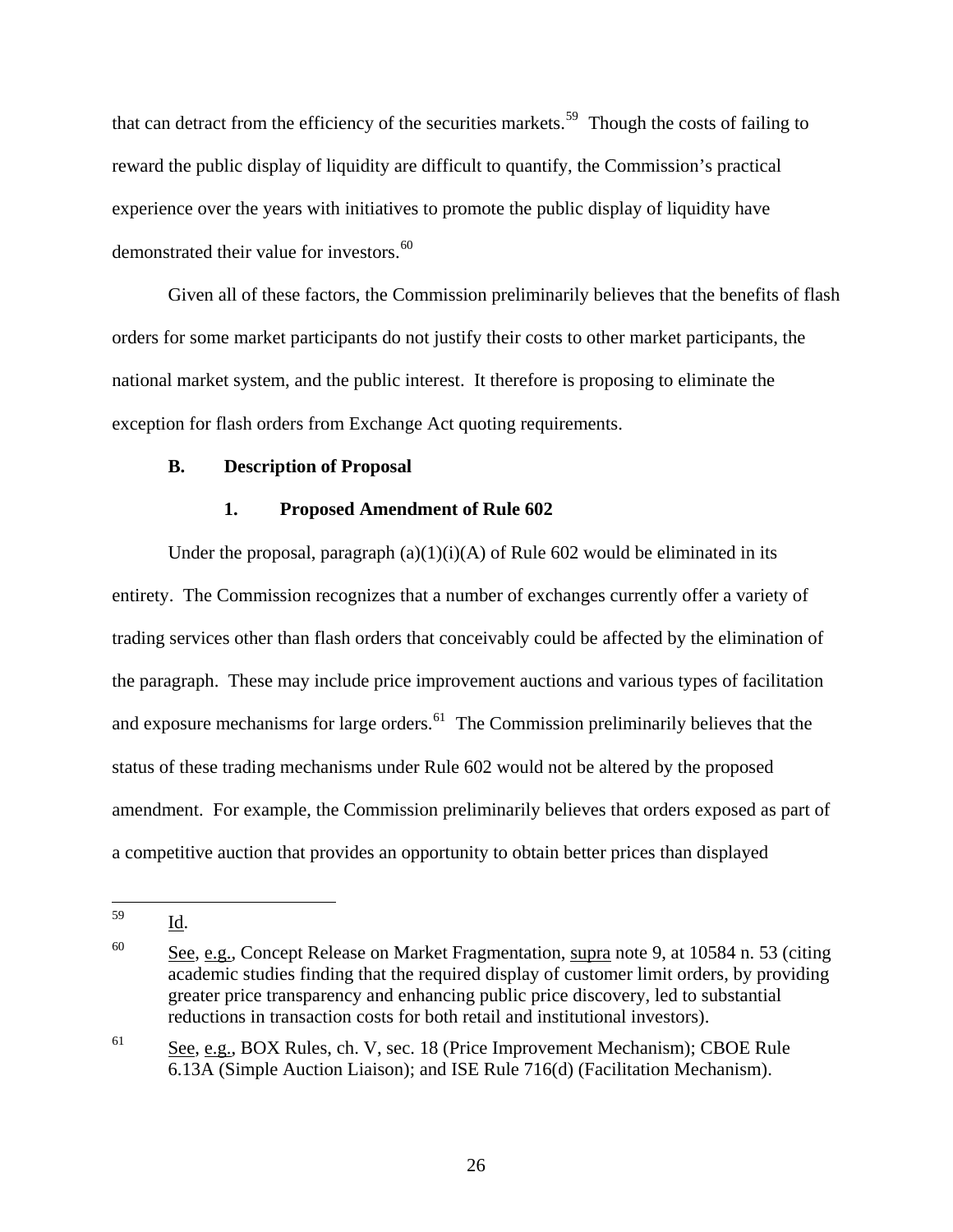quotations generally would not constitute bids and offers that must be provided to the consolidated quotation stream, nor would the responses to those orders if they were actionable only with respect to the exposed order. Comment is requested on the potential impact of the proposal on exchange trading services other than flash orders.

As noted in section III above, the language in Rule  $602(a)(1)(i)(A)$  originally was adopted to accommodate ephemeral quotations on manual trading floors. Historically, exchange members located on trading floors have conducted on the spot discussions of price which could not practically be reflected in the published quotation and were generally understood to fall within the exemption of Rule  $602(a)(1)(i)(A)$ . Although trading floors have changed dramatically in recent years, some of the historical practices may still be necessary for the effective functioning of a trading floor. For example, when floor brokers represent large discretionary orders they must be able to discuss terms of a prospective trade. If it were necessary to make such terms public, it would interfere with, and might make impossible, the effective representation of such large orders on a trading floor. Similarly, floor brokers can "request a market" in a security either hypothetically (or conditionally) or with a view to executing a particular order in hand. In either case, the response of the "trading crowd" can be different than the published quotation. It may be impractical to require such responses to be published. Even if publication were technically feasible, it could significantly impair floor brokers' ability to represent large orders effectively. There may be other examples as well of floor practices that are necessary for floors to function effectively, but that could be viewed as conflicting with Rule 602 as proposed to be amended.

 The Commission preliminarily believes that the concerns about flash orders discussed above apply both with respect to the electronic flashing of orders and the manual flashing of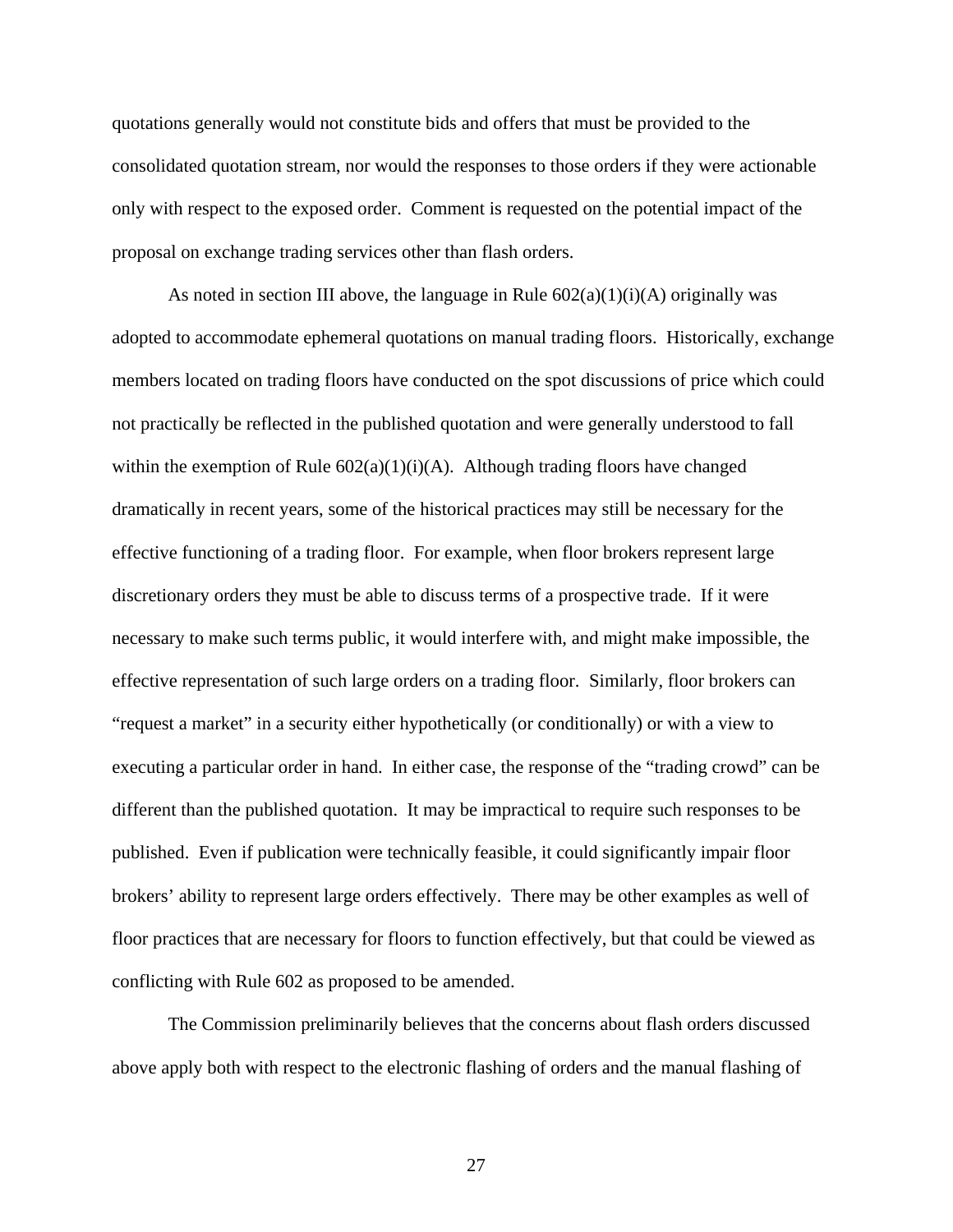orders to exchange crowds. These concerns include particularly the danger of a two-tiered market in which the public does not have access, through the consolidated quotation data streams, to information about the best available prices, and the effect on incentives to display trading interest publicly. In addition, the Commission has sought to establish a regulatory framework that maintains fair competition between automated markets and manual markets. The Commission requests comment on whether the elimination of the flash order exception for both automated trading systems and manual trading floors would seriously detract from the viability of trading floors in the modern, mostly electronic, trading environment. It also requests comment on whether Rule 602 should permit trading floors to continue manual "flashing" of orders if electronic "flashing" is prohibited and what, if any, conditions should apply.

 In sum, the proposed amendment of Rule 602 conceivably could affect a number of practices of both electronic exchanges and manual trading floors. To the extent that particular practices do not raise the policy concerns of flash orders under specific circumstances, but would be constrained or eliminated by the proposed amendment, the Commission requests comment on whether it should adopt a narrower regulatory approach than the full elimination of the flash order exception.<sup>[62](#page-27-0)</sup> In addition, the Commission could grant exemptions from the requirements of Rule 602, as necessary and appropriate, pursuant to Rule  $602(d)$ .<sup>[63](#page-27-1)</sup>

## **2. Application of Rule 301(b)**

<span id="page-27-0"></span><sup>62</sup> See section V below for a more detailed discussion of alternative regulatory approaches.

<span id="page-27-1"></span> $63$  Rule 602(d) provides that such exemptions may be granted either unconditionally or on specified terms and conditions, if the Commission determined that such exemptions were consistent with the public interest, the protection of investors and the removal of impediments to and perfection of the mechanism of a national market system. See, e.g., Letter from Robert L.D. Colby, Deputy Director, Division of Market Regulation, Commission, to Michael J. Simon, Senior Vice President and General Counsel, ISE, dated December 8, 2004 (Commission staff acting by delegated authority to grant ISE a limited exemption from its obligations under Rule 602(a) in connection with ISE's Price Improvement Mechanism).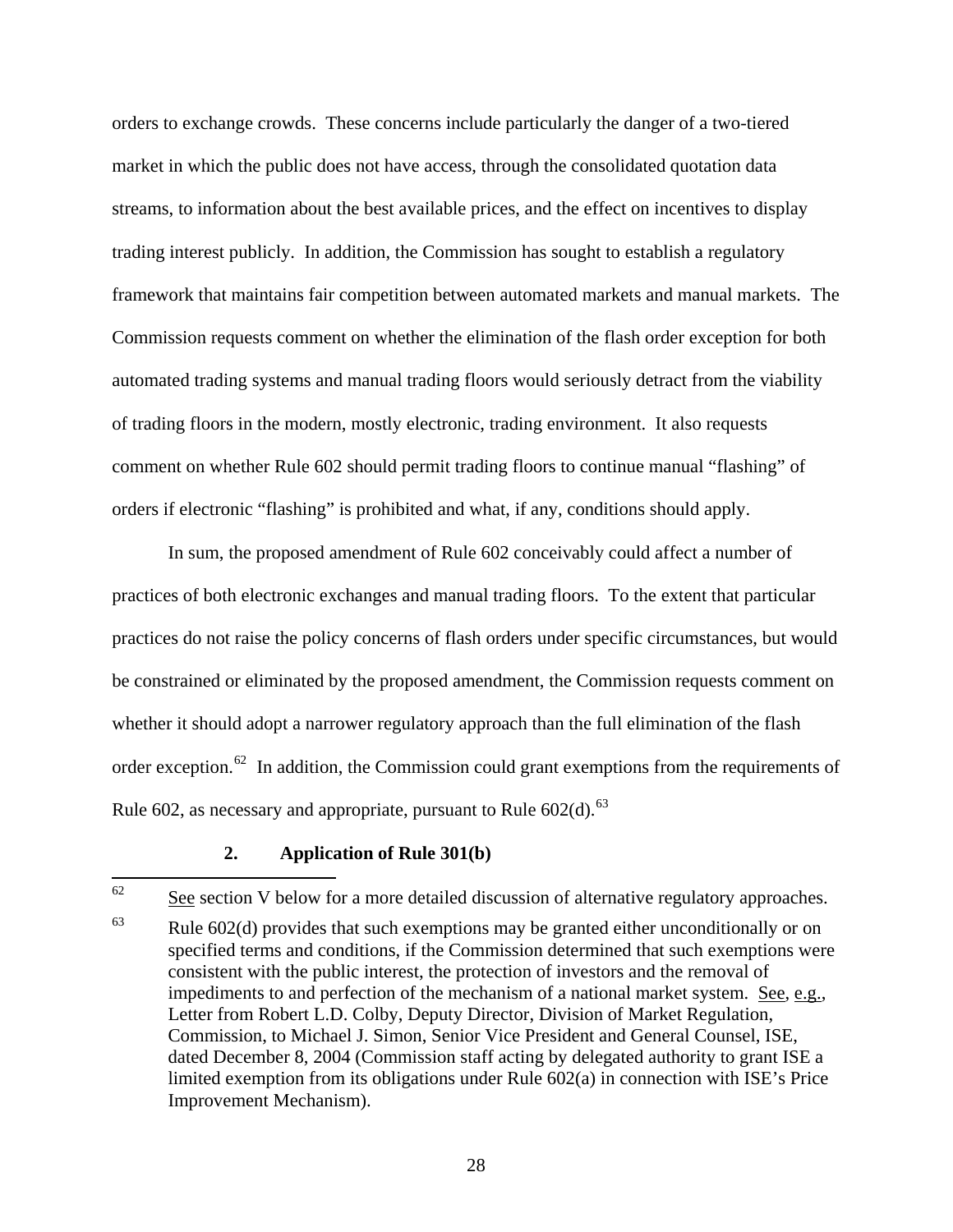If the Commission adopts the proposed elimination of the flash order exception from Rule 602, the Commission would apply Rule 301(b) of Regulation ATS in a consistent manner to ATSs that use flash orders. Rule 301(b) sets forth requirements for ATSs, one of which is order display and execution access. Paragraph (b)(3)(ii) of Rule 301 requires an ATS that meets a 5% volume threshold in an NMS stock<sup> $64$ </sup> to provide to a national securities exchange or national securities association the prices and sizes of the orders at the highest buy price and the lowest sell price for such NMS stock, displayed to more than one person in the ATS, for inclusion in the quotation data made available by such exchange or association pursuant to Rule 602 of Regulation NMS. The Commission has sought to promote fair competition between exchanges and ATSs, consistent with their varying regulatory responsibilities.<sup> $65$ </sup> The Commission has not applied Rule 301(b) in a manner inconsistent with Rule 602, with respect to flash orders or otherwise.

 Accordingly, if the proposed amendment to Rule 602 is adopted, the Commission would consider orders that a threshold ATS displays to more than one person in the ATS that either are immediately executed or withdrawn if not immediately executed to be orders covered by Rule  $301(b)(3)(ii)$  that must be provided to a national securities exchange or national securities association for inclusion in the consolidated quotation data. Such orders would be covered

<span id="page-28-0"></span><sup>64</sup> 64 An ATS becomes subject to the Regulation ATS display requirement if, during at least four of the preceding six calendar months, it had an average daily trading volume of 5% or more of the aggregate average daily share volume for such NMS stock as reported by an effective transaction reporting plan. 17 CFR 242.301(b)(3)(i)(B).

<span id="page-28-1"></span><sup>&</sup>lt;sup>65</sup> See, e.g., Section  $11A(a)(1)(c)(ii)$  of the Exchange Act (one of the objectives of the national market system is to assure fair competition "between exchange markets and markets other than exchange markets").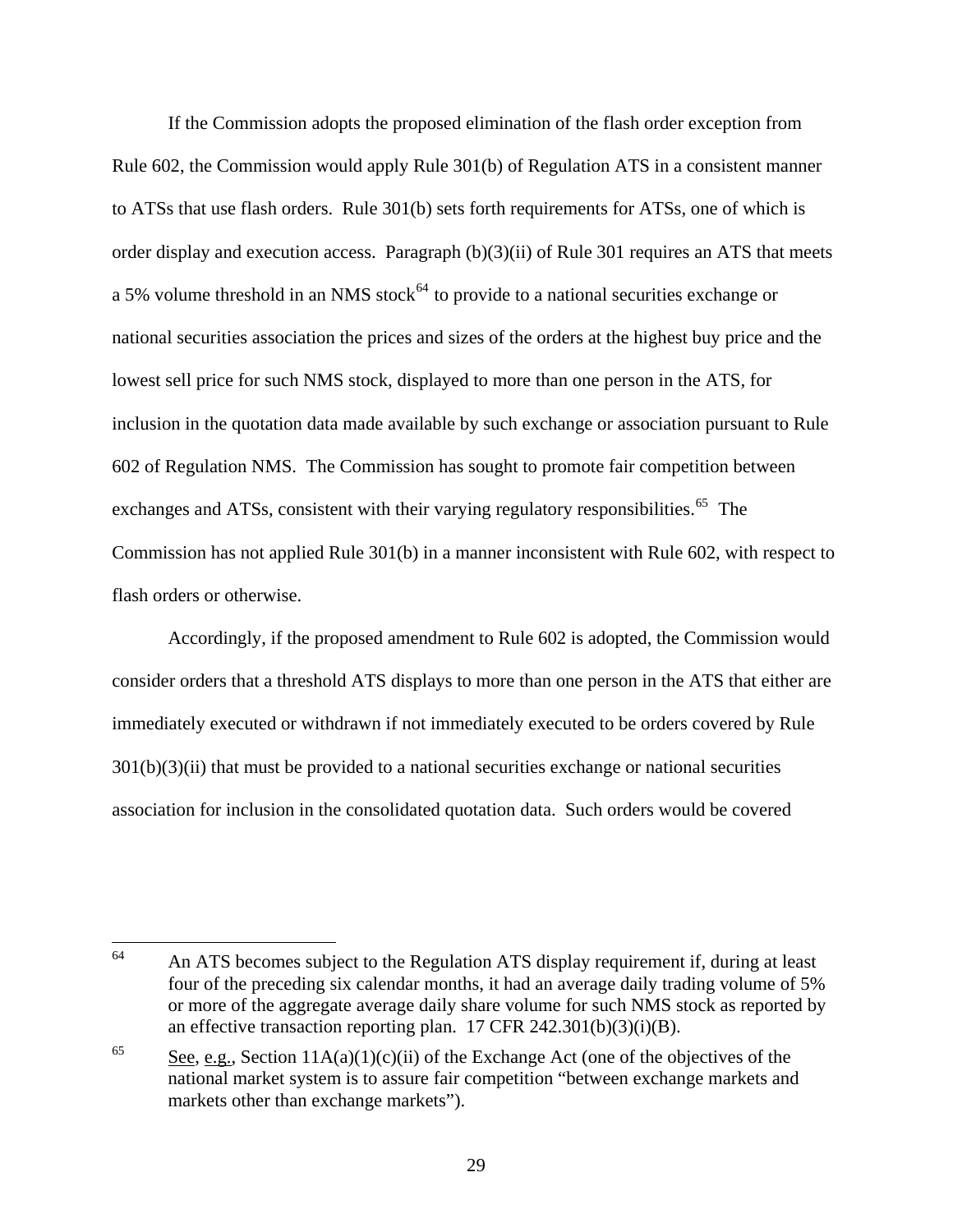regardless of the particular term that an ATS might use to characterize the order, such as "indication of interest."<sup>[66](#page-29-0)</sup>

## **3. Application of Rule 610(d)**

 Finally, if the Commission adopts the proposed amendment to Rule 602, the Commission would apply the restrictions on locking or crossing quotations in Rule 610(d) in a consistent manner to prohibit the practice of displaying marketable flash orders. Rule 610(d) requires each national securities exchange and national securities association to establish, maintain, and enforce rules that, among other things, prohibit members from engaging in a pattern or practice of displaying quotations that lock or cross any "protected quotation," as defined in Rule  $600(b)(57)$ , in an NMS stock.<sup>[67](#page-29-1)</sup> Under the proposed amendment of Rule 602, flash orders would no longer be excepted from the requirement to include best-priced quotations and orders in the consolidated quotation data. If that amendment is adopted, the Commission would consider the display by SRO members of quotations that either are immediately executed or withdrawn if not immediately executed to be the display of quotations that are subject to the locking and crossing restrictions of Rule 610(d), like any other quotation required by Rule 602(a) to be included in the consolidated quotation data. As a result, flash orders with non-marketable prices would not be locking or crossing quotations and would need to be included in the consolidated quotation data.

<span id="page-29-0"></span><sup>66</sup> 66 See Securities Exchange Act Release No. 40760 (December 8, 1998), 63 FR 70844, 70850 (December 22, 1998) ("Regulation ATS Adopting Release") ("The label put on an order – 'firm' or 'not firm' – is not dispositive. For example a system claiming it displays only "indications of interest" that are not orders, may be covered by the new interpretation of 'exchange' if those indications are, in fact, firm in practice.)

<span id="page-29-1"></span> $67$  As noted in note 23 supra, the Options Linkage Plan includes a prohibition of a pattern or practice of displaying locking or crossing quotations in listed options that is analogous to Rule 610(d). If flash orders for listed options were no longer excepted from Rule 602 and therefore required to be included in the OPRA quotations data, the Commission also would consider the Option Linkage Plan's restrictions on locking or crossing quotations to apply to the display of marketable flash orders.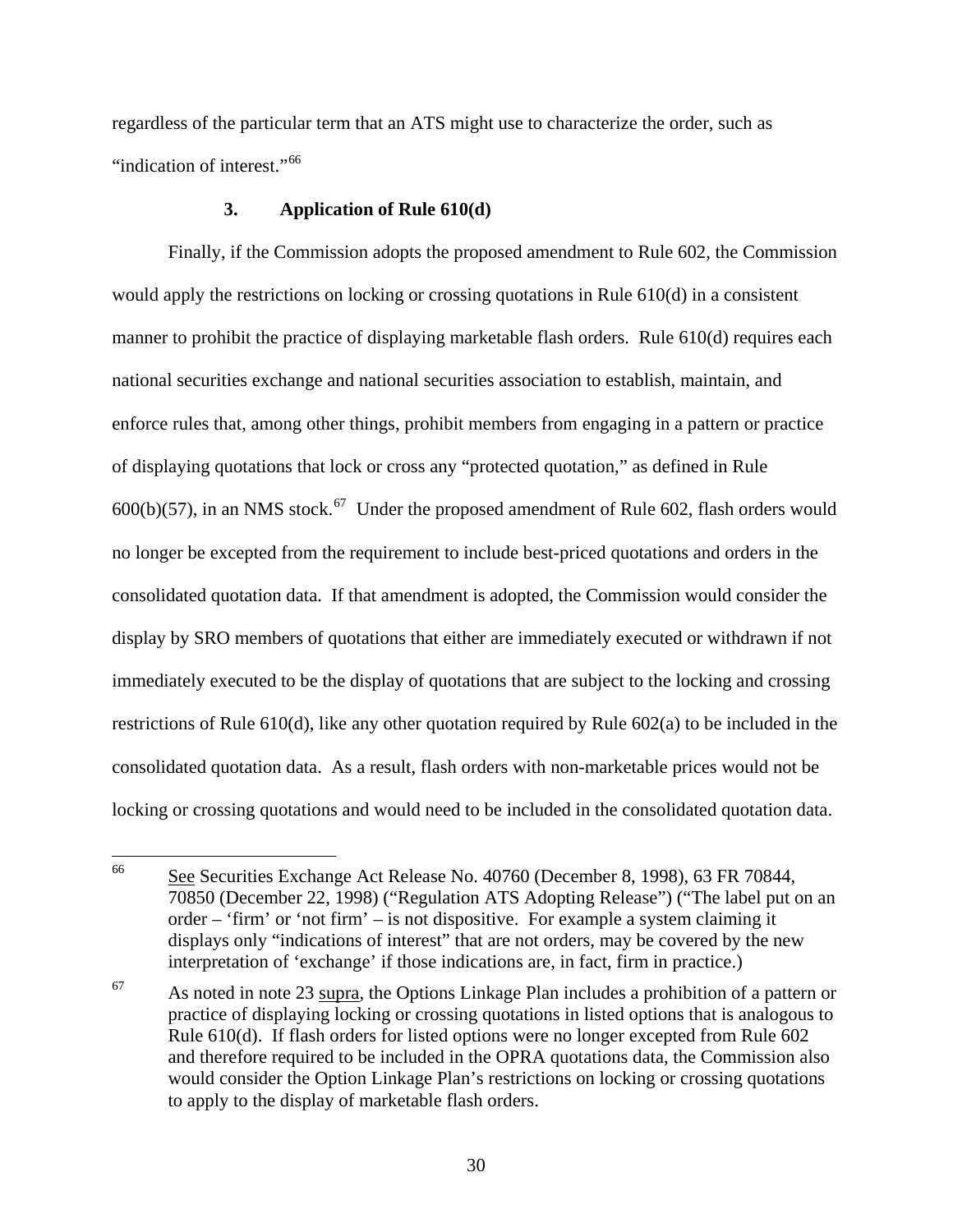Orders with marketable prices, however, could no longer be flashed, because if displayed they would be subject to the locking and crossing restrictions in Rule 610(d).

## **V. Request for Comments**

 The Commission seeks comment and data on all aspects of the proposed amendment of Rule 602, including its implications for the application of Rule 301(b) and Rule 610(d). In particular, comment and data are requested on the effect of flash orders on the fairness and efficiency of the markets for listed securities and on the interests of long-term investors in these securities. If adopted, would the proposal promote investor confidence by addressing the potential for a two-tiered market with respect to access to information about the best prices for listed securities? Would the proposal help to promote the display of quotations in public markets by eliminating one type of trading in which "dark" liquidity is provided that matches the prices of previously displayed public quotations? Would the proposal reduce the potential for information leakage that could detract from the execution quality of marketable orders? Conversely, would the proposal deprive investors of a trading tool that, if used beneficially, can lead to improved quality of execution for marketable orders?

 Comment and data also are requested on the following questions. What are some of the trading strategies that employ flash orders? Is the use of flash orders in the best interests of these traders and how would the inability to use flash orders affect these traders? Are there alternatives to using flash orders in such trading strategies? How are market participants likely to change their behavior if unable to use flash orders? What are the likely effects of these changes? Which market centers are likely to benefit from any changes in order routing practices? How would the proposal affect transaction costs incurred by various market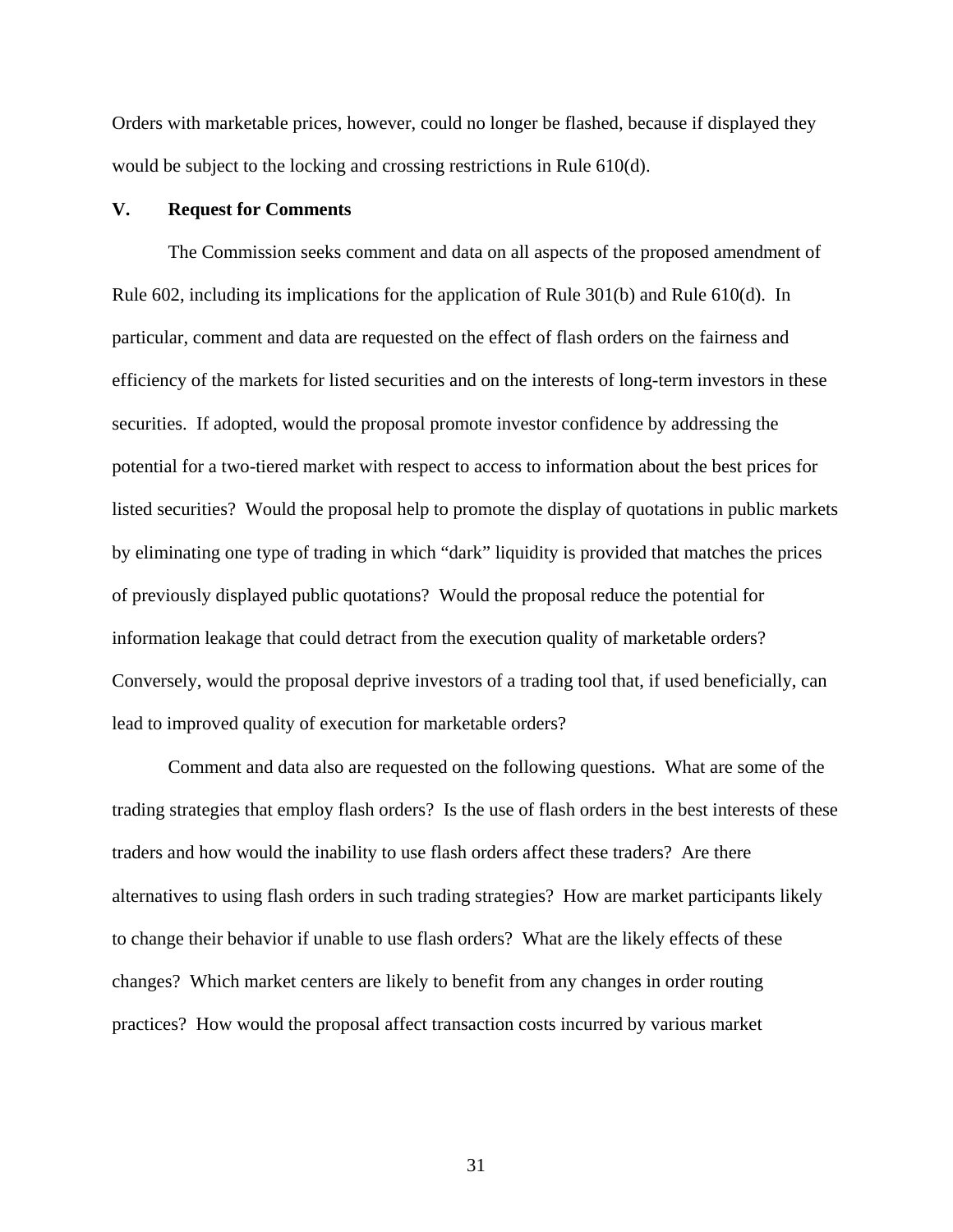participants? How would overall transaction costs change? In the absence of flash orders, would the limit orders setting the best displayed price benefit with faster or more probable executions?

 Comment and data also are requested on the use of flash orders by exchanges for listed options and whether concerns about flash orders should be assessed differently in that context. For example, trades in listed options are required to be executed on an exchange that has public quoting responsibilities rather than at over-the-counter venues that are not required to publish quotations. In addition, the incentives for the display of liquidity for derivative instruments such as listed options may be different from such incentives for cash equities. Finally, listed options are priced largely on the value of the underlying securities; market participants typically update quotations prices as the underlying prices change. Given these differences and others between equity and options trading, should the Commission adopt a different approach for flash orders in listed options than for flash orders in listed equities?

 The Commission also requests comment and data on narrower regulatory approaches than a complete elimination of the exception for flash orders from Exchange Act quoting requirements. Section IV.B.1 above, for example, requests comment on issues relating to manual trading floors and the extent to which such floors, as they currently operate, continue to need the exception for flash orders. In addition, are there additional features or limitations that could be added to the use of flash orders that would significantly alter the respective costs and benefits discussed in this release? For example, would requiring broader dissemination of flashed order information – such as in the consolidated quotation data – address concerns about two-tiered access to information about the best prices for listed securities? Could these concerns about two-tiered access be addressed by conditioning a market's provision of a flash order type on its making available flash order information to anyone without charge, even though the data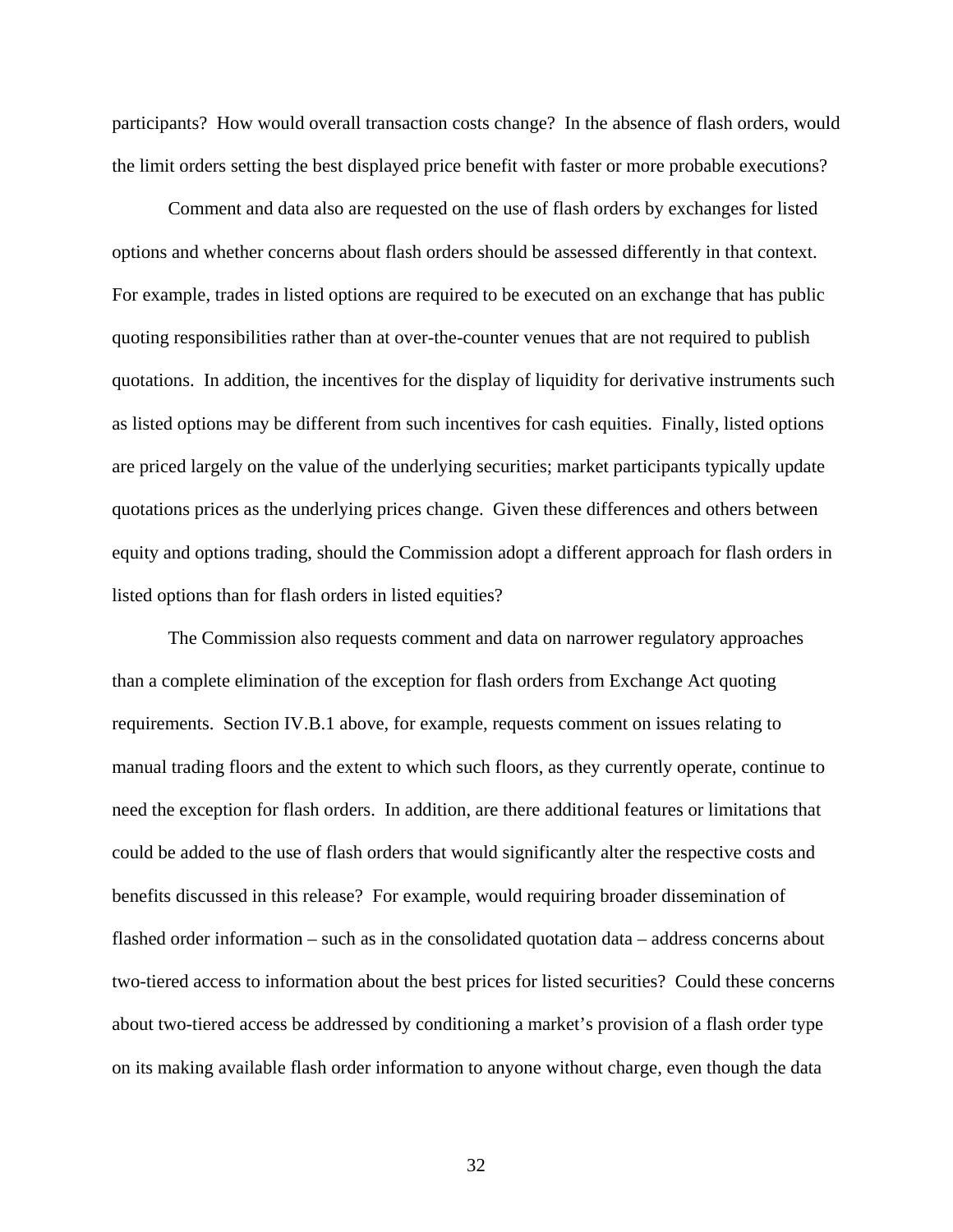would not be in a single consolidated feed? If flash order information were more broadly disseminated, how should the Commission assess the policy objectives behind existing restrictions on the display of locking quotations? Also, could exchanges address concerns about the misuse of flash order information through tailored surveillance or other regulatory procedures? Could concerns about information leakage be addressed by requiring brokers to provide detailed disclosure to a customer about the risks, or requiring the customer's affirmative consent, before allowing the customer's order to be flashed? Would requiring the recipient of a flash order to offer price improvement ameliorate any of the concerns discussed above?

 The Commission further seeks comment on the application of Rule 301(b) of Regulation ATS and Rule 610(d) of Regulation NMS consistent with the proposed amendment to Rule 602, if adopted. Are there any special considerations applicable to ATSs that would justify applying a different standard from exchanges with respect to the inclusion of ATS orders in the consolidated quotation data? Are there any special considerations applicable to flash quotes that would justify applying a different standard from other types of displayed quotations for purposes of the locking and crossing restrictions?

 The Commission strongly encourages commenters to respond within the designated comment period. It intends to act quickly in reviewing the comments and assessing further action. In this regard, the Commission also is actively reviewing other forms of "dark" trading interest (that is, trading interest that is not included in the consolidated public quotation data) that may be detrimental to the fairness and efficiency of the national market system. Dark trading interest, as well as the information that some undisplayed venues currently disseminate to market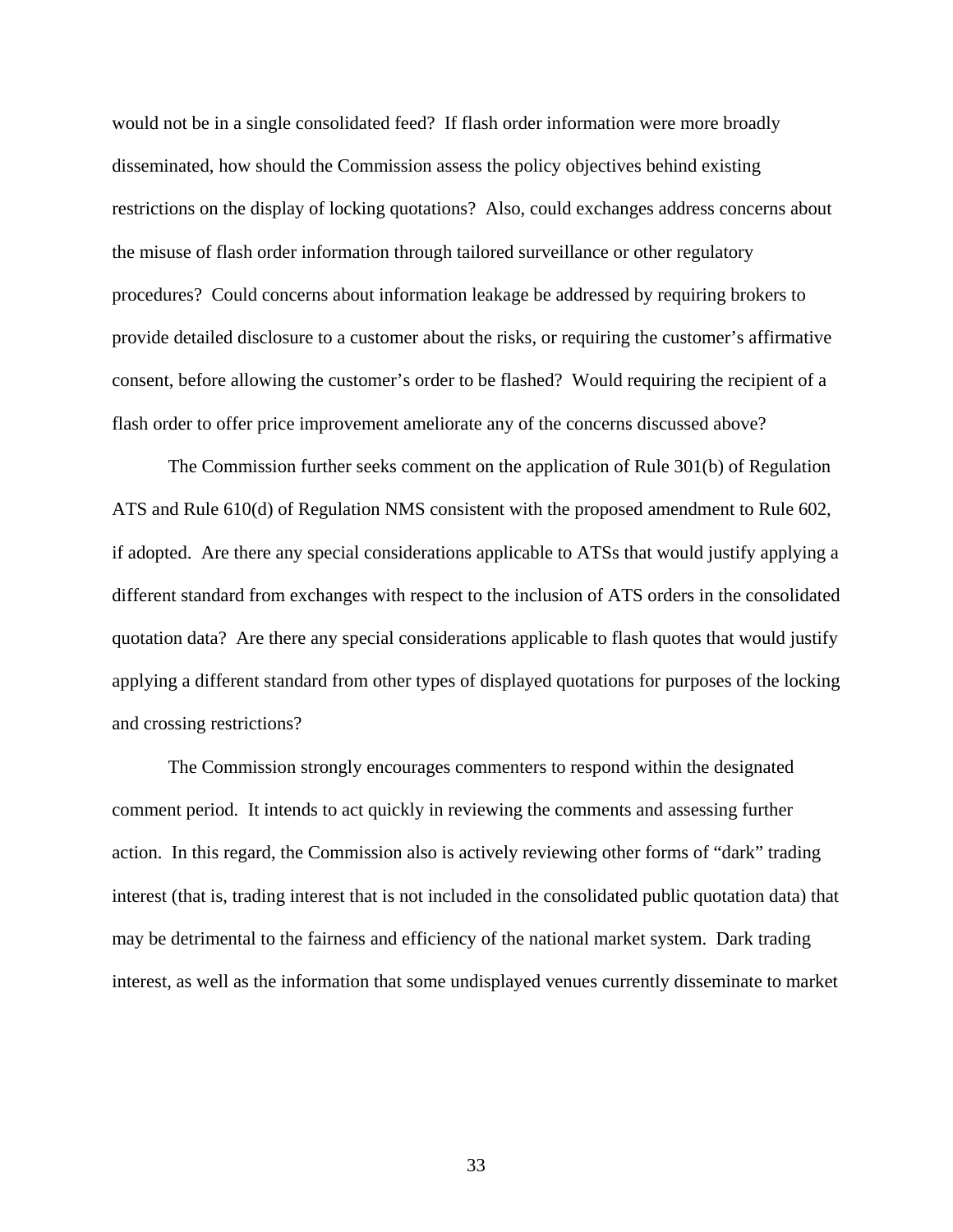participants concerning such trading interest, is not generally available to the public.<sup>[68](#page-33-0)</sup> Comment and data are requested on the use of flash orders as a mechanism to interact with dark liquidity and whether other mechanisms for accessing dark liquidity either do or do not raise policy concerns that are analogous to flash orders. The Commission is developing initiatives in this area, as well as reviewing other market structure issues, including those concerning Regulation ATS thresholds, direct market access, high frequency trading, and co-location.

#### **VI. Paperwork Reduction Act**

 The Commission believes that eliminating the flash order exception, if adopted, would not substantively or materially change collection burdens under the requirements of Rule 602 of Regulation NMS. If adopted, the proposal would prohibit the practice of displaying marketable flash orders. Exchanges would be required to handle marketable orders that they are unable to execute at the best displayed prices in another manner, such as by routing marketable orders away to execute against the best displayed quotations at another exchange or ATS. Because exchanges would not be permitted to display these orders in the consolidated quotation data, no new collection of information would be required under Rule 602 with regard to marketable flash orders. In contrast, non-marketable flash orders would be required to be displayed in the consolidated quotation data. The Commission preliminarily believes, however, that the additional burden of including non-marketable flash orders with the large volume of quotations

<span id="page-33-0"></span><sup>68</sup> See, e.g., Oversight Hearing on Current State and Agenda, Hearing Before the Subcomm. on Capital Markets, Insurance and Government-Sponsored Enterprises of the House of Representatives Comm. on Financial Services, 111th Cong. (July 14, 2009) (testimony of Mary L. Schapiro, Chairman, Commission); Mary L. Schapiro, Chairman, Commission, Address before the New York Financial Writers' Association Annual Awards Dinner (June 18, 2009) (transcript available at www.sec.gov).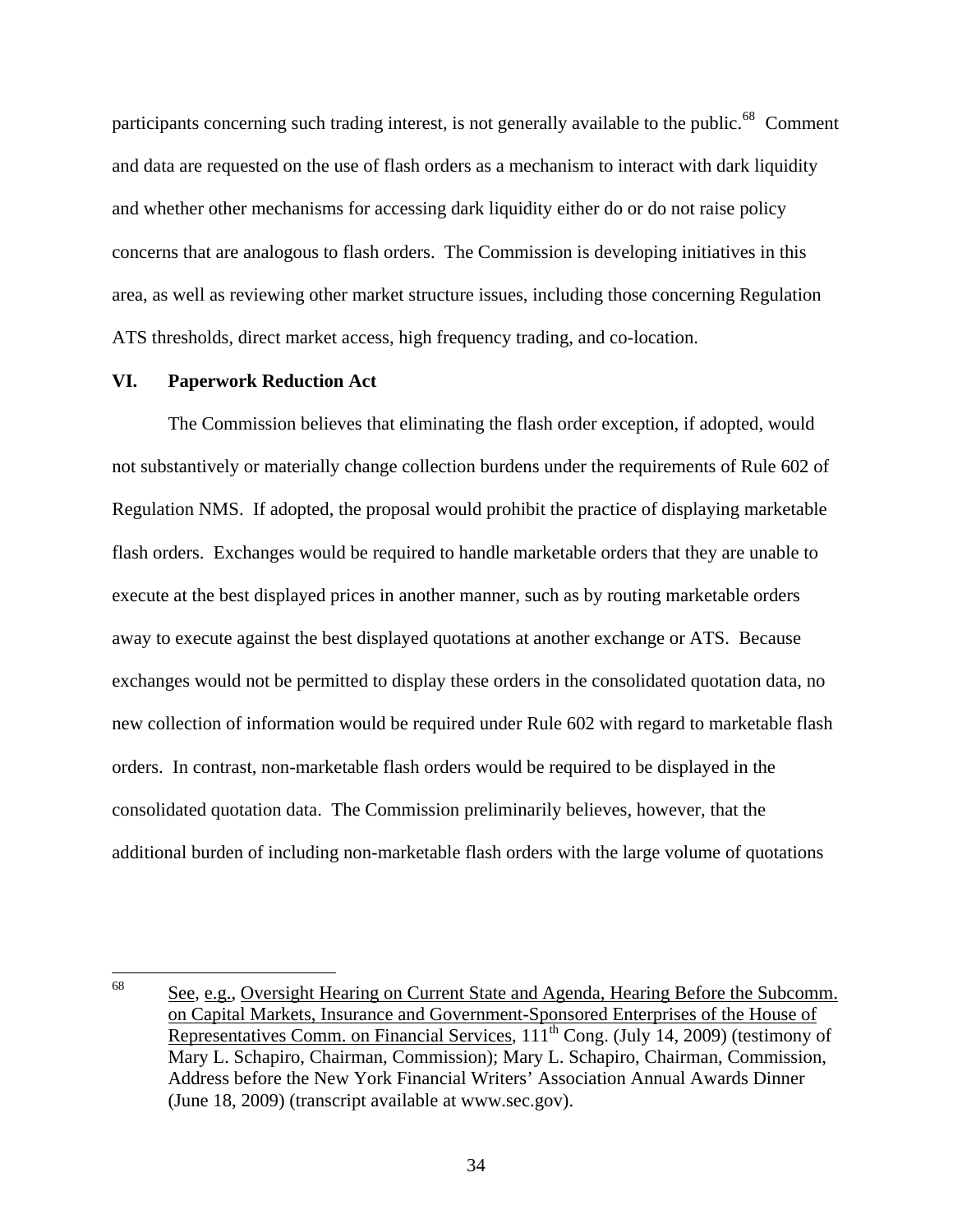that exchanges already include in the consolidated quotation data under Rule 602 would not be material.<sup>[69](#page-34-0)</sup>

 In addition, the Commission does not believe that the application of Rule 301(b) of Regulation ATS and Rule 610(d) of Regulation NMS consistent with the proposed amendment to Rule 602 contain "collection of information requirements" within the meaning of the Paperwork Reduction Act of 1995.<sup>[70](#page-34-1)</sup> Rule 301(b) of Regulation ATS would apply to the use of flash orders by alternative trading systems. The Commission believes that this would affect fewer than ten entities. Rule 610(d) of Regulation NMS would prohibit the practice of displaying flash orders with prices that lock or cross previously displayed quotations. The Commission believes that Rule 610(d) does not contain a collection of information requirement as defined by the Paperwork Reduction Act. Accordingly, the Commission believes that the application of Rule 301(b) of Regulation ATS and Rule 610(d) of Regulation NMS consistent with the proposed amendment to Rule 602 imposes no new collection of information requirements. The Commission encourages comments on this point.

#### **VII. Consideration of Costs and Benefits**

We are sensitive to the costs and benefits of our proposal to eliminate the exception for flash orders from Exchange Act quoting requirements. We request comment on the costs and benefits associated with the proposed amendment. The Commission has identified certain costs and benefits of the proposal and requests comment on all aspects of its preliminary cost-benefit analysis, including identification and assessments of any costs and benefits not discussed in this

<span id="page-34-0"></span><sup>69</sup> The information collection contained in Rule 602, entitled "Dissemination of Quotations – Rule 11Ac1-1," the precursor to Rule 602, has been assigned control number 3235- 0461. The Commission, however, will be updating the overall burden estimate for this collection of information to account for an increase in the number of exchanges subject to the Rule.

<span id="page-34-1"></span><sup>70 44</sup> U.S.C. 3501, et seq.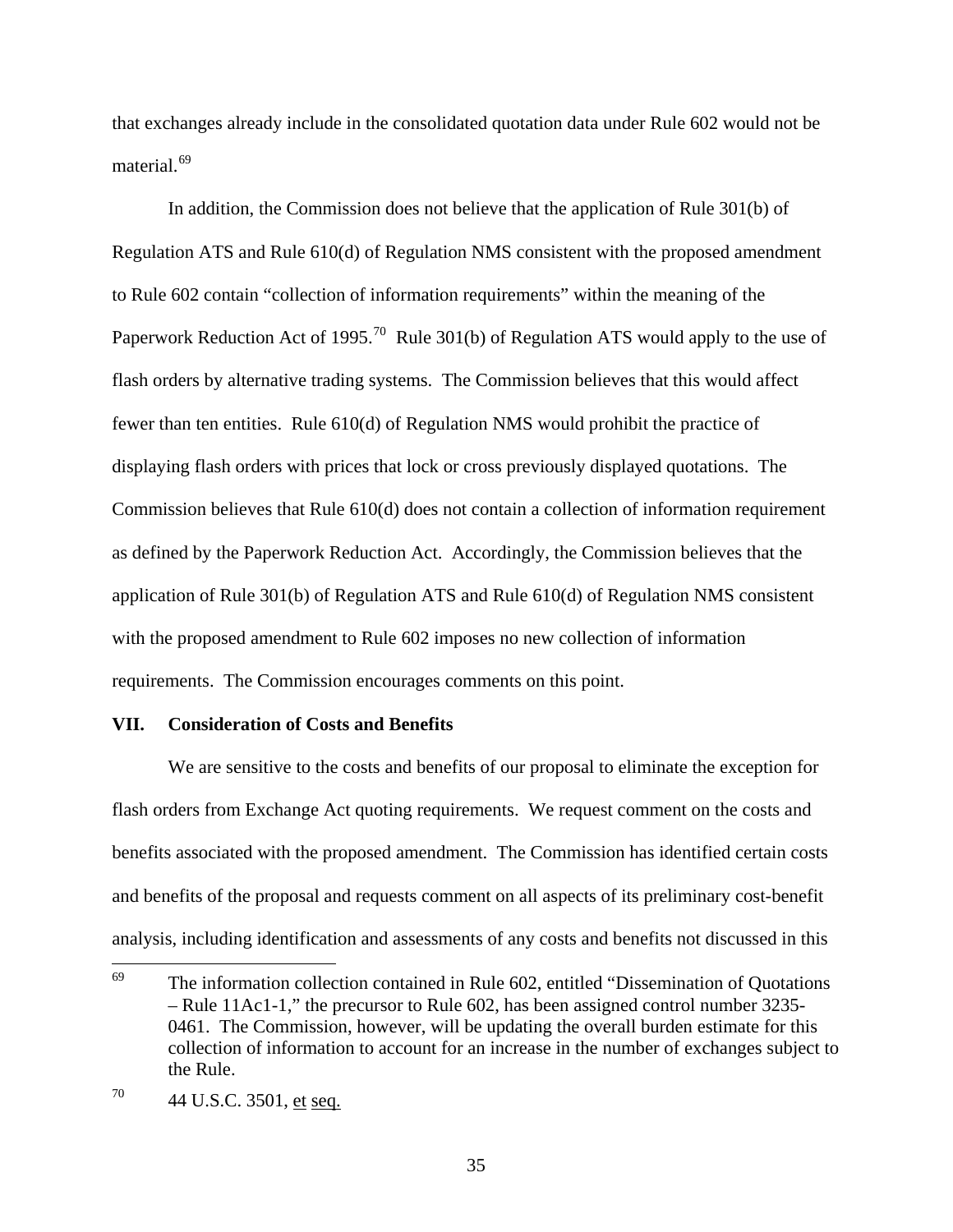analysis. The Commission also seeks comments on the value of any of the benefits identified and welcomes comments on the accuracy of any of the costs described in each section of this cost-benefit analysis, as well as elsewhere in this release. Finally, the Commission requests that commenters provide data and any other information or statistics that the commenters relied on to reach any conclusions on such estimates.

### **A. Benefits**

 As discussed above, the proposal is intended to prevent a two-tiered market in which the public does not have access, through the consolidated quotation data streams, to information about the best available prices for listed securities, to promote the goals of the consolidated quotation system, and to help promote public confidence in the fairness of the listed securities markets.<sup>[71](#page-35-0)</sup> A flash order generally is displayed at a marketable price that will be better than the best displayed price for the security in the consolidated quotation data. For example, a flash order to buy would be displayed at a higher price than the national best bid, and a flash order to sell would be displayed at a lower price than the national best offer. Yet the public does not receive this flash order information in the consolidated quotation data. Instead, only the participants of a particular market that receive the market's data feed have access to the improved price information. The consolidated quotation data streams are intended to provide a single source of information on the best prices from all markets, rather than force the public to obtain data from many different exchanges and other markets to learn the best prices. A single source of data facilitates investor access to the best prices in the national market system, and helps promote best execution.<sup>[72](#page-35-1)</sup> This objective would be undermined if exchanges and ATSs

<span id="page-35-0"></span><sup>71</sup> See supra notes 18 and 57.

<span id="page-35-1"></span> $72$  See supra note 18 and accompanying text.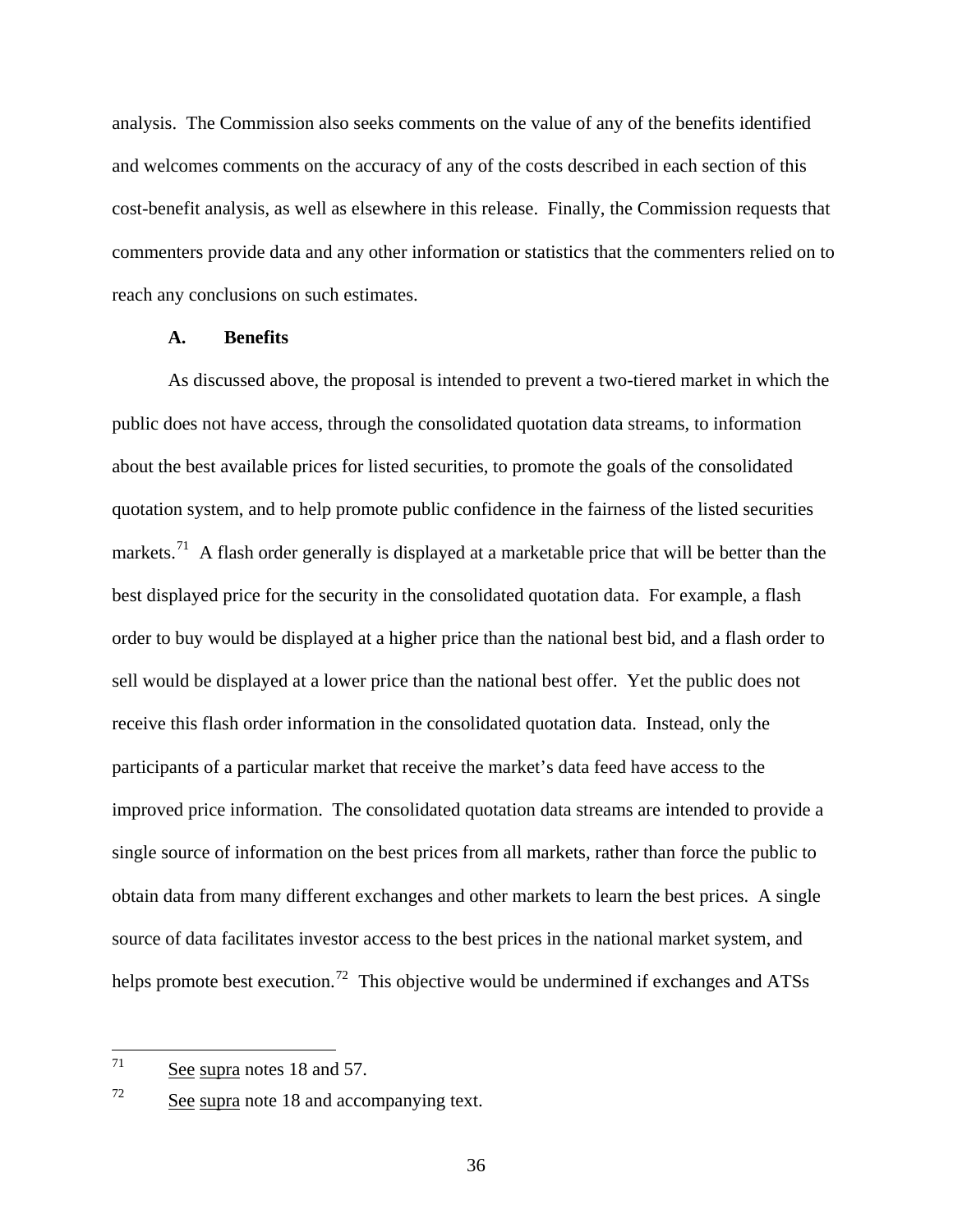disseminate pricing information that is functionally quite similar to quotations, yet is not required to be included in the consolidated quotation data.

 The proposal is intended to promote the public display of trading interest and quote competition among markets. The Commission long has emphasized the need to encourage displayed liquidity in the form of publicly displayed limit orders.<sup>[73](#page-36-0)</sup> Such orders establish the current "market" for a stock and thereby provide a critical reference point for investors. Flash orders, however, generally are executed by a market at prices that match the best displayed prices for a stock at another market. In this respect, flash orders potentially deprive those who publicly display their interest at the best prices from receiving a speedy execution, or any execution, at that price. The opportunity to obtain the fastest possible execution at a price is the primary incentive for the display of trading interest. Particularly if flash orders were offered by all major markets for a security and greatly expanded in trading volume, they could significantly undermine the incentives to display limit orders and to quote competitively, and thereby detract from the efficiency of the national market system.

 For example, the flash process provides a vehicle for certain market participants to match displayed prices on an order-by-order basis by responding to flashes. It therefore gives these participants a "last-mover" advantage over displayed orders in other markets. Rather than displaying their orders or quotations in advance of incoming marketable order flow to attract an execution, these market participants can wait to receive the flashed order and program their systems to pick and choose when to execute. The availability of this "flash" alternative to quoting as a means to supply liquidity may reduce their incentives to display liquidity.

<span id="page-36-0"></span><sup>73</sup> See supra note 47.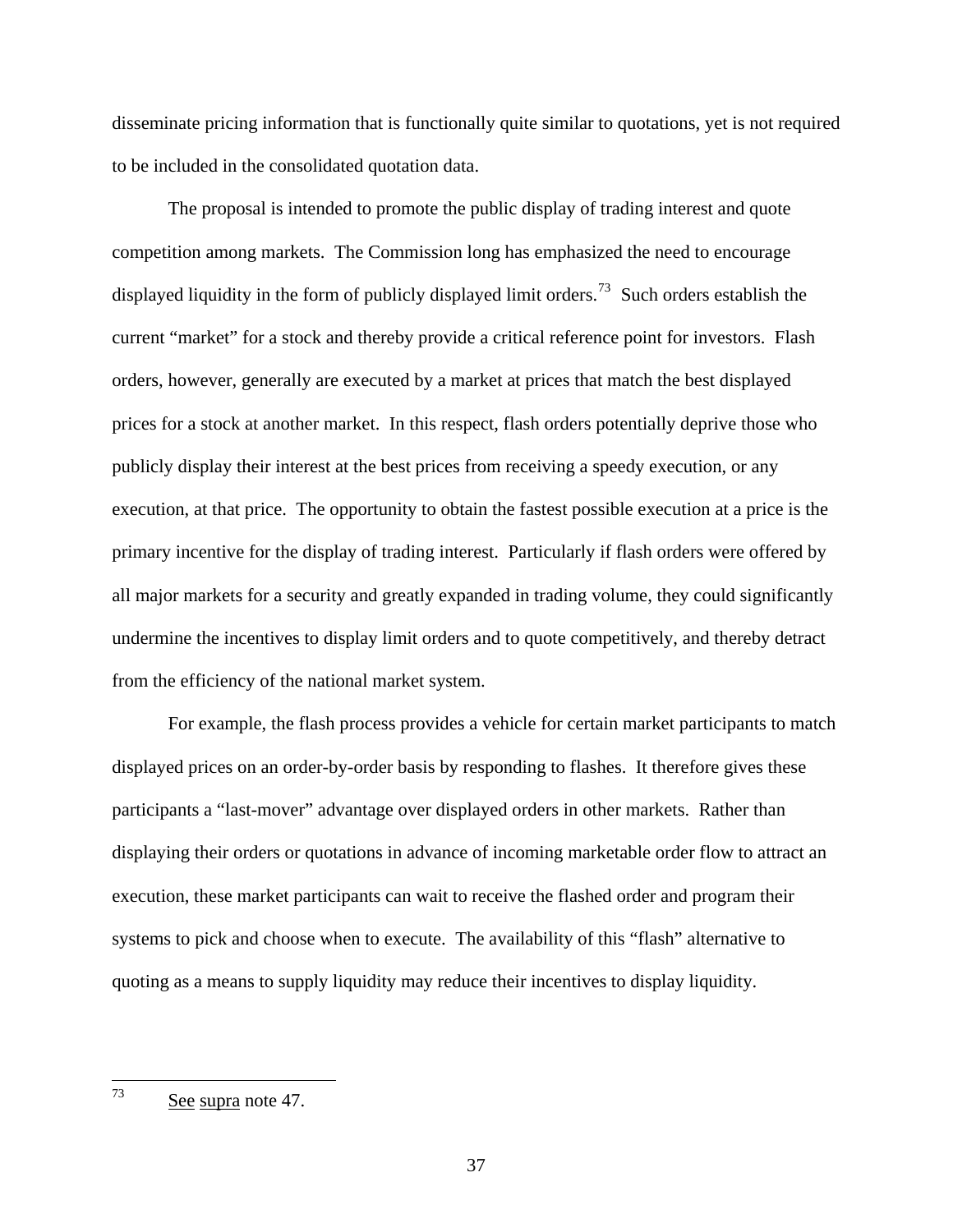Moreover, the flash process diverts a certain amount of order flow that otherwise might be routed directly to execute against displayed orders and quotations in other markets. The Commission recognizes that some markets route orders to dark venues rather than to displayed trading venues.

 Certain benefits, including adding liquidity, may result from routing orders to undisplayed venues. Given the importance of displayed quotations for market efficiency<sup>[74](#page-37-0)</sup>, however, the Commission is particularly concerned about additional marketable order flow – orders that are immediately executable at the national best bid or offer – that may be diverted from the public quoting markets and that could further reduce the incentives for the public display of quotations.

 The Commission also is concerned that the flashing of orders at marketable prices may undermine the purposes of Rule 610(d) of Regulation NMS, which is designed to protect displayed quotations from being locked by equal-priced contra side quotations. Marketable prices are, by definition, prices that at least equal the best contra side quotation for a stock. For example, a marketable flash order to buy will be displayed at the price of the national best offer and a marketable flash order to sell will be displayed at the price of the national best bid. In adopting Rule 610(d), the Commission emphasized that "giving priority to the first-displayed quotation will encourage the posting of quotations and contribute to fair and orderly markets."<sup>[75](#page-37-1)</sup> The Commission preliminarily believes that flash orders may be inconsistent with this goal because the flashing of orders is no longer distinguishable, in certain key respects, from the dissemination of automated quotations. If marketable flash orders were included in the consolidated quotation data, for example, such orders clearly would be locking quotations in

<span id="page-37-0"></span>74 See supra note 10.

<span id="page-37-1"></span><sup>75</sup> See supra note 52.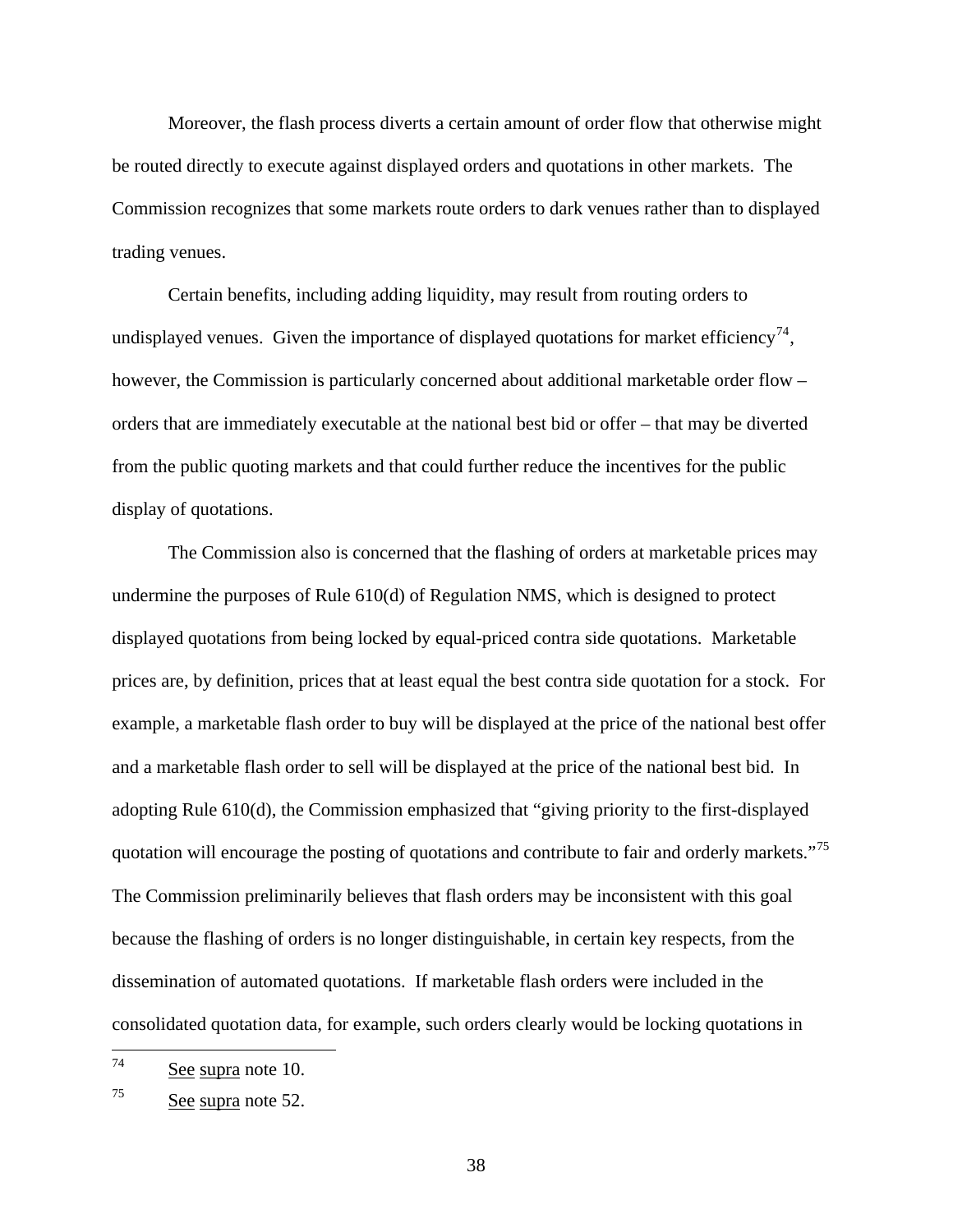violation of Rule 610(d). The practical result of the proposal, therefore, would be that flash orders could no longer be displayed to anyone at prices that equal the best priced contra side quotation in a stock. A market that was unable to execute incoming marketable orders at the best prices would need to handle them in another fashion, such as by routing the order away to access the best displayed prices on other exchanges, or cancelling the order back to the submitter. It is also possible that the order may be routed to a dark venue.<sup>[76](#page-38-0)</sup>

 The elimination of flash orders would also change markets' competitive strategies to maximize trading volume and revenues. Currently, the availability of the flash order type benefits markets that do not have available contra side trading interest at the best displayed prices when an order arrives by giving them a second chance to execute the order. In this respect, the current rule tends to benefit those markets that have the least available trading interest at the best prices, including displayed limit orders. If adopted, the proposal would give markets even greater incentives to attract trading interest at the best displayed prices, including displayed limit orders, in advance of the arrival of marketable orders. It thereby would promote competition for the displayed liquidity that is so vital to the fairness and efficiency of the listed securities markets.

 Finally, the flashing of orders to many market participants creates a risk that recipients of the information could act in ways that disadvantage the flashed order. With today's sophisticated order handling and execution systems, those market participants with the fastest systems are able to react to information in a shorter time frame than the length of the flash order exposures. As a result, such a participant would be capable of receiving a flashed order and

<span id="page-38-0"></span><sup>76</sup> As noted in section V above, the Commission's staff is reviewing other forms of dark trading interest that are not included in the consolidated public quotation data, and the Commission expects to consider initiatives in this area in the near future.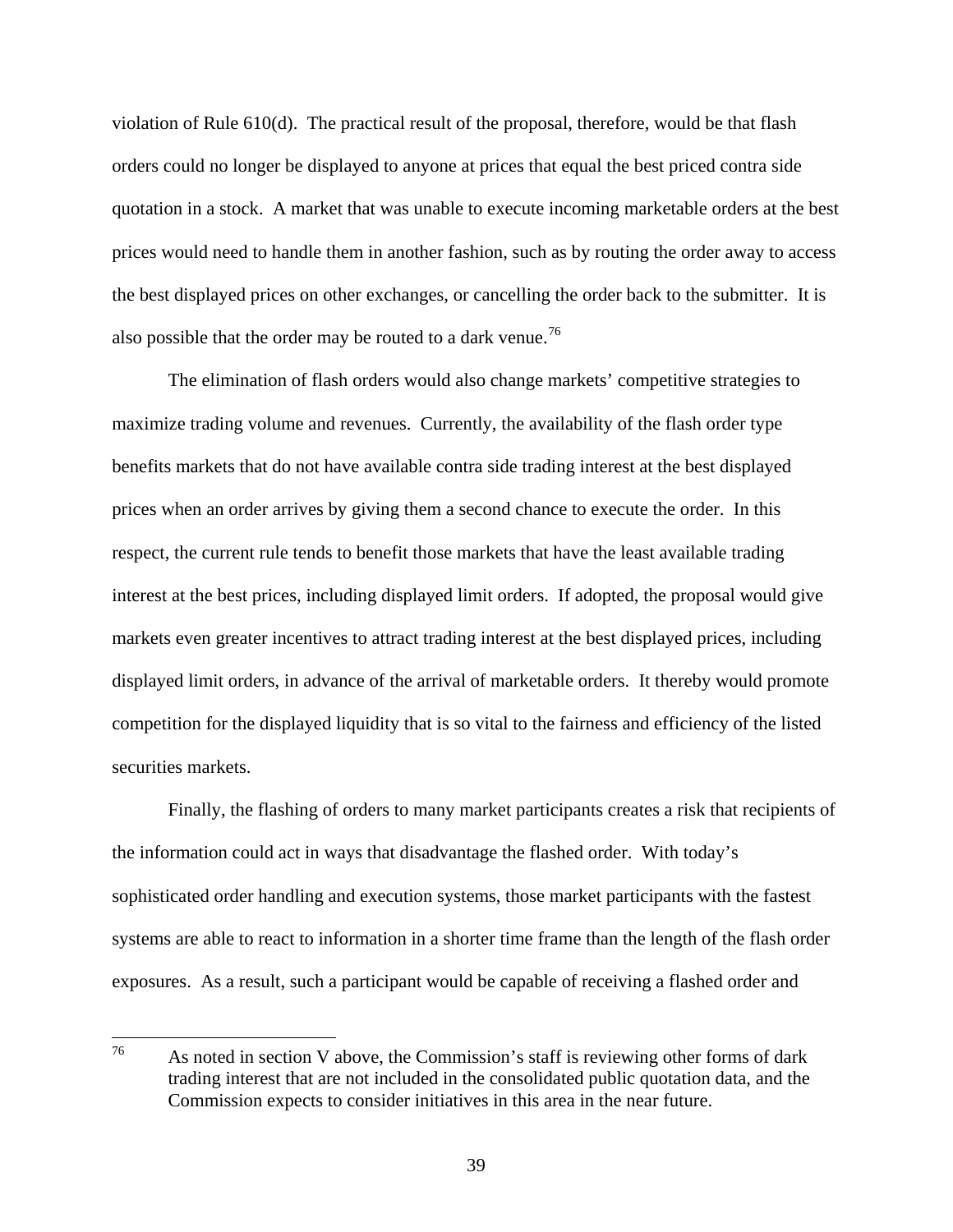reacting to it before the flashed order, if it did not receive a fill in the flash process, could be executed elsewhere. For example, a recipient of a flash order that was quoting on another exchange could adjust its quotes to avoid being hit by the flash order if it subsequently were routed to that exchange. Alternatively, a recipient rapidly could transmit orders that would take out trading interest at other exchanges before an unfilled flash order could be routed to those exchanges. In both cases, a flashed order that did not receive an execution in the flash process would also be less likely to receive a quality execution elsewhere.

 At the same time, because flash orders are voluntary on the part of order routers, they involve a willing decision on the part of order routers to disseminate the order information to a group that generally will include highly sophisticated professional traders. Those who choose to use the flash order type (which often will be a broker that owes a duty of best execution to its customer for the routing decision) probably already consider the extent to which flashed orders may contain significant information content that could lead the recipients of flash order information to act contrary to the interests of the orders. Stated another way, those who are highly concerned about information leakage generally would be unlikely to flash their order information to a large number of professional traders. As a result, there is an inverse relationship between the extent to which flash orders are used beneficially by order submitters and the extent to which the recipients of flash orders could gain an information advantage. If used beneficially, the information leakage and information advantage would be minimized. If not used beneficially, however, the flash order type appears to raise particular risks for customers whose order information is flashed.

The Commission seeks comment on the anticipated benefits of the proposal, including whether the proposal will: (1) help prevent a two-tiered market in terms of access to information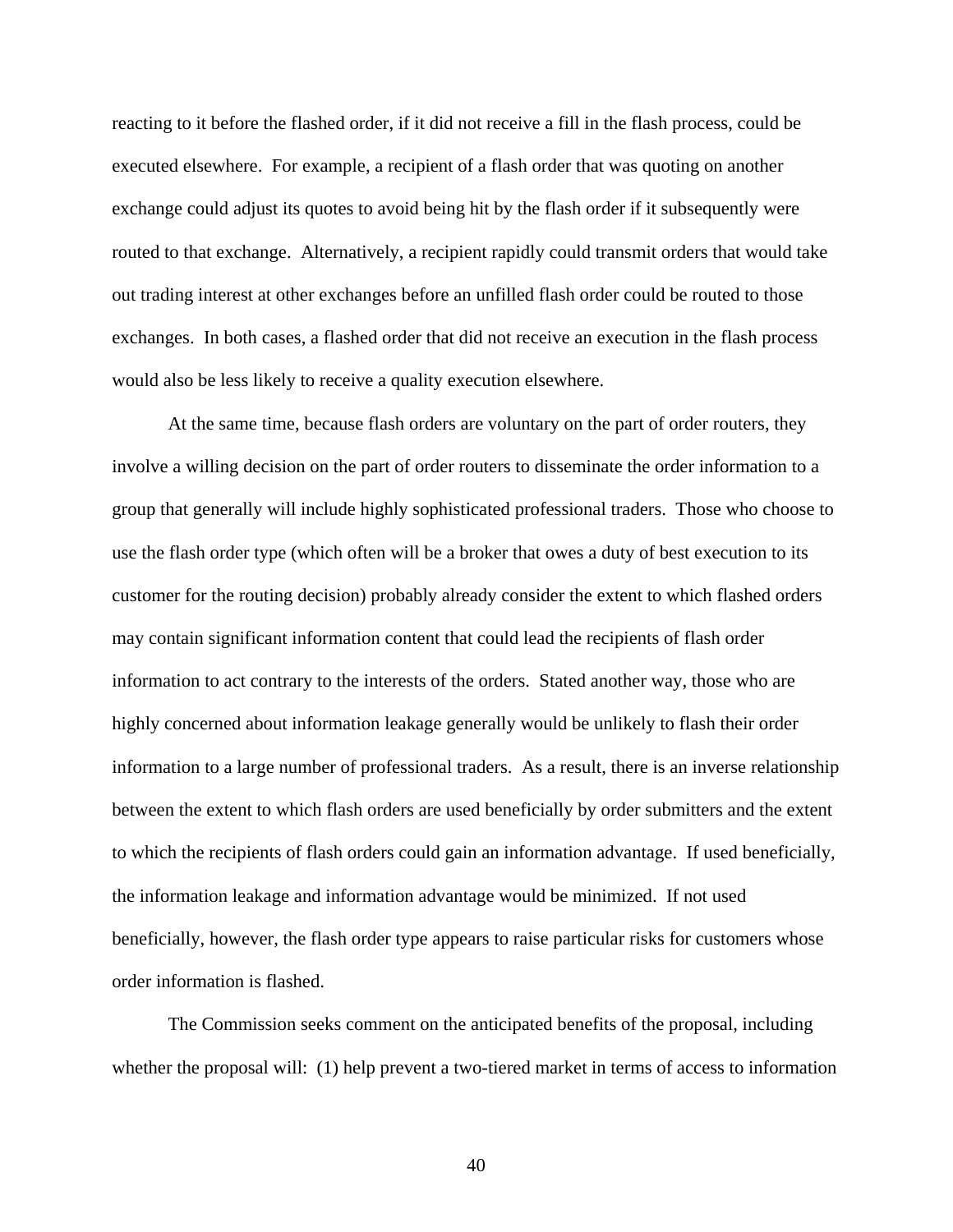about the best available prices for listed securities; (2) promote the public display of trading interest; (3) help prevent displayed quotations from being locked by equal-priced contra-side quotations; (4) promote competition among markets for displayed liquidity; (5) reduce the risk of detrimental information leakage about customer orders. The Commission further seeks comment on whether the anticipated benefits differ between the equity markets and the options markets.

#### **B. Costs**

The proposed elimination of the exception for flash orders from Exchange Act quoting requirements could preclude potential benefits that flash orders offer to certain market participants. For those seeking liquidity, the flash mechanism may attract additional liquidity from market participants who are not willing to display their interest publicly. Flash orders thereby may provide an opportunity for a better execution than if they were routed elsewhere. There is no guarantee, for example, that an order routed to execute against a displayed quotation will, in fact, obtain an execution. The displayed quotation may already be executed against or cancelled before the routed order arrives. Of course, the delay in routing during a flash period may further decrease the likelihood of an execution for the flash order elsewhere because prices may move away from the flash order during the flash process. Those who route flash orders, however, may use them selectively in those contexts where they believe an order is less likely to receive a full execution if routed elsewhere.

Another potential cost to market participants is that many markets that display quotations charge fees (often known as "take" fees) for accessing those quotations. Flash orders may be executed through the flash process for lower fees than the fees charged by many markets for accessing displayed quotations. Professional short-term traders with large trading volume may be particularly sensitive to the level of these fees.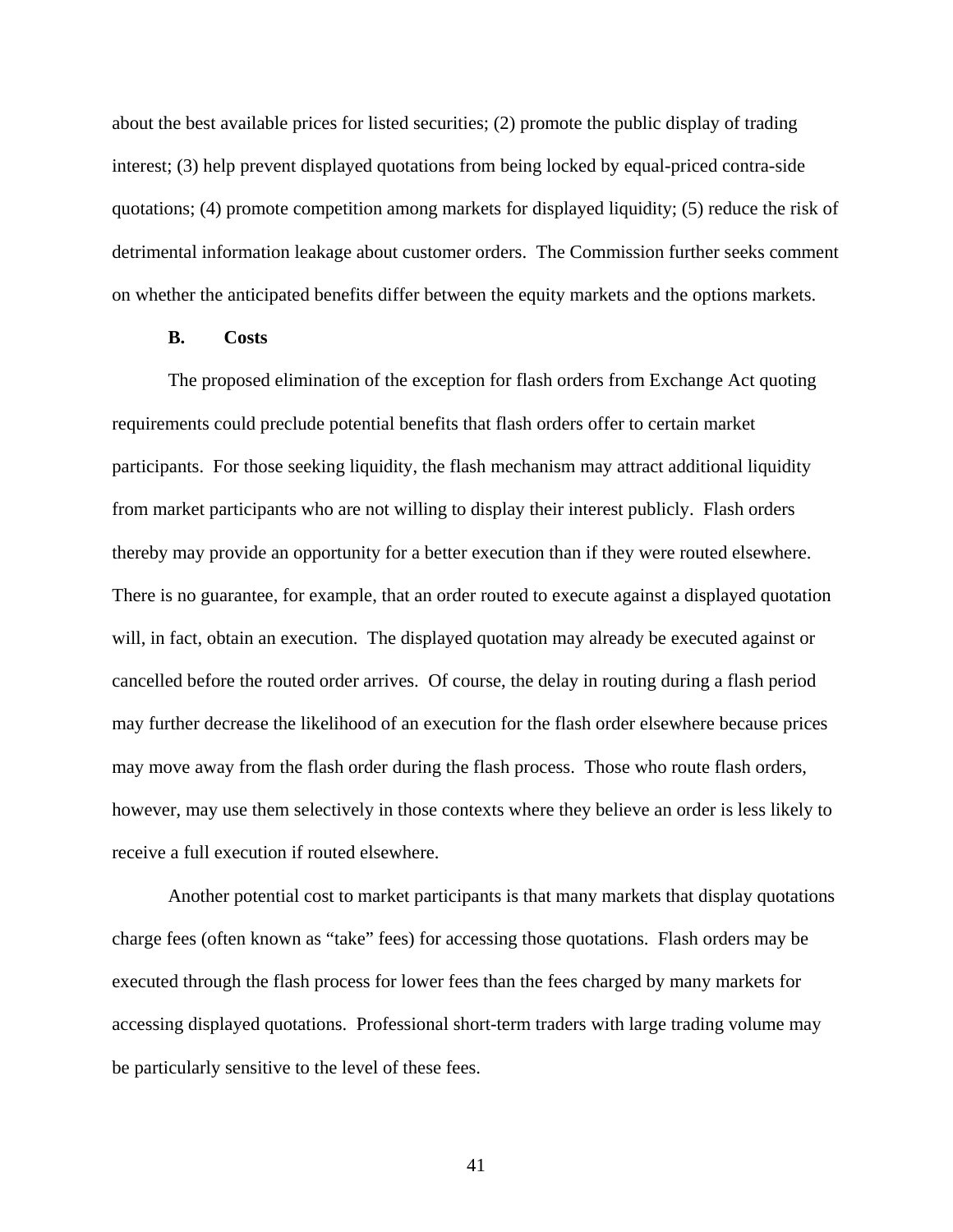For example, the Commission estimates an average daily volume in listed equities of 8.8 billion shares per day<sup>[77](#page-41-0)</sup> and that flash volume accounts for 0.8% of this volume.<sup>[78](#page-41-1)</sup> The Commission believes that access fees for executed flash orders in the equities markets range from \$0.0010 per share to \$0.0029 per share.<sup>[79](#page-41-2)</sup> It estimates that the average access fee is \$0.0015 per share. In contrast, it estimates that the average access fee for accessing a displayed quotation is \$0.0029 per share.<sup>[80](#page-41-3)</sup> The total cost from increased fees for all flash order users on a yearly basis in listed equities, therefore, would be approximately \$24,837,120 (8.8 billion shares x .8% x \$0.0014 per share increase in access fee x 252 trading days). The Commission believes this estimate is an upper bound since market participants would adapt their strategies to minimize transaction costs under the new conditions.

In addition, some options exchanges offer lower access fees for market participants using flash orders. The Commission estimates an average daily volume in listed options of 13,898,735 contracts per day<sup>[81](#page-41-4)</sup> and that flash volume accounts for 1.9% of this volume.<sup>82</sup> The Commission believes that access fees for executed flash orders in the options markets range from \$0.00 per contract to \$0.15 per contract.<sup>[83](#page-41-6)</sup> It estimates that an average access fee is \$.01 per contract.<sup>[84](#page-41-7)</sup> In

<span id="page-41-0"></span> $77\,$ Source: www.arcavision.com (consolidated volume in July 2009).

<span id="page-41-1"></span> $78$  The estimate of the volume of flash order trading is based on discussions with markets that continue to offer flash orders as of September 2009.

<span id="page-41-2"></span> $79$  See Direct Edge Fee Schedule, http://www.directedge.com/fee\_schedule.aspx; CBSX Fee Schedule, http://www.cboe.com/publish/cbsxfeeschedule/cbsxfeeschedule.pdf.

<span id="page-41-3"></span><sup>80</sup> Id.

<span id="page-41-4"></span><sup>&</sup>lt;sup>81</sup> The Options Clearing Corporation, Volume Statistics, http://www.optionsclearing.com/market/vol\_data/2009/daily/jul\_09.jsp.

<span id="page-41-5"></span><sup>&</sup>lt;sup>82</sup> The Commission estimates average daily volume of executed flash orders in July at 265,052 contracts. This figure reflects discussions with the relevant markets.

<span id="page-41-6"></span><sup>&</sup>lt;sup>83</sup> See BOX, CBOE, and ISE fee schedules.

<span id="page-41-7"></span><sup>84</sup> See BOX, CBOE, and ISE fee schedules.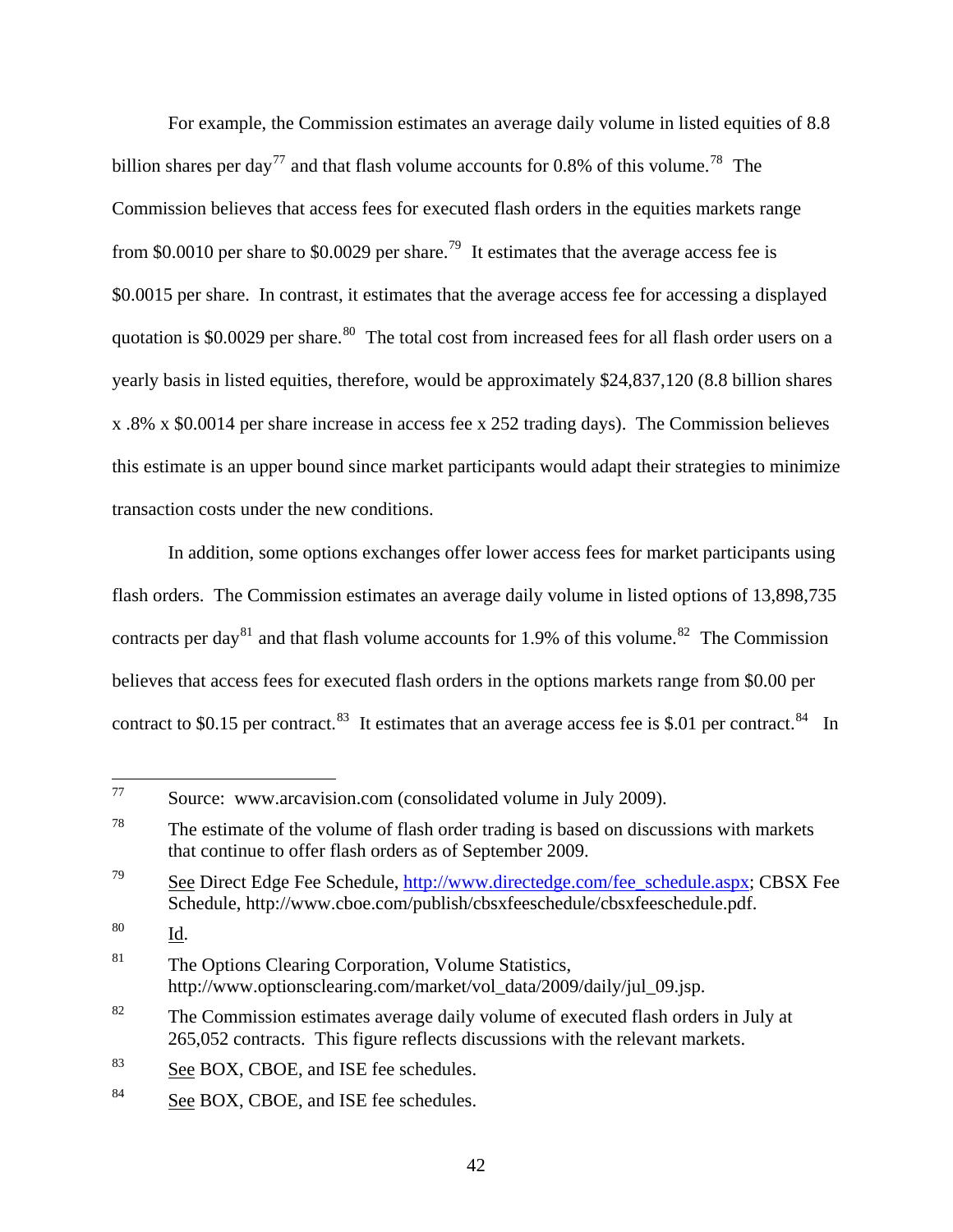contrast, the average access fee for accessing a displayed quotation costs the market participant \$0.21 per contract.<sup>[85](#page-42-0)</sup> The total cost from increased fees for all flash order users on a yearly basis in listed options, therefore, would be approximately \$13,309,429 (13,898,735 contracts x 1.9% x \$0.20 per contract increase in access fee x 252 trading days) . As noted above, the Commission expects the actual cost may be lower as market participants would minimize the impact by refining their trading strategies.

The Commission recognizes that some market participants that choose to receive and respond to flash orders may represent large institutional investors that are not willing to display their interest to avoid revealing their trading interest to the market, but are willing to step up on an order-by-order basis and provide liquidity to flash orders. Such investors may have the sophisticated systems themselves to respond to flash orders or may rely on the systems of their brokers. Executions against flash orders could help lower the transaction costs of these institutional investors. In addition, as discussed below in Section VIII, flash orders give markets an additional opportunity to execute marketable orders even if they do not have available contra trading interest at the best displayed prices when the flash order arrives. In this respect, flash orders can be viewed as a market's competitive strategy to maximize trading volume and revenues that would be eliminated by adoption of the proposed amendments.

 The Commission expects that any negative effect of the elimination of the exception for flash orders from Exchange Act quoting requirements would be mitigated by the ability of market participants to adapt their trading strategies to the new rules. Also, higher incentives to display liquidity and alternative forms of competition for order flow additionally could mitigate any negative effect of the proposal.

<span id="page-42-0"></span><sup>85</sup> This figure represents the approximate charge for a Linkage Order derived from discussions with the relevant markets.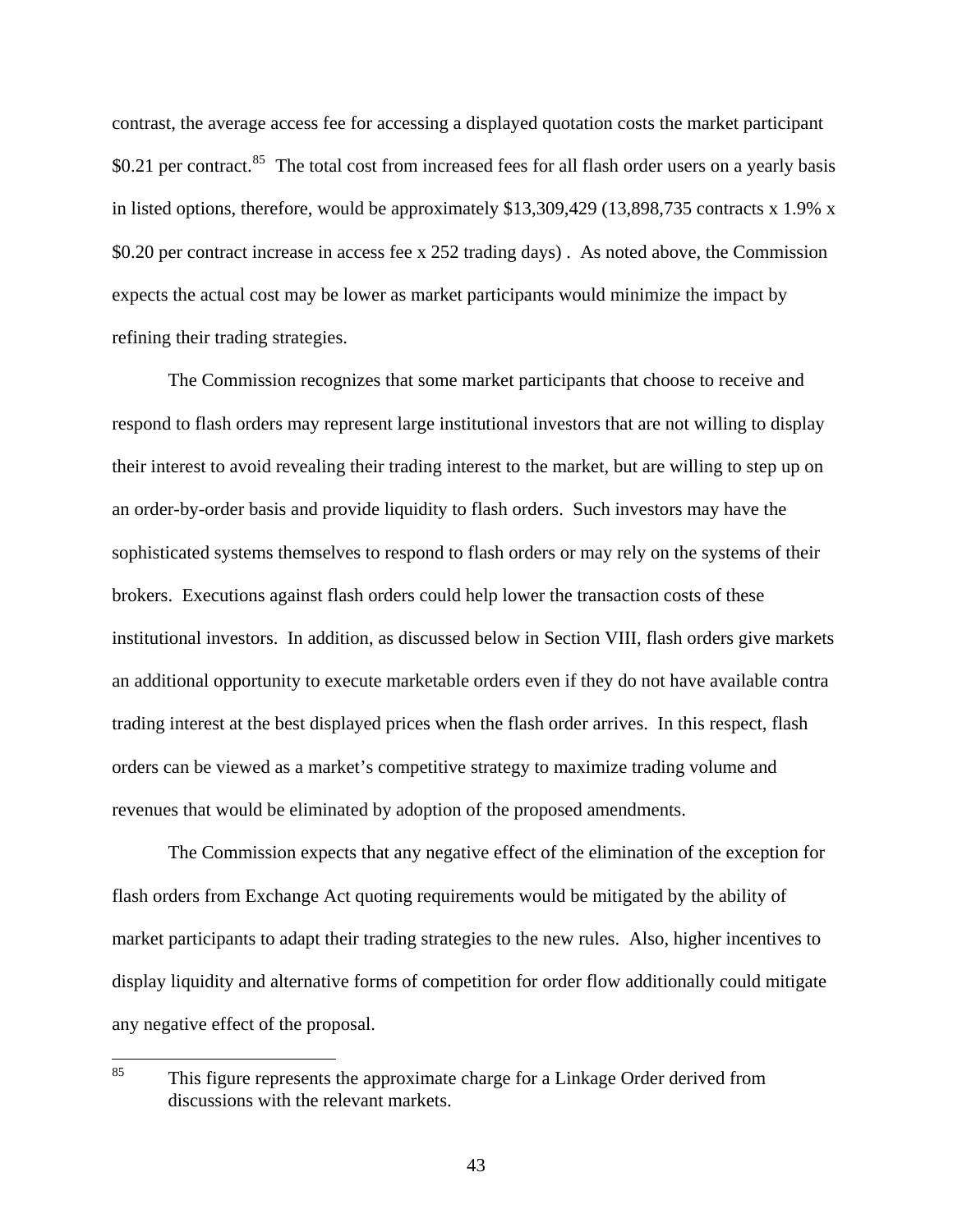The markets with five trading systems that offer an electronic flash order functionality would need to make systems changes to comply with the proposed elimination of the exception for flash orders from Exchange Act quoting requirements. The Commission estimates that a programming change for a market requires approximately 20-30 hours per market of coding<sup>[86](#page-43-0)</sup> at an average hourly cost of \$193 to eliminate the flash order functionality.<sup>[87](#page-43-1)</sup> The Commission estimates that the aggregate cost of programming changes for these markets to be approximately \$19,300-\$28,950.

In addition, the Commission believes that three exchanges currently have rules in place that provide for flash orders on five trading systems. The Commission estimates that these markets will each need to file proposed rule changes to remove the flash order functionality from their respective rule books for each system, for a total of five rule changes. The Commission estimates that a routine rule change requires approximately 34 hours for an exchange to complete<sup>[88](#page-43-2)</sup> at an average hourly cost of \$305.<sup>[89](#page-43-3)</sup> The Commission estimates that the aggregate cost of one proposed rule change for each trading system would total approximately \$51,850.

Finally, the five exchanges that operate trading floors for equities or options may need to reflect manual trading interest at non-marketable prices in the consolidated quotation data if they

<span id="page-43-0"></span><sup>86</sup> This figure reflects discussions with the relevant markets.

<span id="page-43-1"></span><sup>&</sup>lt;sup>87</sup> \$ 193 per hour figure for a Programmer Analyst is from SIFMA's Management  $\&$ Professional Earnings in the Securities Industry 2008, modified by Commission staff to account for an 1800-hour work-year and multiplied by 5.35 to account for bonuses, firm size, employee benefits and overhead.

<span id="page-43-2"></span><sup>88</sup> See Securities Exchange Act Release No. 50486 (October 4, 2004), 69 FR 60287, 60294 (October 8, 2004) (File No. S7-18-04) (adopting release requiring SROs to file proposed rule changes electronically with the Commission).

<span id="page-43-3"></span><sup>&</sup>lt;sup>89</sup>  $\frac{\$305}{\$305}$  per hour figure for an Attorney is from SIFMA's Management & Professional Earnings in the Securities Industry 2008, modified by Commission staff to account for an 1800-hour work-year and multiplied by 5.35 to account for bonuses, firm size, employee benefits and overhead.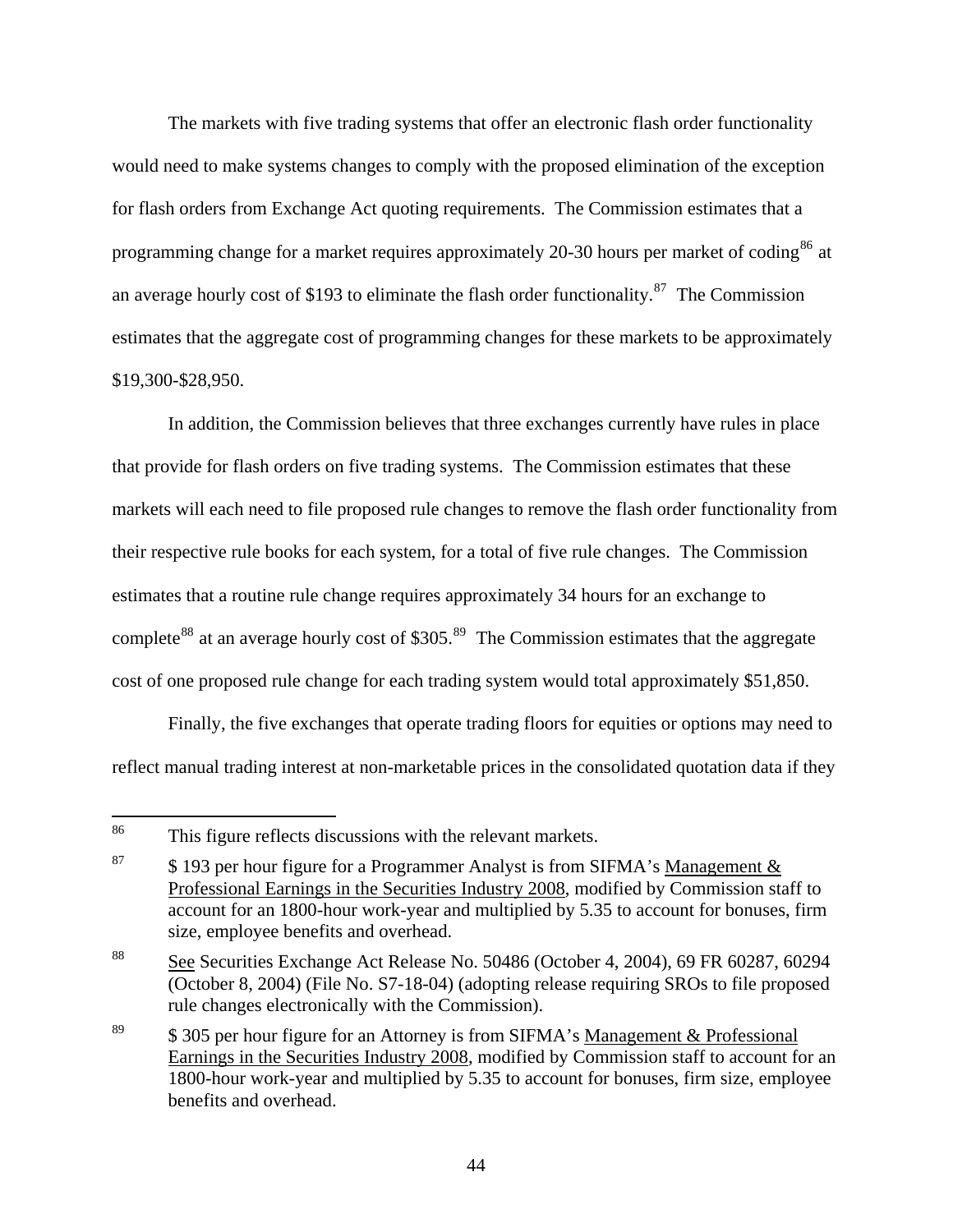currently rely on the flash order exception for any such floor activity. The Commission preliminarily believes that the five exchanges currently have systems and procedures for floor members to include trading interest in the exchanges' automated systems. Accordingly, the elimination of the flash order exception should not impose a material new systems burden on these exchanges.

The Commission requests comment on any direct or indirect costs of the proposed amendment and asks commenters to quantify those costs, where possible. Specifically, the Commission requests comments on the following questions:

- What are some of the trading strategies that employ flash orders? Is the use of flash orders in the best interest of these traders and how would the inability to use flash orders impact these traders?
- How are market participants likely to change their behavior in the absence of flash orders? What are the likely costs of these changes?
- How will the proposal impact transaction costs incurred by various market participants? On net, how will overall transaction costs change?
- How would the proposal affect competition between trading venues? What costs will be imposed as a result?
- In the absence of flash orders, will the limit orders setting the best price benefit with faster or more probable executions?

# **VIII. Consideration of Burden on Competition, and Promotion of Efficiency, Competition and Capital Formation**

Section  $3(f)$  of the Exchange Act<sup>[90](#page-44-0)</sup> requires the Commission, whenever it engages in

rulemaking and is required to consider or determine whether an action is necessary or

<span id="page-44-0"></span><sup>90</sup> 15 U.S.C. 78c(f).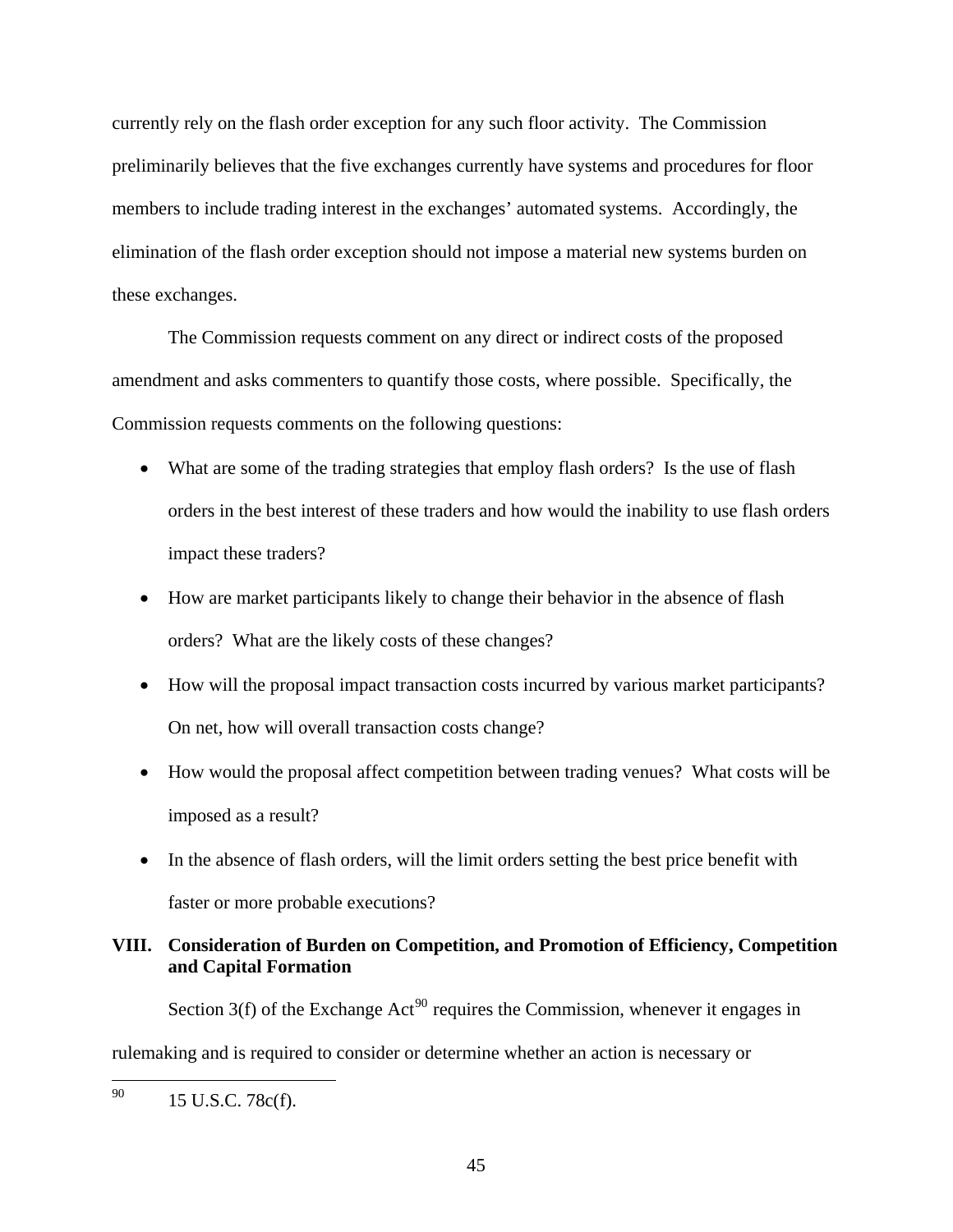appropriate in the public interest, to consider whether the action would promote efficiency, competition, and capital formation. In addition, Section  $23(a)(2)$  of the Exchange Act requires the Commission, when making rules under the Exchange Act, to consider the impact such rules would have on competition. Exchange Act Section 23(a)(2) also prohibits the Commission from adopting any rule that would impose a burden on competition not necessary or appropriate in furtherance of the purposes of the Exchange Act.<sup>[91](#page-45-0)</sup> As discussed below, the Commission's preliminary view is that the proposed amendment should promote efficiency and competition and will have minimal impact, if any, on promotion of capital formation.

 The proposed elimination of the exception for flash orders from Exchange Act quoting requirements would affect the competition among exchanges and ATSs for trading volume. Much of a market's revenue is generated, directly or indirectly, through the execution of trading volume. Accordingly, markets have strong incentives to maximize their volume, both by attracting the largest possible volume of order flow and by executing as much of that order flow as possible after it arrives at the exchange. Flash orders give markets an additional opportunity to execute marketable orders even if they do not have available contra trading interest at the best displayed prices when the flash order arrives. In this respect, flash orders can be viewed as a market's competitive strategy to maximize trading volume and revenues that would be eliminated by adoption of the proposed amendments.

 The Commission preliminarily believes, however, that any limitation on a market's competitive choices would be justified by other effects of the proposal that would promote competition and enhance efficiency. As an initial matter, it is important to recognize that, both currently and if the proposal were adopted, all markets (including exchanges and ATSs) would

<span id="page-45-0"></span><sup>91</sup> 15 U.S.C. 78w(a)(2).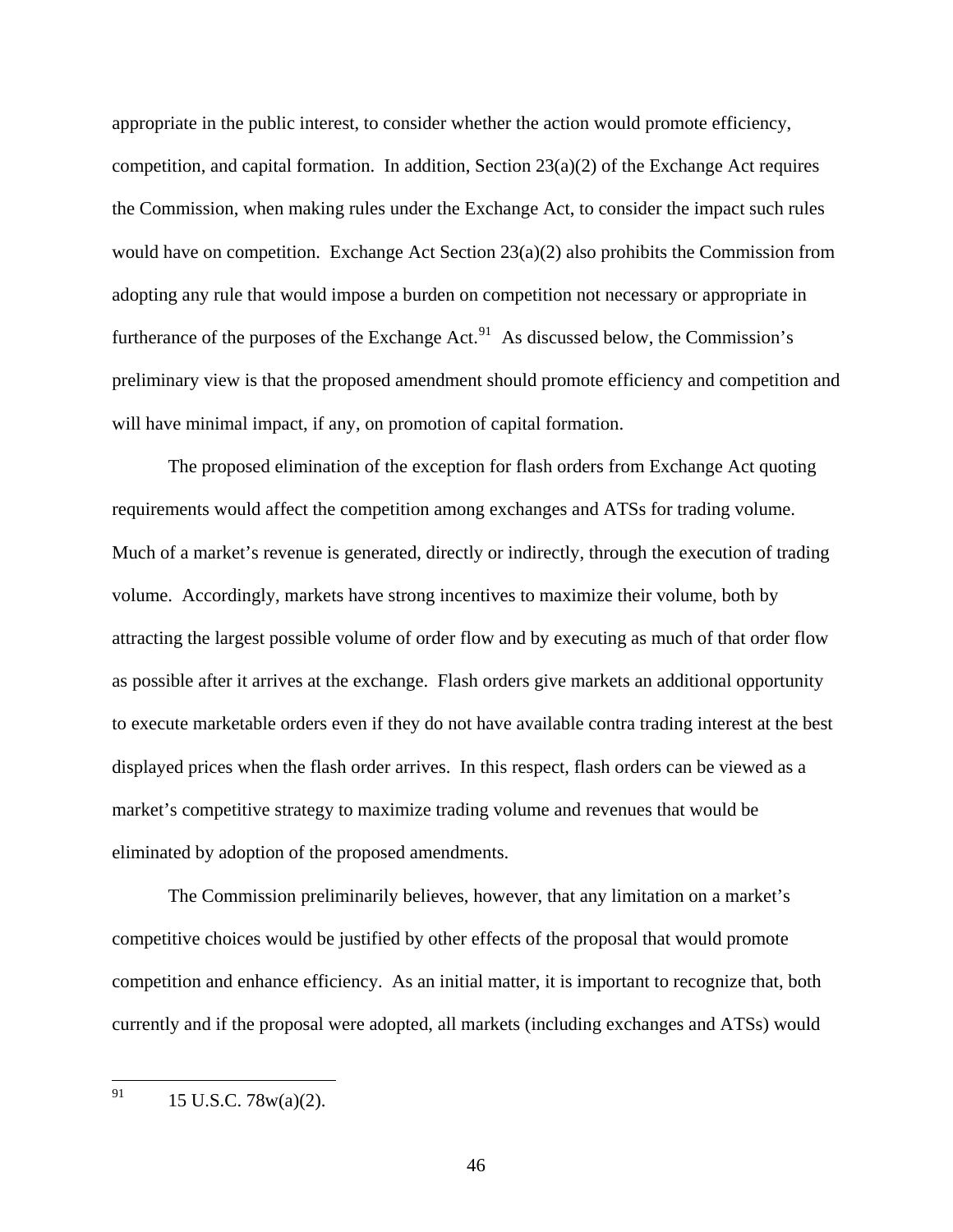operate under the same rules for flash orders. Currently, the availability of the flash order type benefits markets that do not have available contra side trading interest at the best displayed prices when an order arrives by giving them a second chance to execute the order. In this respect, the current rule tends to benefit those markets that have the least available trading interest at the best prices, including displayed limit orders. If adopted, the proposal would give markets even greater incentives to attract trading interest at the best displayed prices, including displayed limit orders, in advance of the arrival of marketable orders.<sup>[92](#page-46-0)</sup> It thereby would promote competition for the displayed liquidity that is vital to the fairness and efficiency of the listed securities markets. Encouraging the use of displayed limit orders should help improve the price discovery process, and in turn, contribute to increased liquidity and depth in the markets.<sup>[93](#page-46-1)</sup> The deeper and more liquid the markets are, the more willing the public may be to invest its capital, thus promoting capital formation.

 The proposal also is designed to promote efficiency by giving a further incentive for markets to compete to attract displayed limit orders and generally to encourage the public display of trading interest.<sup>[94](#page-46-2)</sup> Given that the overwhelming majority of trading volume in listed securities is routed and executed through highly automated systems, flash orders are no longer clearly distinguishable from the best bids and offers for listed securities that are required to be collected and disseminated in the consolidated quotation stream. There is little practical reason to treat

<span id="page-46-0"></span><sup>92</sup> See NMS Release, supra note 10, at 37516 ("Displayed limit orders benefit all market participants by establishing the best prices…")

<span id="page-46-1"></span> $\frac{93}{\text{See}}$  supra note 47.

<span id="page-46-2"></span><sup>&</sup>lt;sup>94</sup> See Order Handling Rules Release, supra note 10, at  $48293$  ("[T] he display of customer limit orders advances the national market system goal of the public availability of quotation information, as well as fair competition, market efficiency, best execution, and disintermediation.").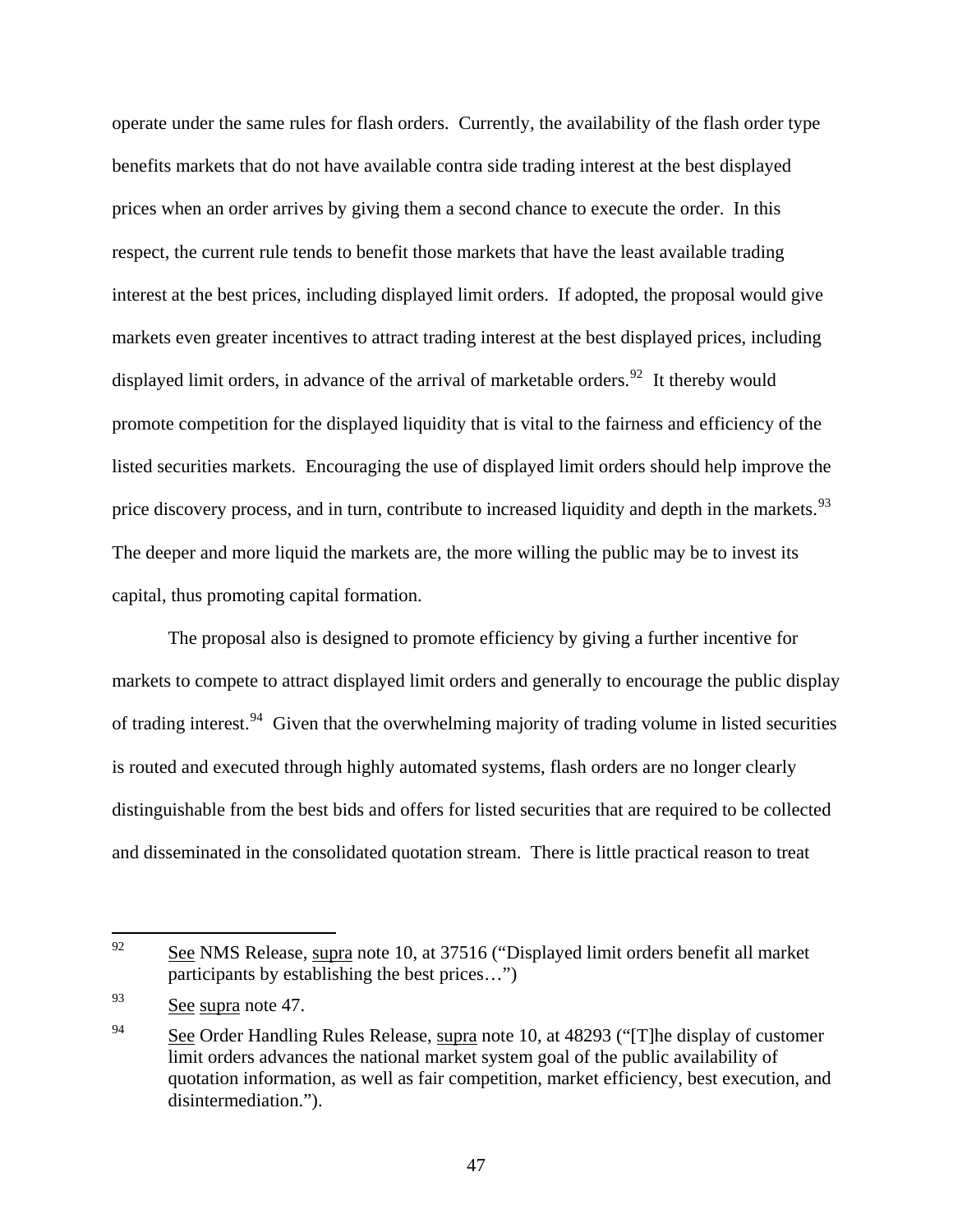flash orders differently from other bids and offers with respect to Exchange Act quoting requirements.

 Yet those who display bids and offers appear to be harmed by the disparity in regulatory treatment between flash orders and displayed bids and offers. For example, the flash order process permits market participants to wait to receive the flashed orders and program their systems to pick and choose when to execute. The exception for flash orders may thereby undermine the incentives for market participants to display their trading interest. If adopted, the proposal could lead market participants to display more of their trading interest. Such a result would be consistent with the Commission's emphasis on the need to encourage displayed liquidity – a critical reference point for investors.<sup>[95](#page-47-0)</sup> Additionally, because the flash order process diverts a certain amount of order flow that might otherwise be routed directly to execute against displayed quotations in other markets, the exception for flash orders may further reduce the incentives for the public display of quotations.<sup>[96](#page-47-1)</sup> While some flash orders may be cancelled or routed to trading venues that do not display their trading interest in the consolidation quotation stream, the Commission preliminarily believes that eliminating the exception for flash orders would result in more order flow being routed to execute against displayed trading interest and would promote the fairness and efficiency of the listed securities markets.<sup>[97](#page-47-2)</sup>

 Based on the analysis above, the Commission preliminarily believes that the proposed elimination of the exception for flash orders from Exchange Act quoting requirements would not impose any burden on competition not necessary or appropriate in furtherance of the purposes of

<span id="page-47-0"></span><sup>95</sup> See supra note 58.

<span id="page-47-1"></span><sup>&</sup>lt;sup>96</sup> See supra note 49.

<span id="page-47-2"></span><sup>&</sup>lt;sup>97</sup> See NMS Release, supra note 10, at 37505 ("[M]arket orders need only be routed to markets displaying quotations that are truly accessible").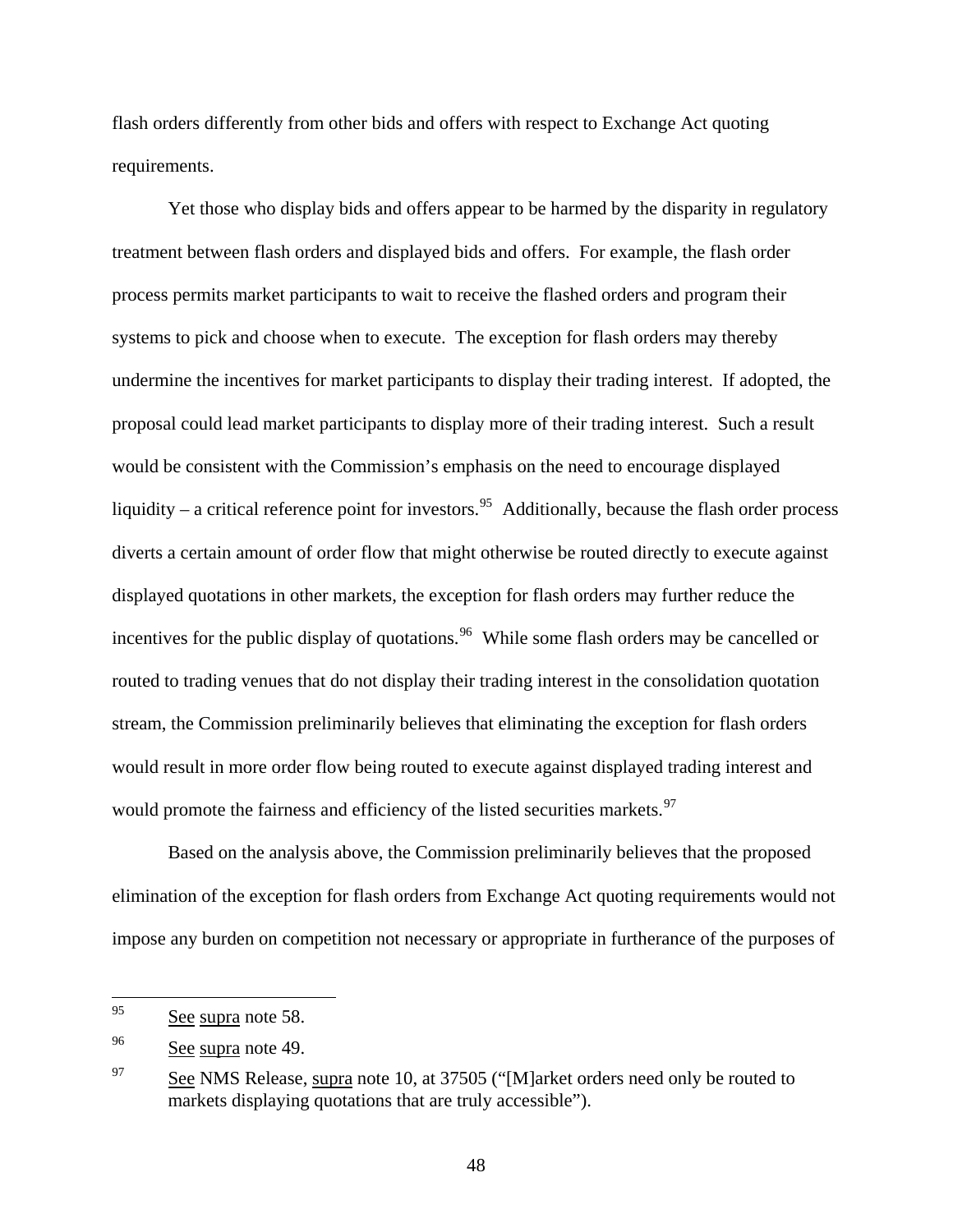the Exchange Act. The Commission requests comment on all aspects of this analysis and, in particular, on whether the proposed elimination of the exception for flash orders would place a burden on competition, as well as the effect of the proposal on efficiency, competition, and capital formation. Commenters are requested to provide empirical data and other factual support for their views if possible.

## **IX. Consideration of Impact on the Economy**

For purposes of the Small Business Regulatory Enforcement Fairness Act of 1996, or "SBREFA,"<sup>[98](#page-48-0)</sup> the Commission must advise the OMB as to whether the proposed regulation constitutes a "major" rule. Under SBREFA, a rule is considered "major" where, if adopted, it results or is likely to result in: (1) an annual effect on the economy of \$100 million or more (either in the form of an increase or a decrease); (2) a major increase in costs or prices for consumers or individual industries; or (3) significant adverse effect on competition, investment or innovation.

 The Commission requests comment on the potential impact of the proposed rule amendment on the economy on an annual basis. Commenters are requested to provide empirical data and other factual support for their view to the extent possible.

#### **X. Regulatory Flexibility Act**

 The Commission hereby certifies, pursuant to 5 U.S.C. 603(b), that the proposed amendment to the Exchange Act quoting requirements and consistent application of Rule 610(d), if adopted, would not have a significant economic impact on a substantial number of small entities to which it applies. The proposed amendment to Rule 602 and consistent application of Rule 610(d) would apply to national securities exchanges, none of which is a small entity as

<span id="page-48-0"></span><sup>98</sup> Pub. L. No. 104-121, Title II, 110 Stat. 857 (1996) (codified in various sections of 5 U.S.C., 15 U.S.C. and as a note to 5 U.S.C. 601).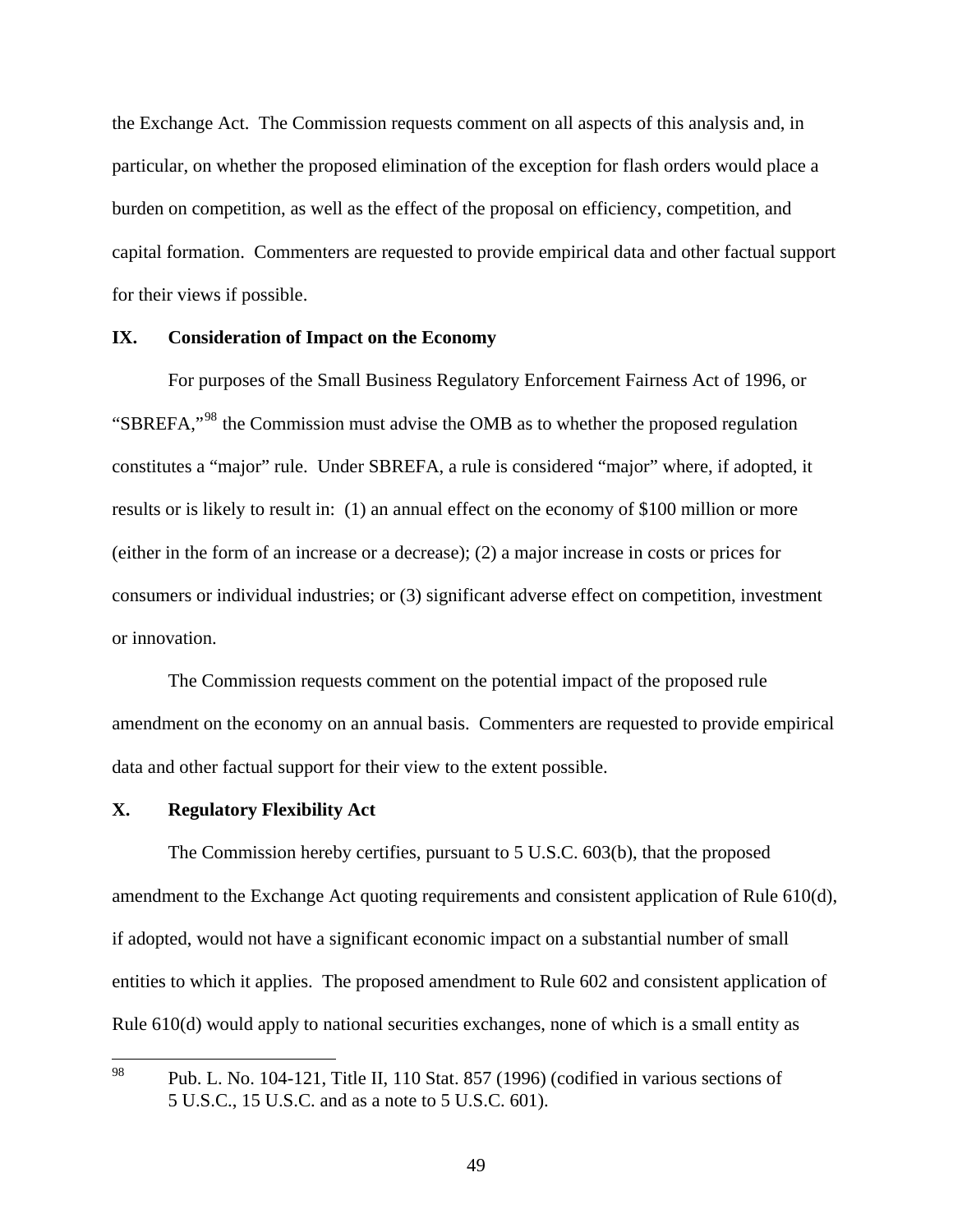defined by Commission rules.<sup>[99](#page-49-0)</sup> The consistent application of Rule  $610(d)$  also would affect one national securities association, which is not a small entity as defined by 13 CFR 121.201. In addition, the consistent application of Rule 301(b) would only affect ATSs, none of which are small entities as defined by Commission Rules.<sup>[100](#page-49-1)</sup>

 The Commission encourages written comments regarding this certification. The Commission requests that commenters describe the nature of any impact on small entities and provide empirical data to support the extent of the impact.

## **XI. Statutory Authority**

Pursuant to the Exchange Act and particularly, Sections 2, 3(b), 5, 6, 11, 11A, 15, 15A,

17(a) and (b), 19, 23(a), and 36 thereof, 15 U.S.C. 78b, 78c(b), 78e, 78f, 78k, 78k-1, 78o, 78o-3, 78q(a) and (b), 78s, 78w(a), and 78mm, the Commission proposes to amend Rule 602 of Regulation NMS.

## **XII. Text of Proposed Rule Amendment**

## **List of Subjects in 17 CFR Part 242**

Brokers, Reporting and recordkeeping requirements, Securities.

 For the reasons set out in the preamble, Title 17, Chapter II, of the Code of Federal Regulations is proposed to be amended as follows.

# **Part 242 REGULATIONS M, SHO, ATS, AC, AND NMS AND CUSTOMER MARGIN REQUIREMENTS FOR SECURITY FUTURES**

1. The authority citation for Part 242 continues to read as follows:

<span id="page-49-0"></span><sup>99</sup> See 17 CFR 240.0–10(e).

<span id="page-49-1"></span> $100$  See 17 CFR 240.0–10(c).